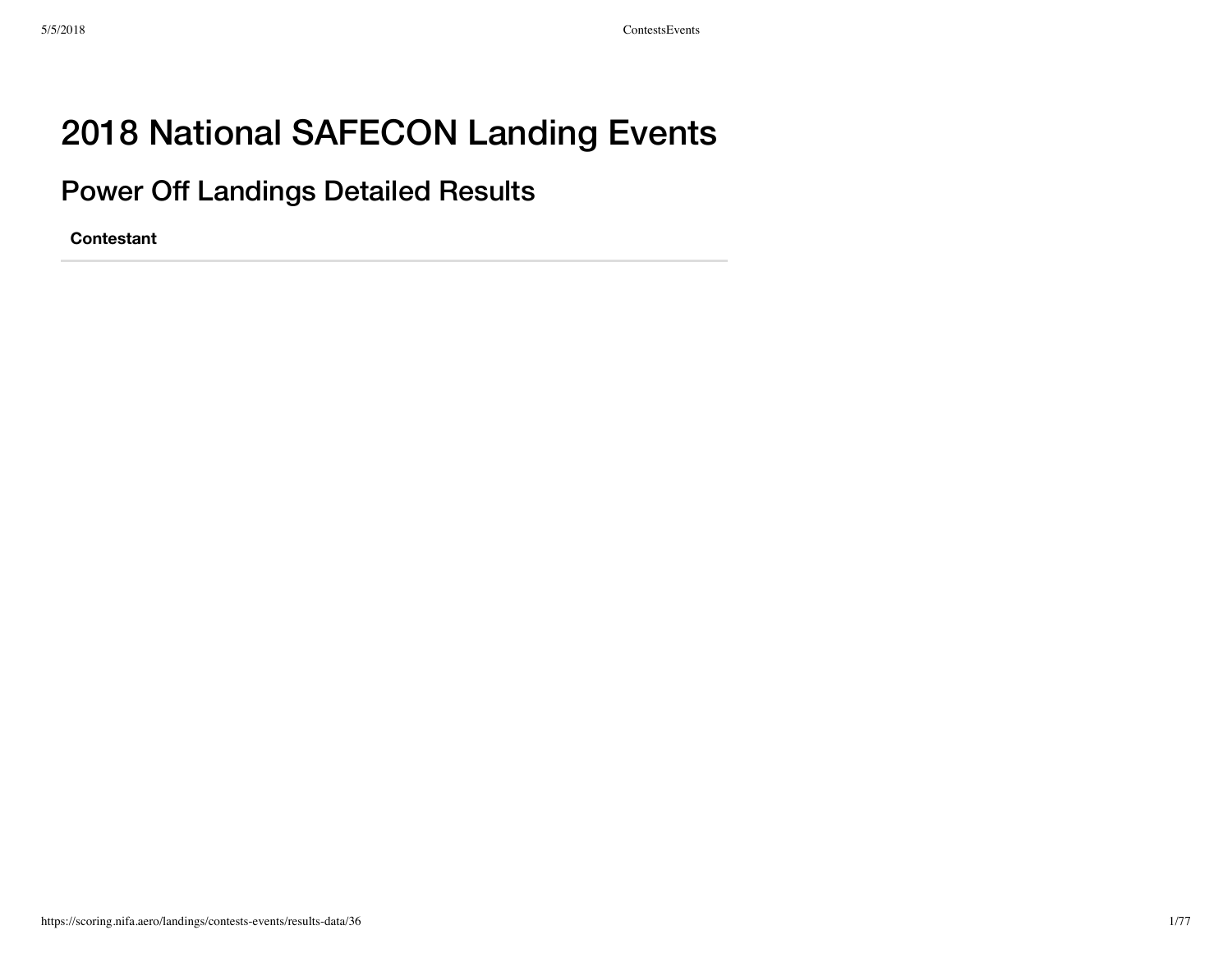# **Contestant**

Kauber, Kristopher Colorado Northwestern

Comm. Col.

1011

Score: 860

Heat: 3

| <b>Landing 1 Detail</b><br>Distance Score:<br><b>Penalties</b> |                                    |                                      |               |  |  |
|----------------------------------------------------------------|------------------------------------|--------------------------------------|---------------|--|--|
|                                                                | Card Category                      | <b>Penalty</b>                       | <b>Points</b> |  |  |
| $\overline{A}$<br>Card                                         | Other                              | Did Not Land                         | 0             |  |  |
| G a<br>Card                                                    | Touchdown                          | Go-around (own<br>fault)             | 300           |  |  |
| Card                                                           | F Final Turn                       | Over/Under<br>shooting               | 50            |  |  |
| F.                                                             | Final Approach<br>Card to 100' AGL | Addition of power<br>after reduction | 200           |  |  |
| $\mathbf{C}$<br>Card                                           | Climbout                           | Poor tracking                        | 25            |  |  |
| <b>Disqualifications</b>                                       |                                    |                                      |               |  |  |
| Card                                                           |                                    | <b>Disqualification</b>              |               |  |  |

| Distance Score: 160<br><b>Penalties</b> |                         |                           |               |  |  |
|-----------------------------------------|-------------------------|---------------------------|---------------|--|--|
| Card                                    | <b>Category Penalty</b> |                           | <b>Points</b> |  |  |
| E<br>Card                               | Base Leg                | Constant turn to<br>final | 25            |  |  |
| E<br>Card                               | Base Leg                | Irregular pattern         | 25            |  |  |
| F<br>Card                               | Final Turn              | Over/Under<br>shooting    | 50            |  |  |
| $\mathsf{C}$<br>Card                    | Climbout                | Poor tracking             | 25            |  |  |
| <b>Disqualifications</b>                |                         |                           |               |  |  |
| Card                                    |                         | <b>Disqualification</b>   |               |  |  |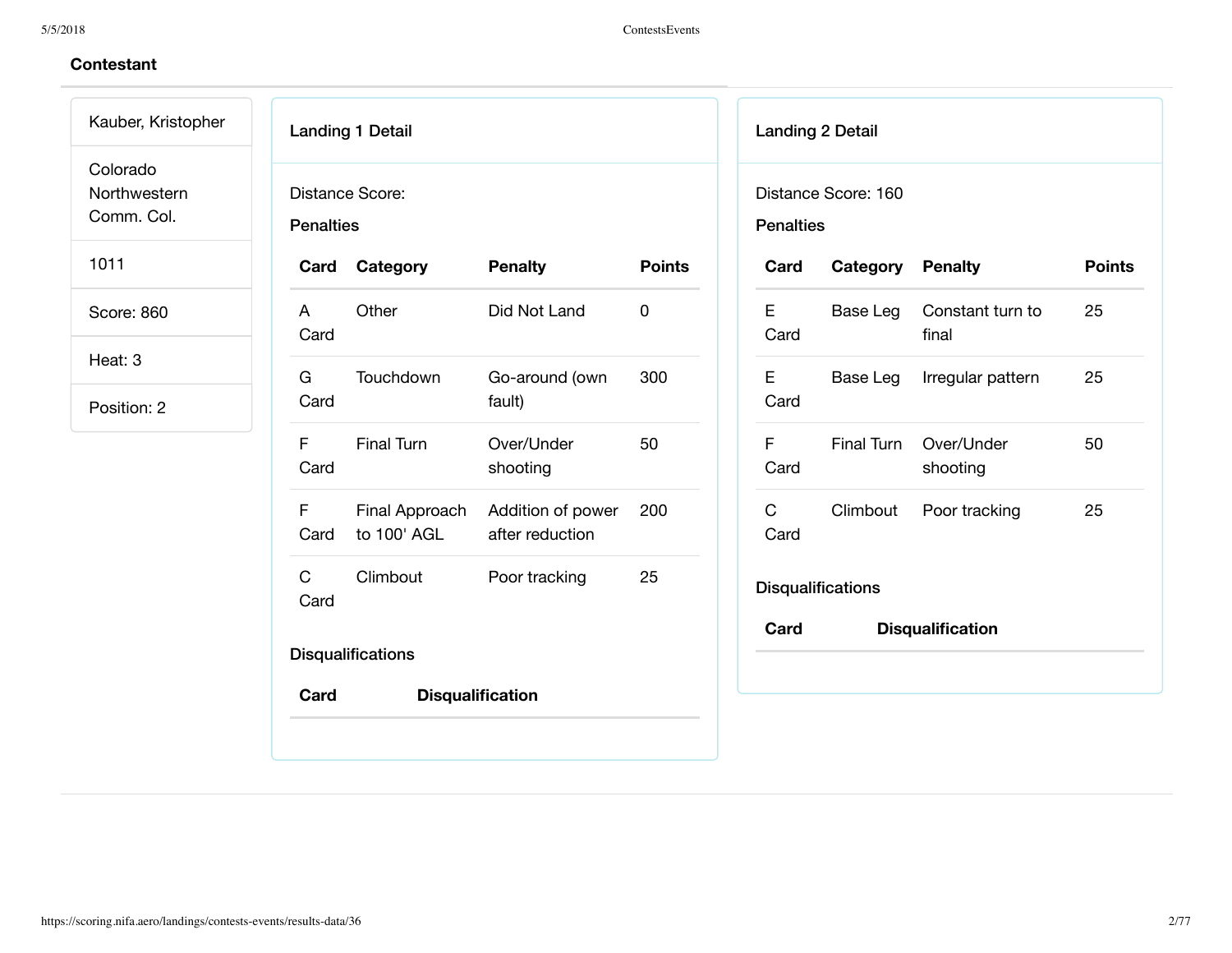# **Contestant**

Harwood, Matthew Colorado Northwestern

Comm. Col.

1013

Score: 697

Heat: 18

| Card                   | Category                    | <b>Penalty</b>                   | <b>Points</b> |
|------------------------|-----------------------------|----------------------------------|---------------|
| $\overline{A}$<br>Card | Other                       | Did Not Land                     | 0             |
| G a<br>Card            | Touchdown                   | Go-around (own<br>fault)         | 300           |
| F.<br>Card             | to 100' AGL after reduction | Final Approach Addition of power | 200           |
| C.<br>Card             | Climbout                    | Poor tracking                    | 25            |

| <b>Landing 2 Detail</b>                             |                         |  |  |  |  |  |
|-----------------------------------------------------|-------------------------|--|--|--|--|--|
| Distance Score: 172                                 |                         |  |  |  |  |  |
| <b>Penalties</b>                                    |                         |  |  |  |  |  |
| Card<br><b>Points</b><br>Category<br><b>Penalty</b> |                         |  |  |  |  |  |
| <b>Disqualifications</b>                            |                         |  |  |  |  |  |
| Card                                                | <b>Disqualification</b> |  |  |  |  |  |
|                                                     |                         |  |  |  |  |  |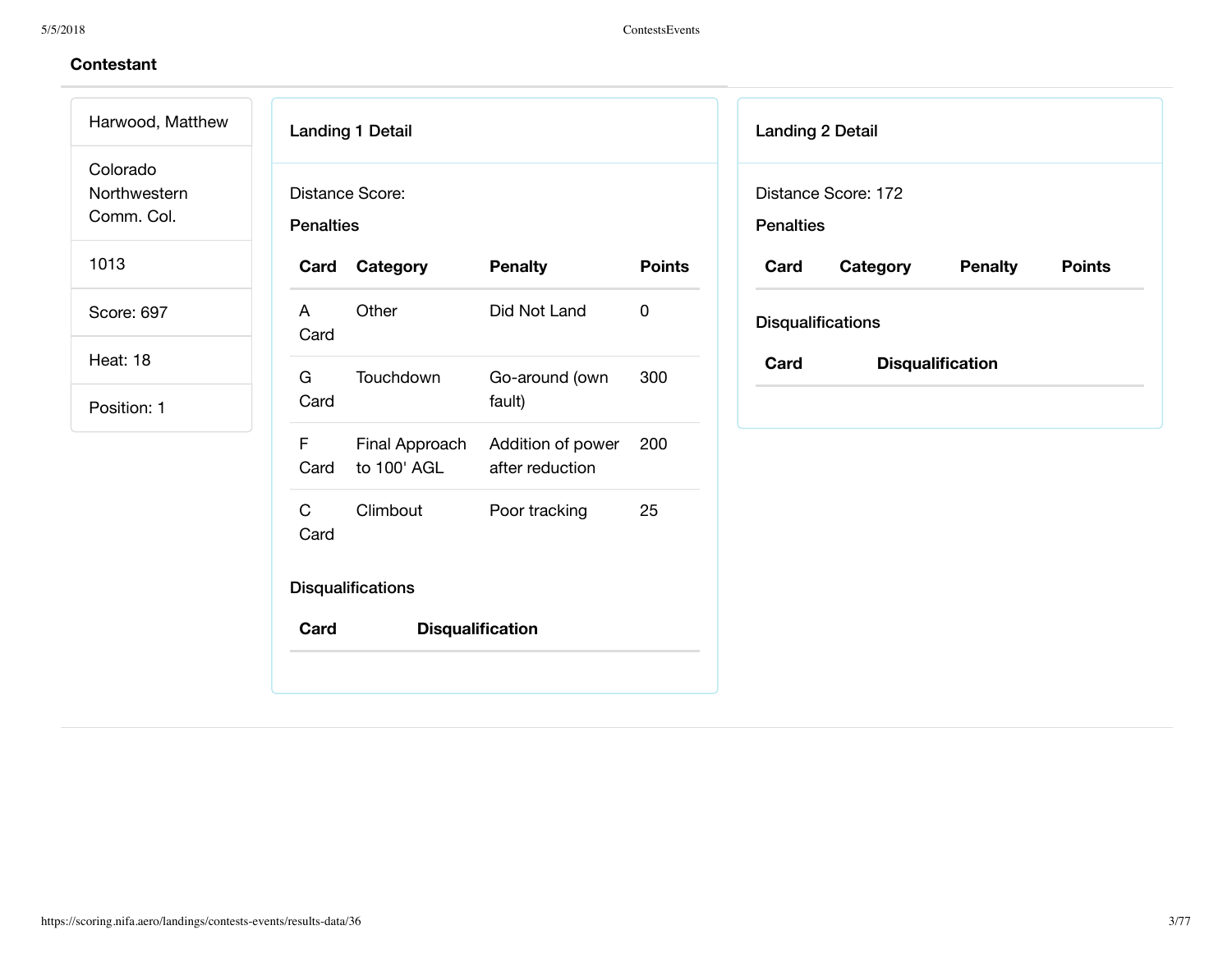| Drbohlav, William                      | <b>Landing 1 Detail</b>                |                         |               |                      | <b>Landing 2 Detail</b>                 |                                    |               |
|----------------------------------------|----------------------------------------|-------------------------|---------------|----------------------|-----------------------------------------|------------------------------------|---------------|
| Colorado<br>Northwestern<br>Comm. Col. | Distance Score: 65<br><b>Penalties</b> |                         |               |                      | Distance Score: 180<br><b>Penalties</b> |                                    |               |
| 1019                                   | Card<br>Category                       | <b>Penalty</b>          | <b>Points</b> | Card                 | Category                                | <b>Penalty</b>                     | <b>Points</b> |
| Score: 695                             | $\mathsf{C}$<br>Climbout<br>Card       | Poor tracking           | 25            | $\mathsf{C}$<br>Card | Climbout                                | Poor tracking                      | 25            |
| Heat: 8                                | G<br>Touchdown                         | Bouncing                | 100           | F.                   | Final Turn                              | Over/Under                         | 50            |
| Position: 4                            | Card                                   |                         |               | Card                 |                                         | shooting                           |               |
|                                        | Final Turn<br>F Card                   | Over/Under<br>shooting  | 50            | G<br>Card            | Touchdown                               | Improper<br>Crosswind<br>Technique | 200           |
|                                        | <b>Disqualifications</b>               |                         |               |                      |                                         |                                    |               |
|                                        | Card                                   | <b>Disqualification</b> |               | Card                 | <b>Disqualifications</b>                | <b>Disqualification</b>            |               |
|                                        |                                        |                         |               |                      |                                         |                                    |               |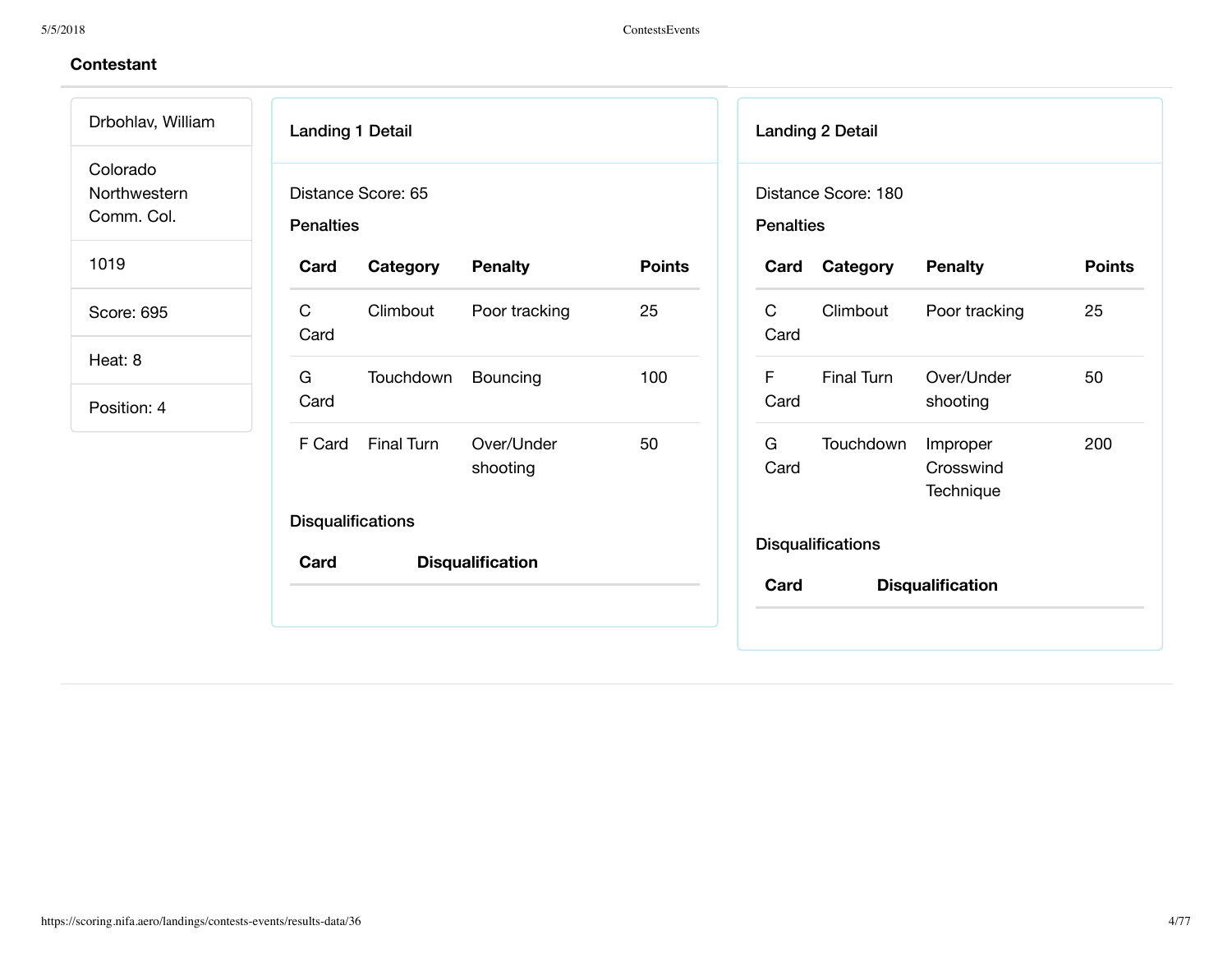| Jones, William                        | <b>Landing 1 Detail</b>                                                 | <b>Landing 2 Detail</b>                                             |
|---------------------------------------|-------------------------------------------------------------------------|---------------------------------------------------------------------|
| Metropolitan State<br>Univ. of Denver | Distance Score: 90                                                      | Distance Score: 25                                                  |
| 1110                                  | <b>Penalties</b>                                                        | <b>Penalties</b>                                                    |
| Score: 540                            | Category<br><b>Penalty</b><br><b>Points</b><br>Card                     | Category<br><b>Penalty</b><br><b>Points</b><br>Card                 |
| Heat: 2                               | G<br>Touchdown<br><b>Improper Crosswind</b><br>200<br>Card<br>Technique | $\mathsf{C}$<br>Climbout<br>Poor tracking<br>25<br>Card             |
| Position: 1                           | <b>Disqualifications</b><br><b>Disqualification</b><br>Card             | G<br>200<br>Touchdown<br>Improper<br>Card<br>Crosswind<br>Technique |
|                                       |                                                                         | <b>Disqualifications</b>                                            |
|                                       |                                                                         | <b>Disqualification</b><br>Card                                     |
|                                       |                                                                         |                                                                     |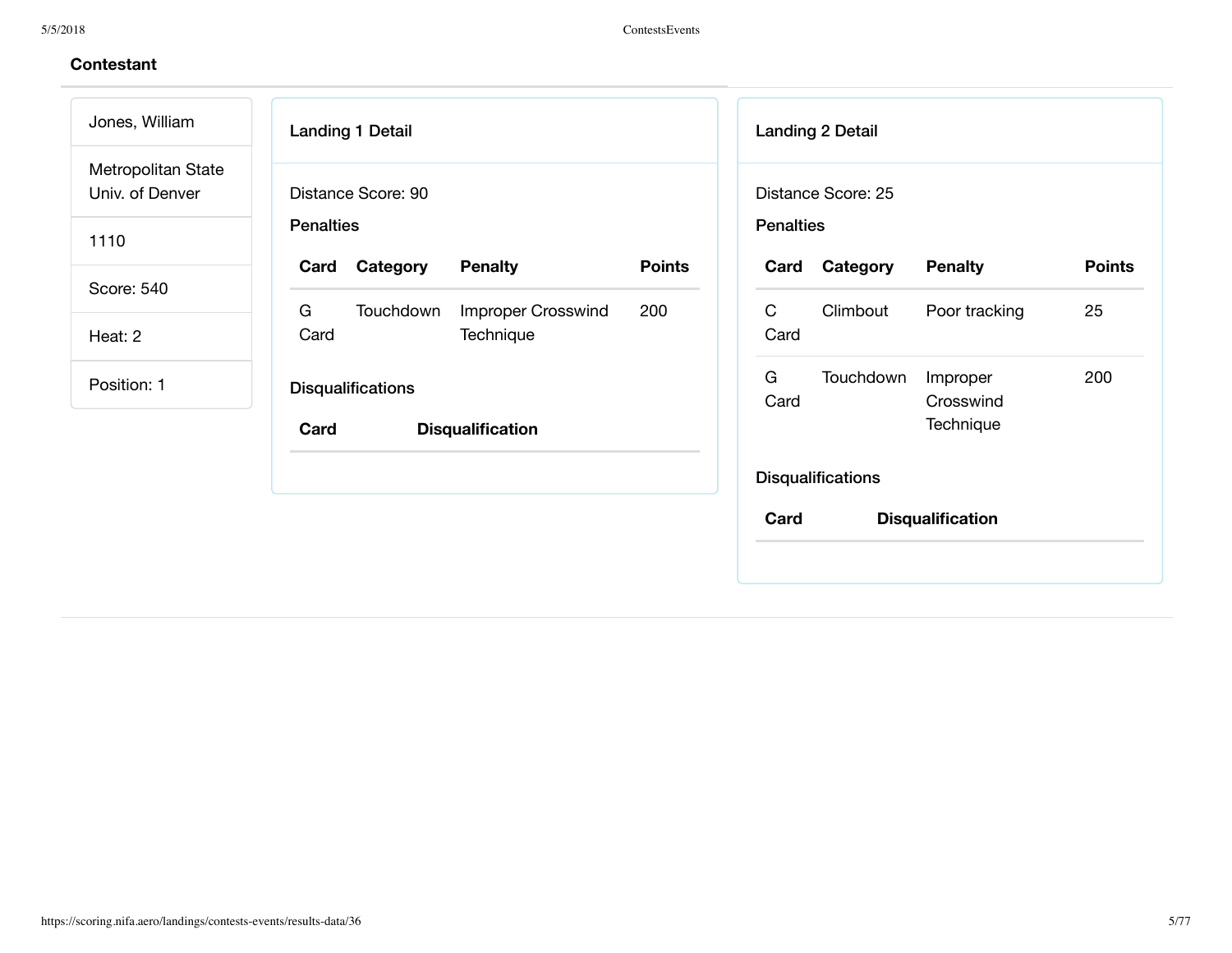| Samberson,<br>Samuel                  | <b>Landing 1 Detail</b>                             | <b>Landing 2 Detail</b>                                     |  |  |
|---------------------------------------|-----------------------------------------------------|-------------------------------------------------------------|--|--|
| Metropolitan State<br>Univ. of Denver | <b>Distance Score:</b><br><b>Penalties</b>          | Distance Score: 11<br><b>Penalties</b>                      |  |  |
| 1114                                  | <b>Points</b><br>Category<br><b>Penalty</b><br>Card | <b>Points</b><br><b>Penalty</b><br>Card<br>Category         |  |  |
| Score: 511                            | Other<br>Out of Target Box<br>A Card<br>400         | F<br>50<br>Final Turn<br>Over/Under                         |  |  |
| Heat: 8                               | Final Turn<br>Over/Under shooting<br>50<br>F Card   | Card<br>shooting                                            |  |  |
| Position: 2                           | <b>Disqualifications</b>                            | <b>Disqualifications</b><br><b>Disqualification</b><br>Card |  |  |
|                                       | Card<br><b>Disqualification</b>                     |                                                             |  |  |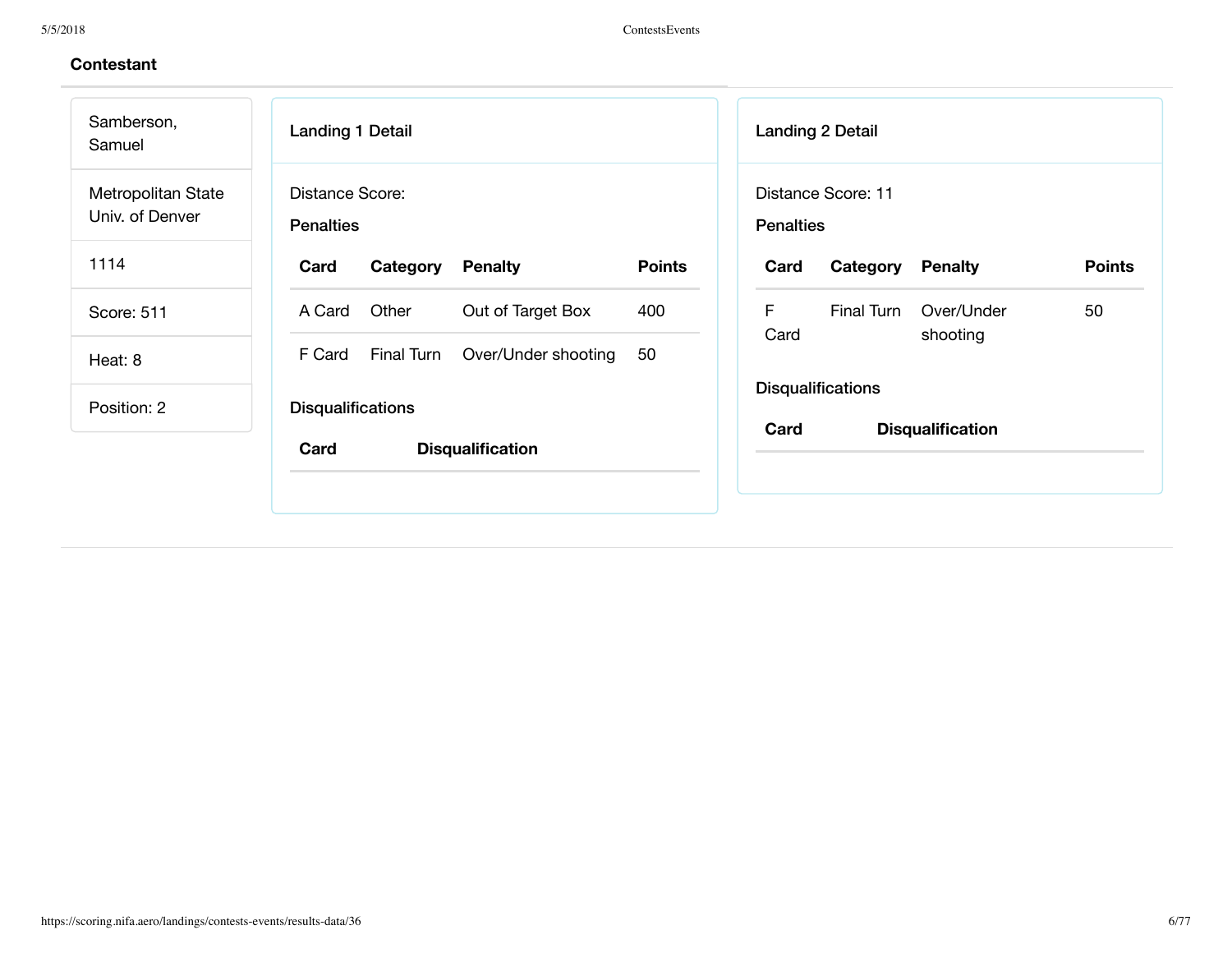| Metropolitan State<br>Univ. of Denver<br>Distance Score: 120<br>Distance Score: 78<br><b>Penalties</b><br><b>Penalties</b><br>1121<br><b>Points</b><br>Category<br><b>Penalty</b><br>Category<br><b>Penalty</b><br>Card<br>Card<br>Score: 448<br>F<br>Climbout<br>Final Turn<br>Rapid/radical change<br>200<br>C Card<br>in attitude<br>Card<br><b>Heat: 17</b><br><b>Disqualifications</b><br>$\mathsf C$<br>25<br>Poor tracking<br>Climbout<br>Position: 3<br>Card<br><b>Disqualification</b><br>Card<br><b>Disqualifications</b> | Cape, Matthew |  | <b>Landing 1 Detail</b> |  |  | <b>Landing 2 Detail</b> |               |
|-------------------------------------------------------------------------------------------------------------------------------------------------------------------------------------------------------------------------------------------------------------------------------------------------------------------------------------------------------------------------------------------------------------------------------------------------------------------------------------------------------------------------------------|---------------|--|-------------------------|--|--|-------------------------|---------------|
|                                                                                                                                                                                                                                                                                                                                                                                                                                                                                                                                     |               |  |                         |  |  |                         |               |
|                                                                                                                                                                                                                                                                                                                                                                                                                                                                                                                                     |               |  |                         |  |  |                         |               |
|                                                                                                                                                                                                                                                                                                                                                                                                                                                                                                                                     |               |  |                         |  |  |                         |               |
|                                                                                                                                                                                                                                                                                                                                                                                                                                                                                                                                     |               |  |                         |  |  |                         | Poor tracking |
|                                                                                                                                                                                                                                                                                                                                                                                                                                                                                                                                     |               |  |                         |  |  |                         |               |
|                                                                                                                                                                                                                                                                                                                                                                                                                                                                                                                                     |               |  |                         |  |  |                         |               |
|                                                                                                                                                                                                                                                                                                                                                                                                                                                                                                                                     |               |  |                         |  |  |                         |               |
| Card<br><b>Disqualification</b>                                                                                                                                                                                                                                                                                                                                                                                                                                                                                                     |               |  |                         |  |  |                         |               |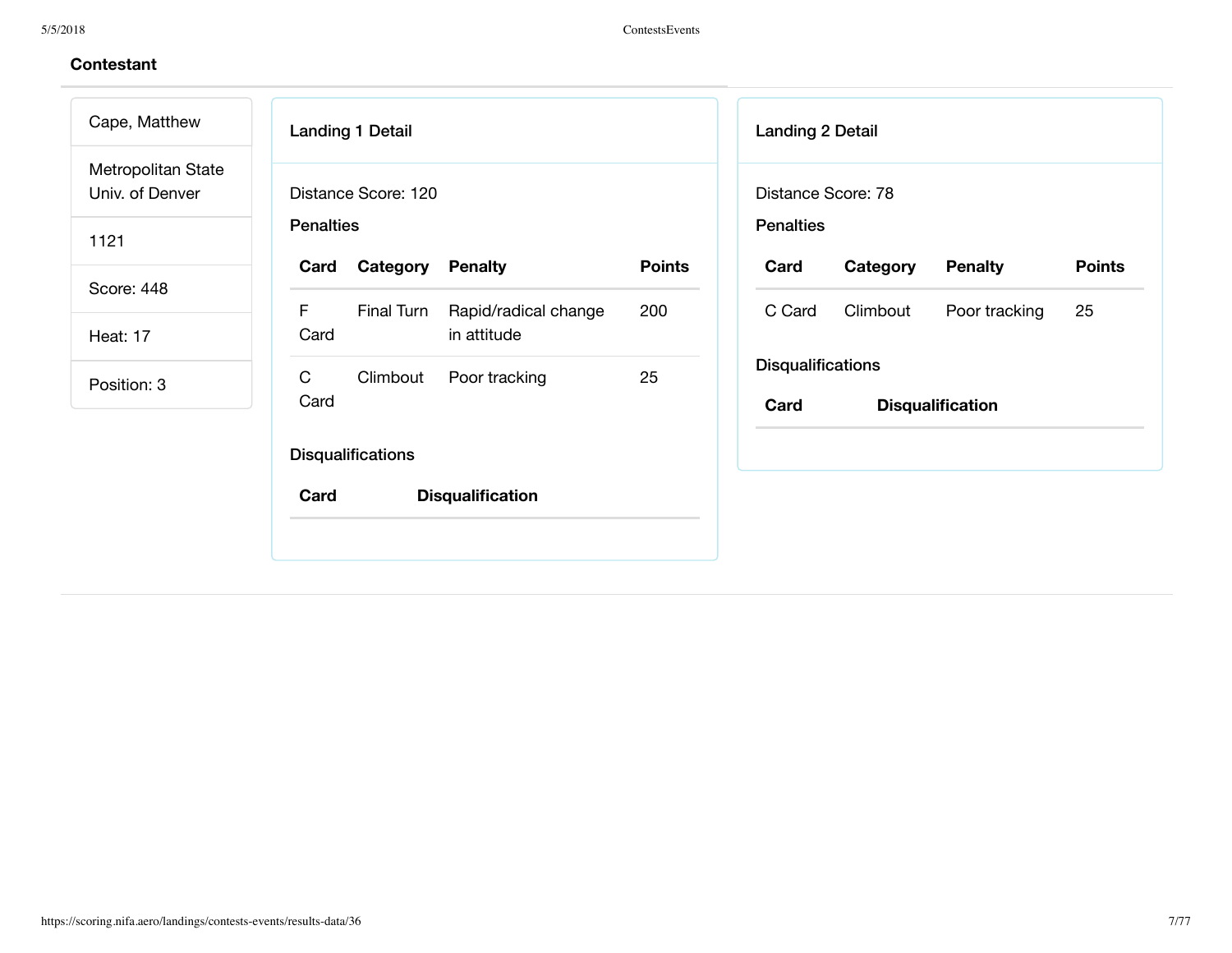Summerour, Harrison United States Air Force Academy

1211

Score: 625

Heat: 6

Position: 2

| <b>Landing 1 Detail</b>  |                                                    |                         |               |  |  |  |  |
|--------------------------|----------------------------------------------------|-------------------------|---------------|--|--|--|--|
|                          | Distance Score:<br><b>Penalties</b>                |                         |               |  |  |  |  |
| Card                     | Category                                           | <b>Penalty</b>          | <b>Points</b> |  |  |  |  |
| A<br>Card                | Other                                              | Did Not Land            | O             |  |  |  |  |
| F                        | Final Approach<br>Card to 100' AGL after reduction | Addition of power       | 200           |  |  |  |  |
| <b>Disqualifications</b> |                                                    |                         |               |  |  |  |  |
| Card                     |                                                    | <b>Disqualification</b> |               |  |  |  |  |
|                          |                                                    |                         |               |  |  |  |  |

| <b>Landing 2 Detail</b>                         |                            |               |    |  |  |  |
|-------------------------------------------------|----------------------------|---------------|----|--|--|--|
| Distance Score:<br><b>Penalties</b><br>Category |                            |               |    |  |  |  |
| Card                                            | <b>Points</b>              |               |    |  |  |  |
| A Card                                          | Other<br>Out of Target Box |               |    |  |  |  |
| C Card                                          | Climbout                   | Poor tracking | 25 |  |  |  |
| <b>Disqualifications</b>                        |                            |               |    |  |  |  |
| Card<br><b>Disqualification</b>                 |                            |               |    |  |  |  |
|                                                 |                            |               |    |  |  |  |

| Robertson, John                    | <b>Landing 1 Detail</b> |           |                |               | Landing 2 D      |     |
|------------------------------------|-------------------------|-----------|----------------|---------------|------------------|-----|
| United States Air<br>Force Academy | Distance Score: 34      |           |                |               | Distance Sco     |     |
| 1223                               | <b>Penalties</b>        |           |                |               | <b>Penalties</b> |     |
|                                    | Card                    | Category  | <b>Penalty</b> | <b>Points</b> | Card             | Cat |
| Score: 834                         | G Card                  | Touchdown | Bouncing       | 100           | B                | Tak |
| Heat: 16                           | C Card                  | Climbout  | Poor tracking  | 25            | Card             |     |
|                                    |                         |           |                |               |                  |     |

|                  | <b>Landing 2 Detail</b> |                |               |
|------------------|-------------------------|----------------|---------------|
| <b>Penalties</b> | Distance Score:         |                |               |
| Card             | Category                | <b>Penalty</b> | <b>Points</b> |
| B.<br>Card       | <b>Takeoff Roll</b>     | Poor Spacing   | 50            |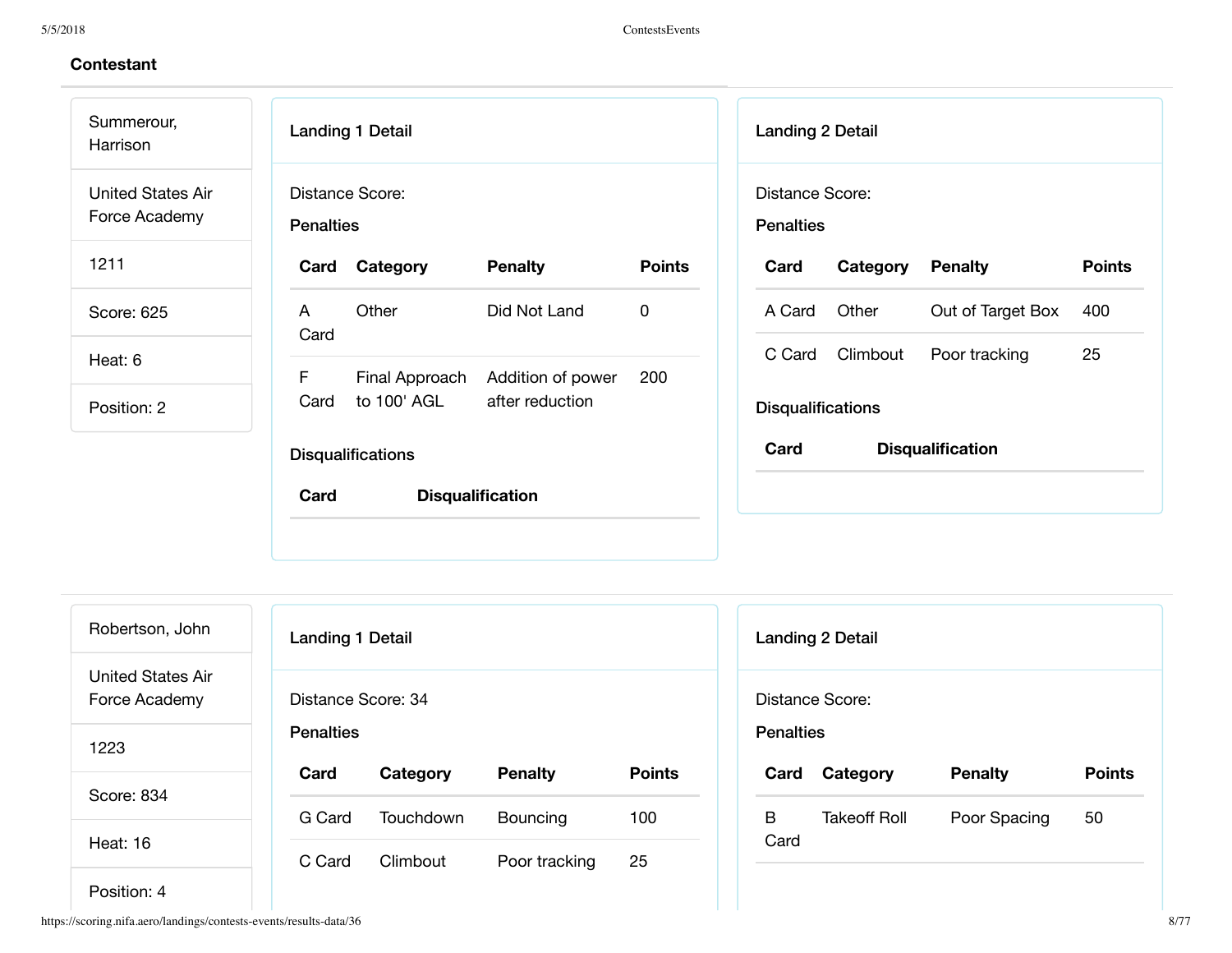| 5/5/2018          |                          |                         | ContestsEvents |                      |                                        |                                         |    |
|-------------------|--------------------------|-------------------------|----------------|----------------------|----------------------------------------|-----------------------------------------|----|
| <b>Contestant</b> | <b>Disqualifications</b> |                         |                |                      |                                        |                                         |    |
|                   | Card                     | <b>Disqualification</b> |                | Card                 | Category                               | <b>Penalty</b>                          | Po |
|                   |                          |                         |                | $\mathbf C$<br>Card  | Climbout                               | Poor tracking                           | 25 |
|                   |                          |                         |                | $\mathsf{A}$<br>Card | Other                                  | Out of Target<br>Box                    | 40 |
|                   |                          |                         |                | G<br>Card            | Final<br>Approach<br>below 100'<br>AGL | Addition of<br>power after<br>reduction | 20 |
|                   |                          |                         |                | F<br>Card            | Final<br>Approach to<br>100' AGL       | Addition of<br>power after<br>reduction | 20 |
|                   |                          |                         |                |                      | <b>Disqualifications</b>               |                                         |    |
|                   |                          |                         |                | Card                 |                                        | <b>Disqualification</b>                 |    |
|                   |                          |                         |                |                      |                                        |                                         |    |
|                   |                          |                         |                |                      |                                        |                                         |    |

**Points** 

400

200

200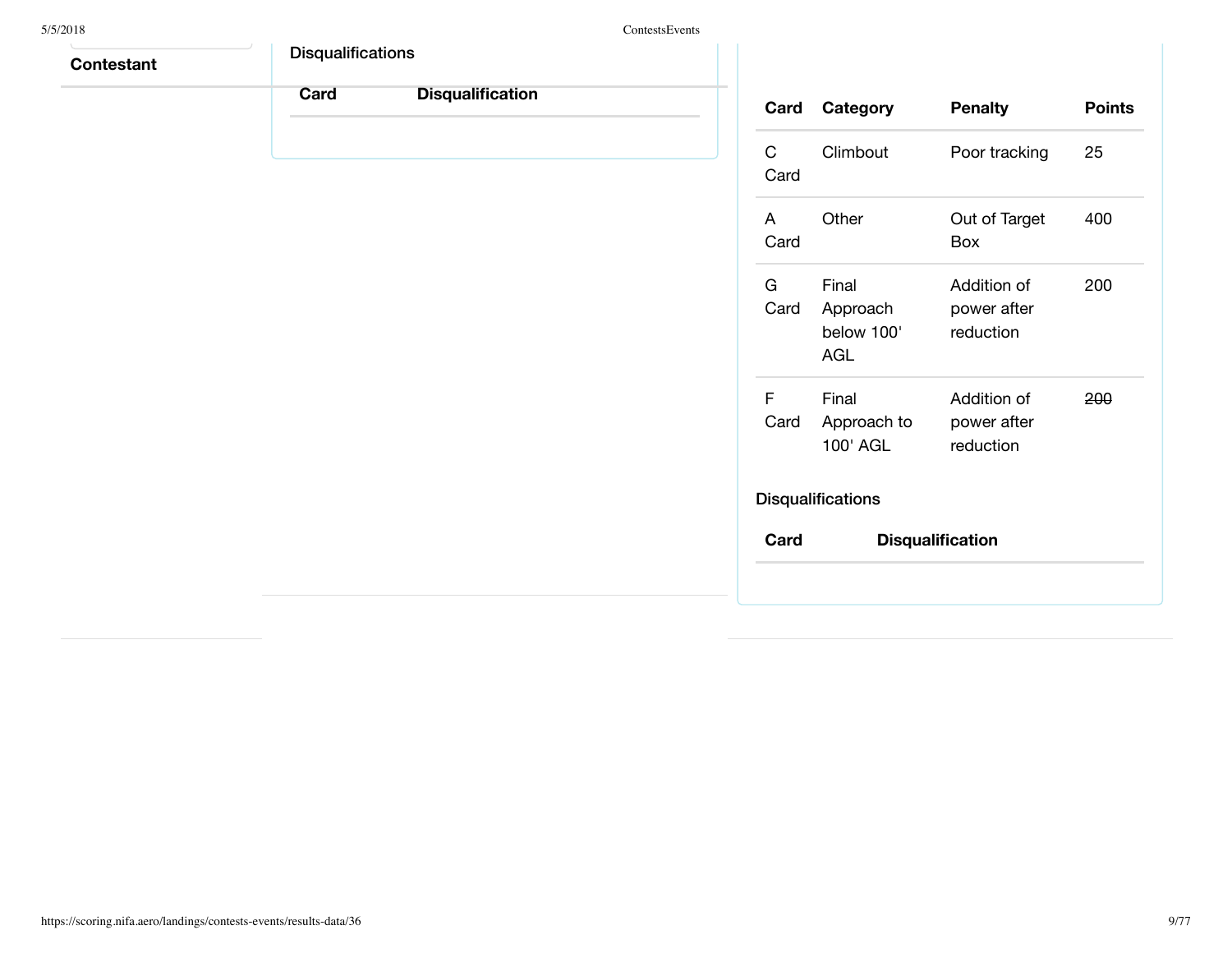| Cobian, Jacob                          | <b>Landing 1 Detail</b>                             | <b>Landing 2 Detail</b>                             |  |  |
|----------------------------------------|-----------------------------------------------------|-----------------------------------------------------|--|--|
| Embry Riddle Aero.<br>Univ. - Prescott | Distance Score: 10                                  | Distance Score: 2                                   |  |  |
| 1315                                   | <b>Penalties</b>                                    | <b>Penalties</b>                                    |  |  |
| Score: 12                              | <b>Points</b><br>Card<br><b>Penalty</b><br>Category | <b>Points</b><br>Card<br>Category<br><b>Penalty</b> |  |  |
| Heat: 3                                | <b>Disqualifications</b>                            | <b>Disqualifications</b>                            |  |  |
| Position: 4                            | Card<br><b>Disqualification</b>                     | Card<br><b>Disqualification</b>                     |  |  |
|                                        |                                                     |                                                     |  |  |

| O'Connor, Ryan                                     | <b>Landing 1 Detail</b>                             | <b>Landing 2 Detail</b>                             |  |  |  |
|----------------------------------------------------|-----------------------------------------------------|-----------------------------------------------------|--|--|--|
| Embry Riddle Aero.<br>Univ. - Prescott             | Distance Score: 22                                  | Distance Score: 38                                  |  |  |  |
| 1318                                               | <b>Penalties</b>                                    | <b>Penalties</b>                                    |  |  |  |
| Score: 85                                          | <b>Points</b><br>Card<br>Category<br><b>Penalty</b> | <b>Points</b><br>Card<br><b>Penalty</b><br>Category |  |  |  |
|                                                    | <b>Disqualifications</b>                            | 25<br>C Card<br>Climbout<br>Poor tracking           |  |  |  |
| <b>Heat: 17</b><br>Card<br><b>Disqualification</b> |                                                     | <b>Disqualifications</b>                            |  |  |  |
| Position: 2                                        |                                                     | Card<br><b>Disqualification</b>                     |  |  |  |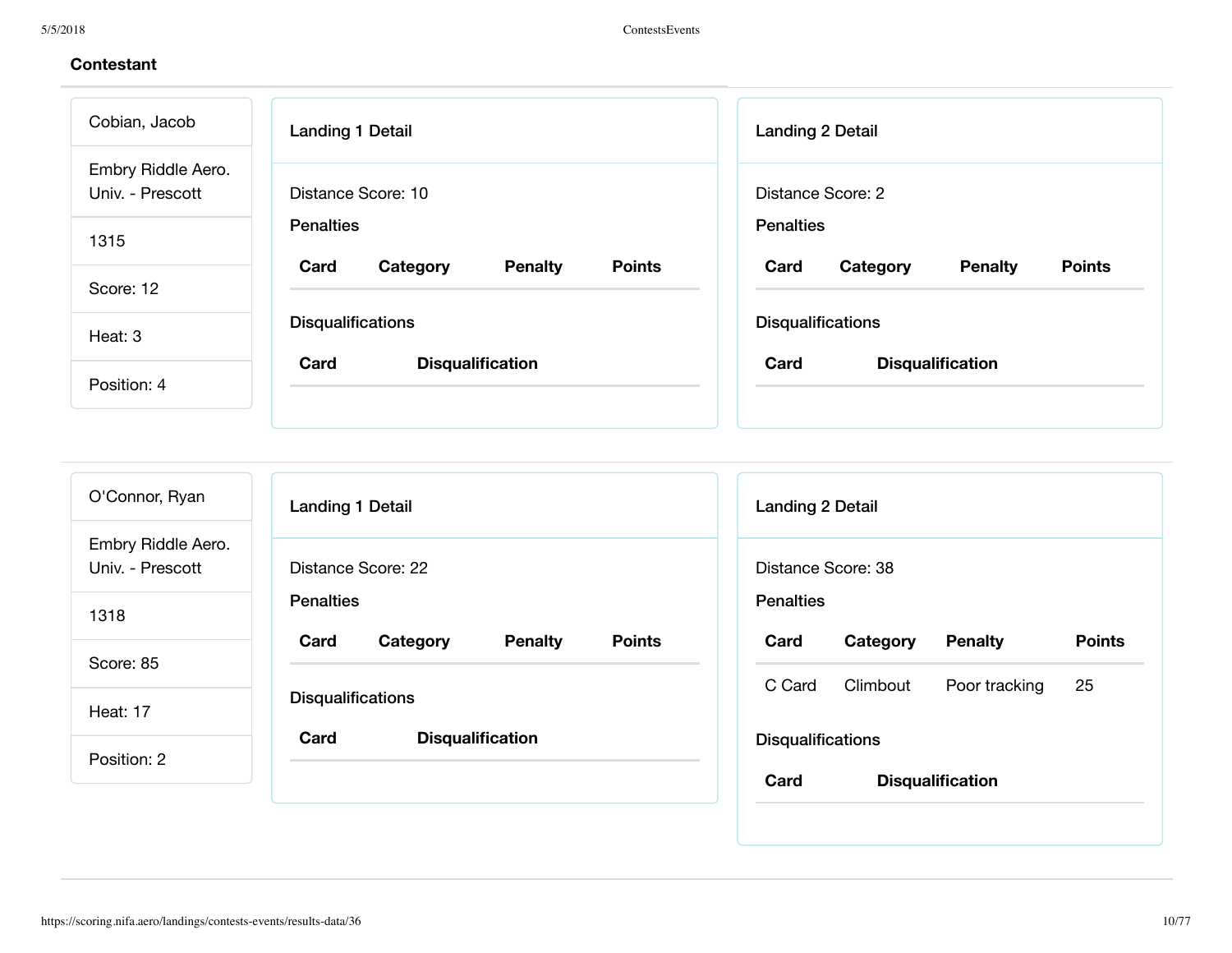| Moore, Nick                            |                  | <b>Landing 1 Detail</b>       |                                      |               | Landing 2 Detail         |          |                         |
|----------------------------------------|------------------|-------------------------------|--------------------------------------|---------------|--------------------------|----------|-------------------------|
| Embry Riddle Aero.<br>Univ. - Prescott |                  | Distance Score:               |                                      |               | Distance Score: 21       |          |                         |
| 1322                                   | <b>Penalties</b> |                               |                                      |               | <b>Penalties</b>         |          |                         |
| Score: 646                             | Card             | Category                      | <b>Penalty</b>                       | <b>Points</b> | Card                     | Category | <b>Penalty</b>          |
| Heat: 11                               | F<br>Card        | Final Approach<br>to 100' AGL | Addition of power<br>after reduction | 200           | C Card                   | Climbout | Poor tracking           |
| Position: 3                            | A                | Other                         | Out of Target Box                    | 400           | <b>Disqualifications</b> |          |                         |
|                                        | Card             |                               |                                      |               | Card                     |          | <b>Disqualification</b> |
|                                        |                  | <b>Disqualifications</b>      |                                      |               |                          |          |                         |
|                                        | Card             |                               | <b>Disqualification</b>              |               |                          |          |                         |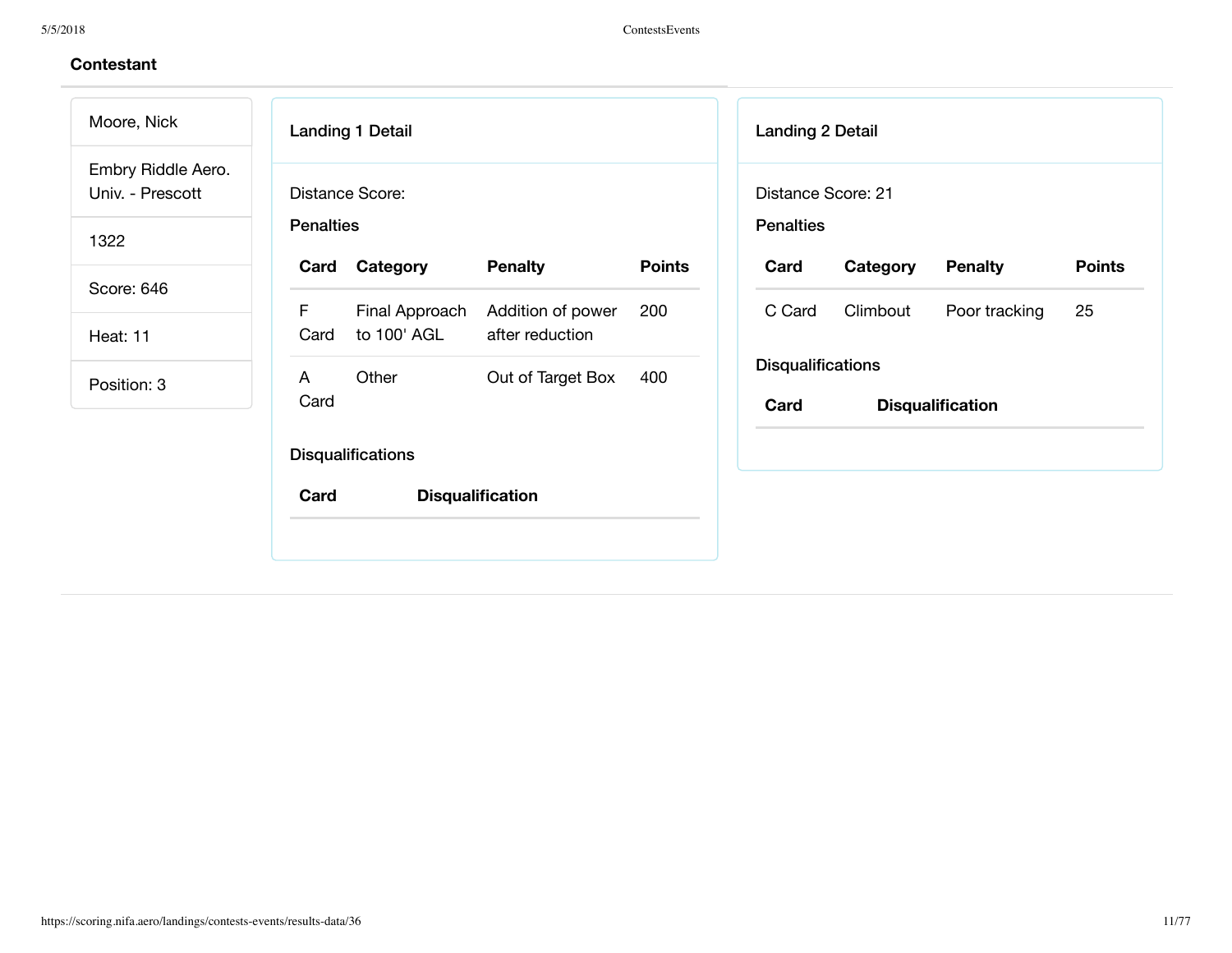| Grindeland,<br>Andrew                 | <b>Landing 1 Detail</b>                    | <b>Landing 2 Detail</b>                                              |
|---------------------------------------|--------------------------------------------|----------------------------------------------------------------------|
| San Diego<br><b>Christian College</b> | <b>Distance Score:</b><br><b>Penalties</b> | Distance Score: 8<br><b>Penalties</b>                                |
| 1410                                  | Card<br>Category<br><b>Penalty</b>         | <b>Points</b><br><b>Points</b><br><b>Penalty</b><br>Card<br>Category |
| Score: 433                            | Climbout<br>Poor tracking<br>C Card        | 25<br><b>Disqualifications</b>                                       |
| Heat: 18                              | Other<br>Out of Target Box<br>A Card       | 400<br>Card<br><b>Disqualification</b>                               |
| Position: 2                           | <b>Disqualifications</b>                   |                                                                      |
|                                       | Card<br><b>Disqualification</b>            |                                                                      |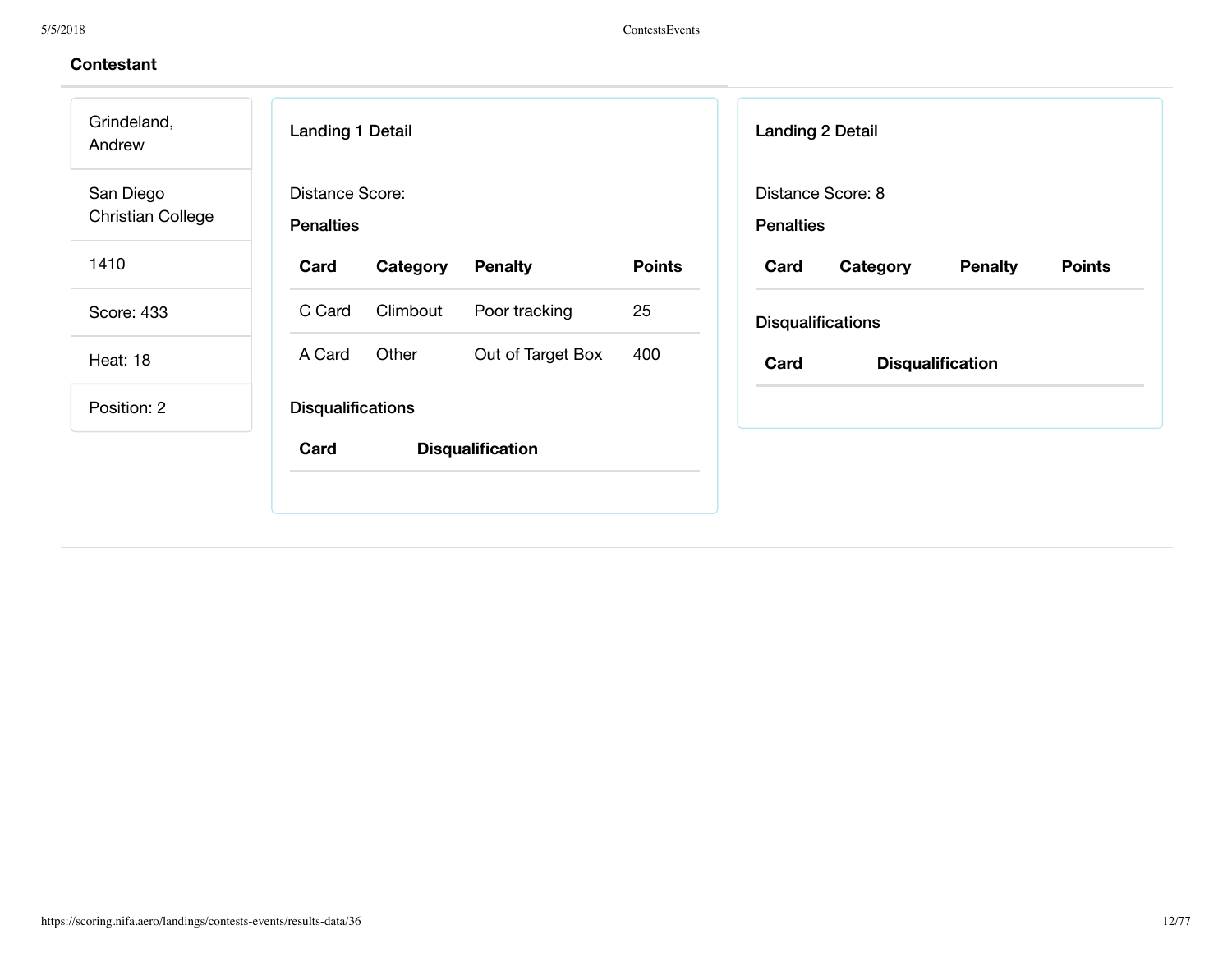Landing 1 Detail Distance Score: 74 **Penalties Card Category Penalty Points** F Card Final Turn Over/Under shooting 50 G Card Touchdown Bouncing 100 **Disqualifications Card Disqualification** Javner II, Christopher San Diego Christian College 1411 Score: 329 Heat: 7 Position: 1

| <b>Landing 2 Detail</b>                |          |                |               |  |  |  |  |
|----------------------------------------|----------|----------------|---------------|--|--|--|--|
| Distance Score: 80<br><b>Penalties</b> |          |                |               |  |  |  |  |
| Card                                   | Category | <b>Penalty</b> | <b>Points</b> |  |  |  |  |
| C Card                                 | Climbout | Poor tracking  | 25            |  |  |  |  |
| <b>Disqualifications</b>               |          |                |               |  |  |  |  |
| Card<br><b>Disqualification</b>        |          |                |               |  |  |  |  |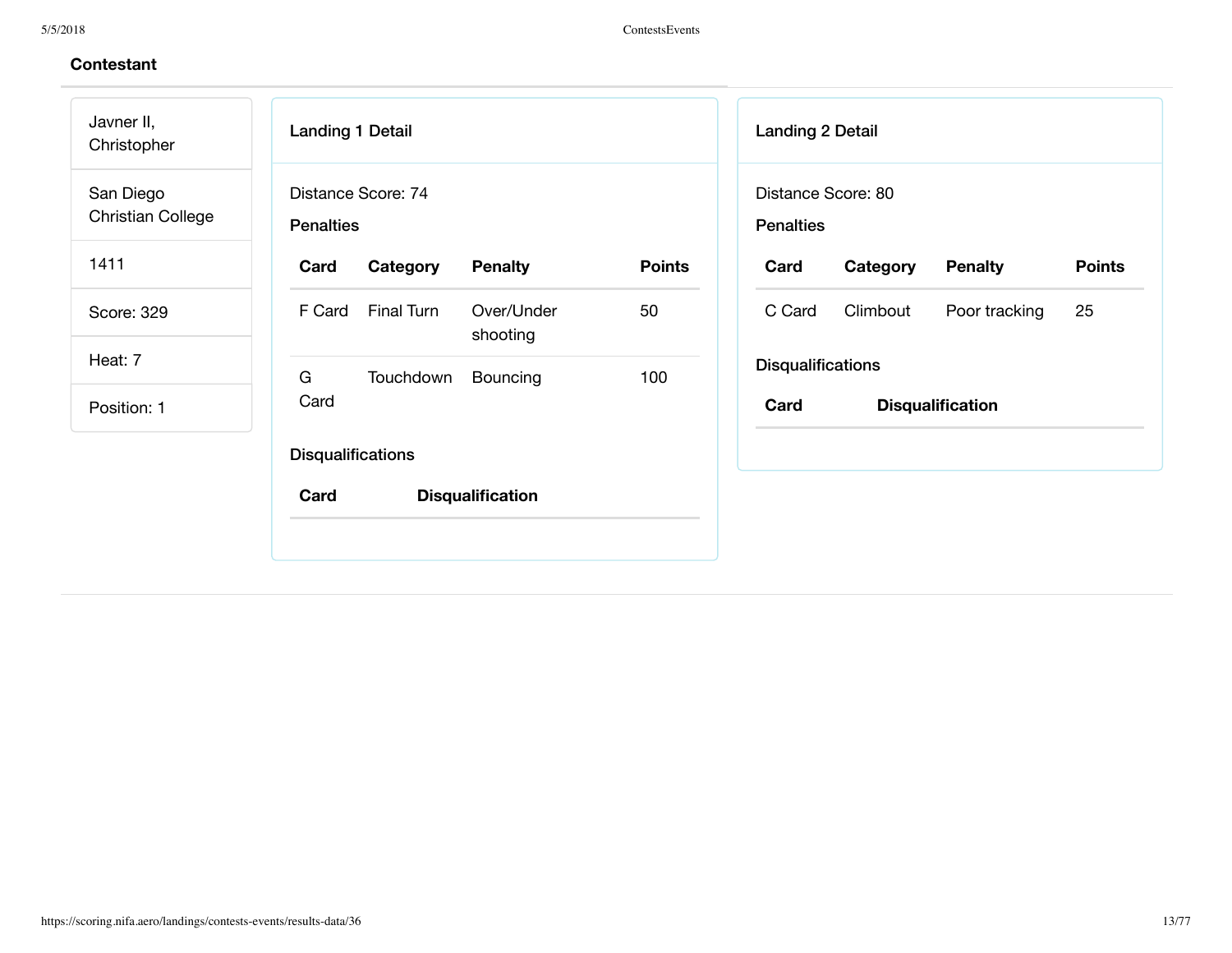Hooker, Josh San Diego Christian College

1420

Score: 568

Heat: 12

Position: 4

| <b>Landing 1 Detail</b>             |           |                         |               |  |  |  |
|-------------------------------------|-----------|-------------------------|---------------|--|--|--|
| Distance Score:<br><b>Penalties</b> |           |                         |               |  |  |  |
| Card                                | Category  | <b>Penalty</b>          | <b>Points</b> |  |  |  |
| C Card                              | Climbout  | Poor tracking           | 25            |  |  |  |
| C Card                              | Crosswind | Irregular pattern       | 25            |  |  |  |
| A Card                              | Other     | Out of Target Box       | 400           |  |  |  |
| <b>Disqualifications</b>            |           |                         |               |  |  |  |
| Card                                |           | <b>Disqualification</b> |               |  |  |  |
|                                     |           |                         |               |  |  |  |

|                                        | <b>Landing 2 Detail</b>  |                                   |               |  |  |  |  |
|----------------------------------------|--------------------------|-----------------------------------|---------------|--|--|--|--|
| Distance Score: 43<br><b>Penalties</b> |                          |                                   |               |  |  |  |  |
| Card                                   | <b>Category Penalty</b>  |                                   | <b>Points</b> |  |  |  |  |
| F<br>Card                              |                          | Final Turn Over/Under<br>shooting | 50            |  |  |  |  |
| C<br>Card                              |                          | Climbout Poor tracking            | 25            |  |  |  |  |
|                                        | <b>Disqualifications</b> |                                   |               |  |  |  |  |
| Card                                   |                          | <b>Disqualification</b>           |               |  |  |  |  |
|                                        |                          |                                   |               |  |  |  |  |

| Gu, Qiao                     | <b>Landing 1 Detail</b>                             |  |  |  |  |  |  |
|------------------------------|-----------------------------------------------------|--|--|--|--|--|--|
| San Jose State<br>University | Distance Score:                                     |  |  |  |  |  |  |
| 1510                         | <b>Penalties</b>                                    |  |  |  |  |  |  |
| Score: DQ                    | <b>Points</b><br><b>Penalty</b><br>Category<br>Card |  |  |  |  |  |  |
|                              | C<br>Climbout<br>25<br>Poor tracking                |  |  |  |  |  |  |
| Heat: 19                     | Card                                                |  |  |  |  |  |  |

|                  | <b>Landing 2 Detail</b> |                   |               |
|------------------|-------------------------|-------------------|---------------|
| <b>Penalties</b> | Distance Score:         |                   |               |
| Card             | Category                | <b>Penalty</b>    | <b>Points</b> |
| A<br>Card        | Other                   | Out of Target Box | 400           |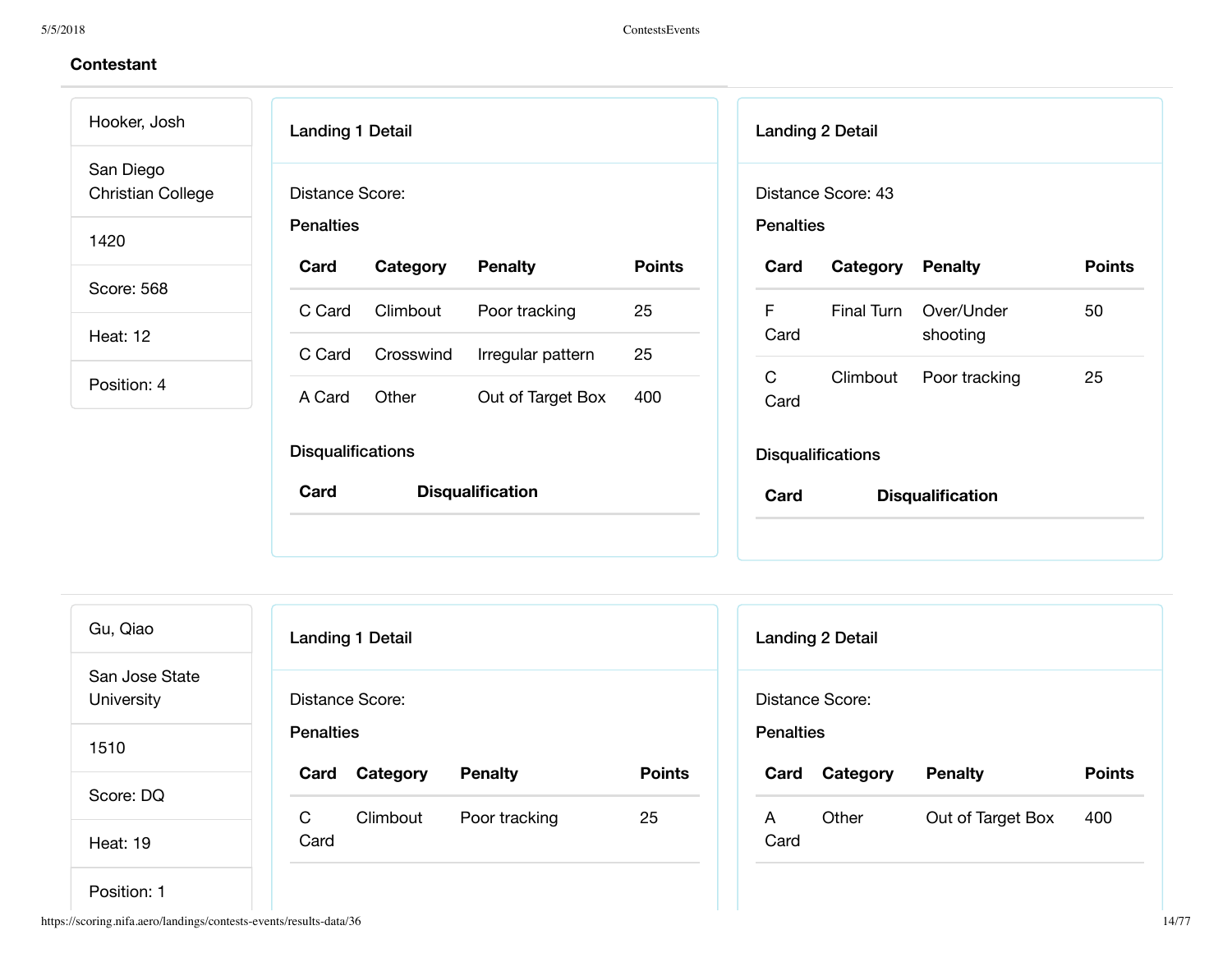5/5/2018 ContestsEvents

| Card       | Category                 | <b>Penalty</b>                                            | <b>Points</b> |
|------------|--------------------------|-----------------------------------------------------------|---------------|
| A<br>Card  | Other                    | Out of Target Box                                         | 400           |
| B<br>Card  | Landing<br>Roll          | <b>Centerline Deviation</b>                               | 25            |
| G<br>Card  | Touchdown                | Bouncing                                                  | 100           |
| G.<br>Card | Touchdown                | Three-point<br>touchdown (tricycle<br>gear aircraft ONLY) | 400           |
| F<br>Card  | <b>Final Turn</b>        | Skidding turn                                             | 25            |
| D<br>Card  | Turn to<br>Downwind      | Erratic pitch changes                                     | 25            |
|            | <b>Disqualifications</b> |                                                           |               |
| Card       |                          | <b>Disqualification</b>                                   |               |
| F Card     |                          | Slips to lose altitude                                    |               |

| Card                     | <b>Category Penalty</b> |                                  | <b>Points</b> |  |  |
|--------------------------|-------------------------|----------------------------------|---------------|--|--|
| G.<br>Card               | Touchdown               | Bouncing                         | 100           |  |  |
| G<br>Card                | Touchdown               | Landing off runway<br>centerline | 100           |  |  |
| F<br>Card                | <b>Final Turn</b>       | Skidding turn                    | 25            |  |  |
| В<br>Card                | Landing<br>Roll         | Centerline<br>Deviation          | 25            |  |  |
| C<br>Card                | Climbout                | Poor tracking                    | 25            |  |  |
| <b>Disqualifications</b> |                         |                                  |               |  |  |
| Card                     |                         | <b>Disqualification</b>          |               |  |  |
| F Card                   |                         | Slips to lose altitude           |               |  |  |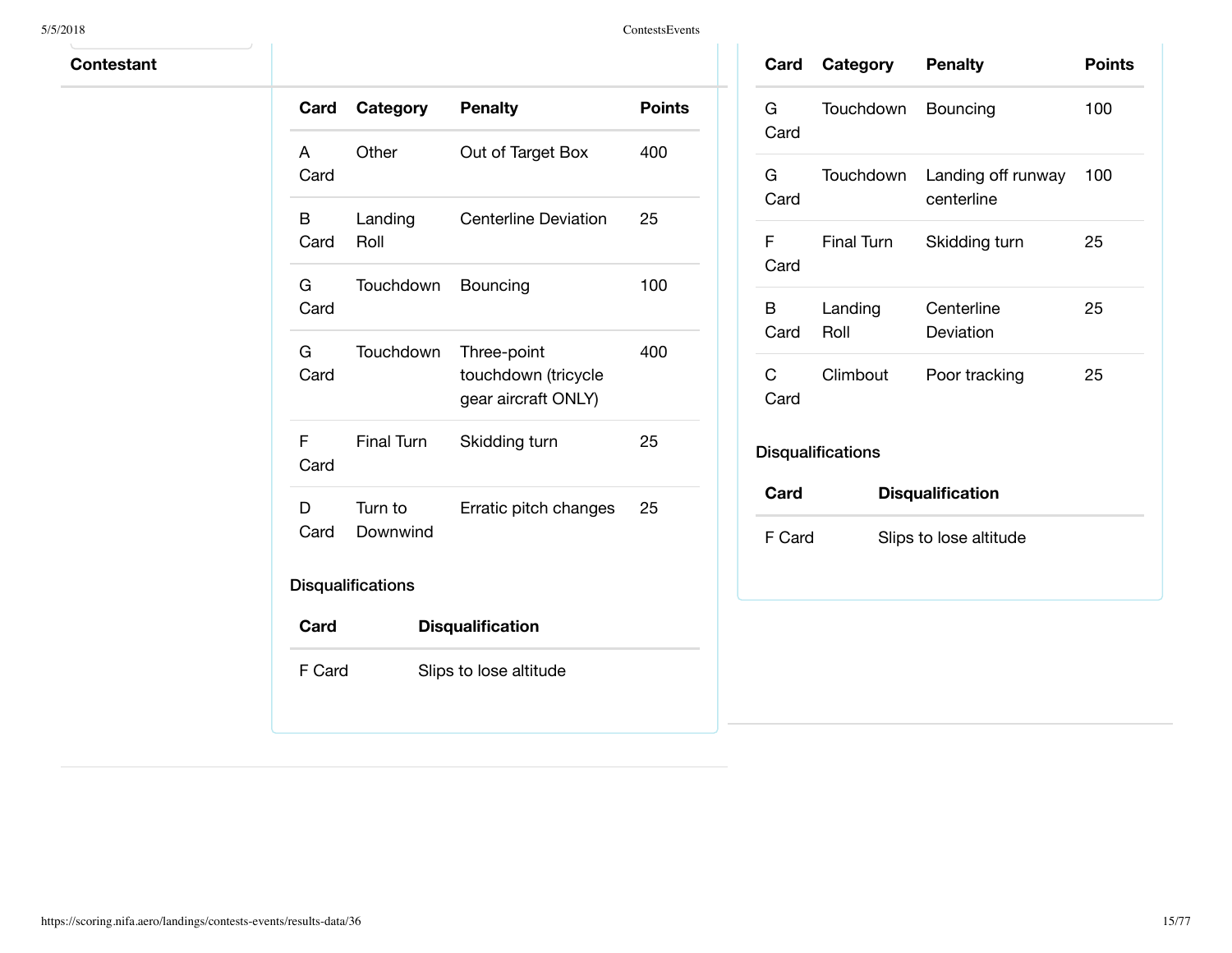# **Contestant**

SooHoo, Ryan San Jose State University

1513

Score: 925

Heat: 9

| Card                 | Category         | <b>Penalty</b>                                      | <b>Points</b> |
|----------------------|------------------|-----------------------------------------------------|---------------|
| $\mathsf{C}$<br>Card | Climbout         | Poor tracking                                       | 25            |
| $\mathsf{A}$<br>Card | Other            | Did Not Land                                        | O             |
| F.                   | Card to 100' AGL | Final Approach Addition of power<br>after reduction | 200           |
| G a<br>Card          | Touchdown        | Go-around (own<br>fault)                            | 300           |

| <b>Landing 2 Detail</b>             |                         |                         |               |  |
|-------------------------------------|-------------------------|-------------------------|---------------|--|
| Distance Score:<br><b>Penalties</b> |                         |                         |               |  |
| Card                                | <b>Category Penalty</b> |                         | <b>Points</b> |  |
| A Card                              | Other                   | Out of Target Box       | 400           |  |
| <b>Disqualifications</b>            |                         |                         |               |  |
| Card                                |                         | <b>Disqualification</b> |               |  |
|                                     |                         |                         |               |  |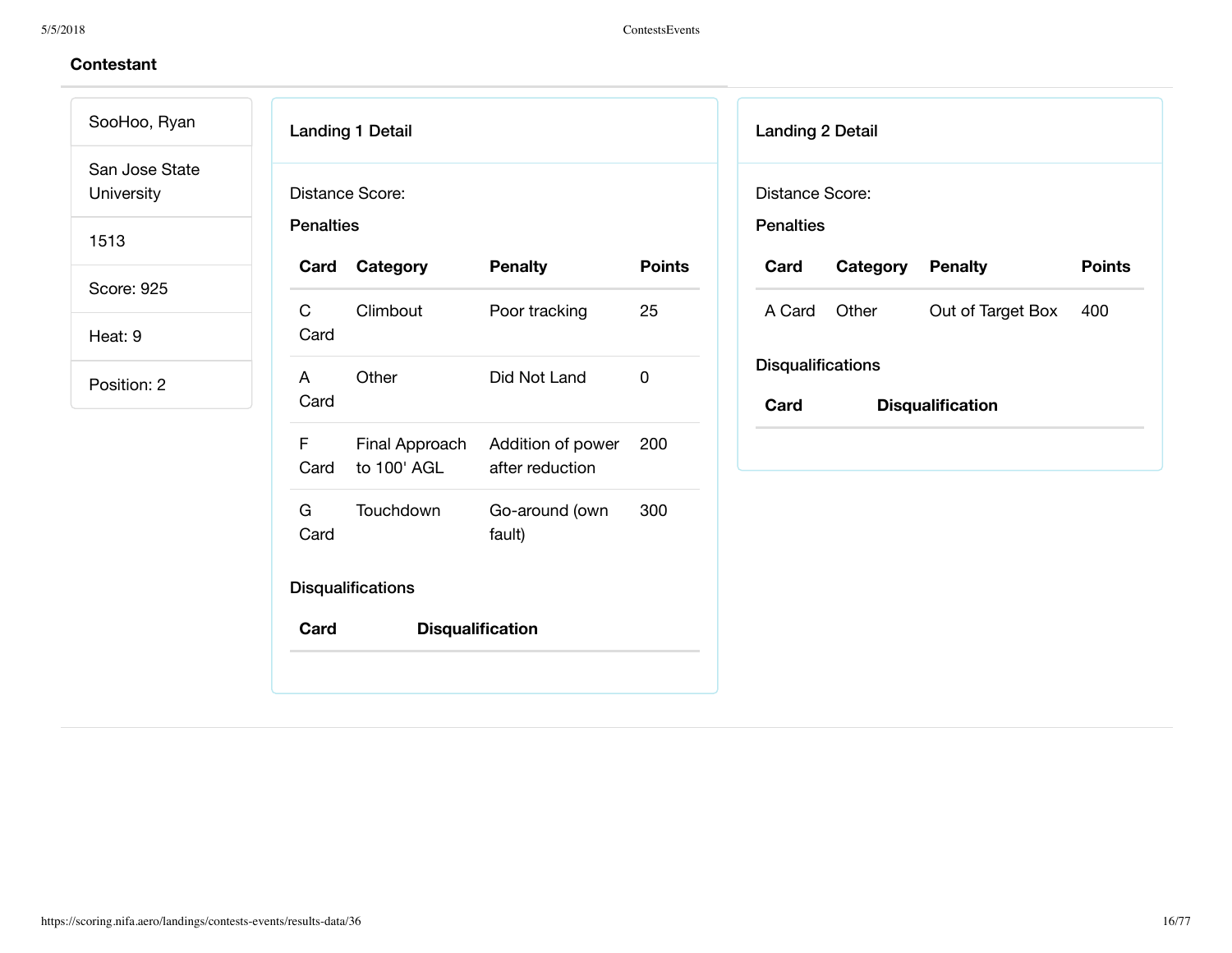| Simbirsky, Boris             | <b>Landing 1 Detail</b>                             | <b>Landing 2 Detail</b>                             |
|------------------------------|-----------------------------------------------------|-----------------------------------------------------|
| San Jose State<br>University | Distance Score: 65                                  | Distance Score: 5                                   |
| 1518                         | <b>Penalties</b>                                    | <b>Penalties</b>                                    |
|                              | <b>Points</b><br>Card<br><b>Penalty</b><br>Category | <b>Points</b><br>Card<br>Category<br><b>Penalty</b> |
| Score: 95                    |                                                     | Climbout<br>25<br>C Card<br>Poor tracking           |
| Heat: 4                      | <b>Disqualifications</b>                            |                                                     |
|                              | Card<br><b>Disqualification</b>                     | <b>Disqualifications</b>                            |
| Position: 3                  |                                                     | <b>Disqualification</b><br>Card                     |
|                              |                                                     |                                                     |
|                              |                                                     |                                                     |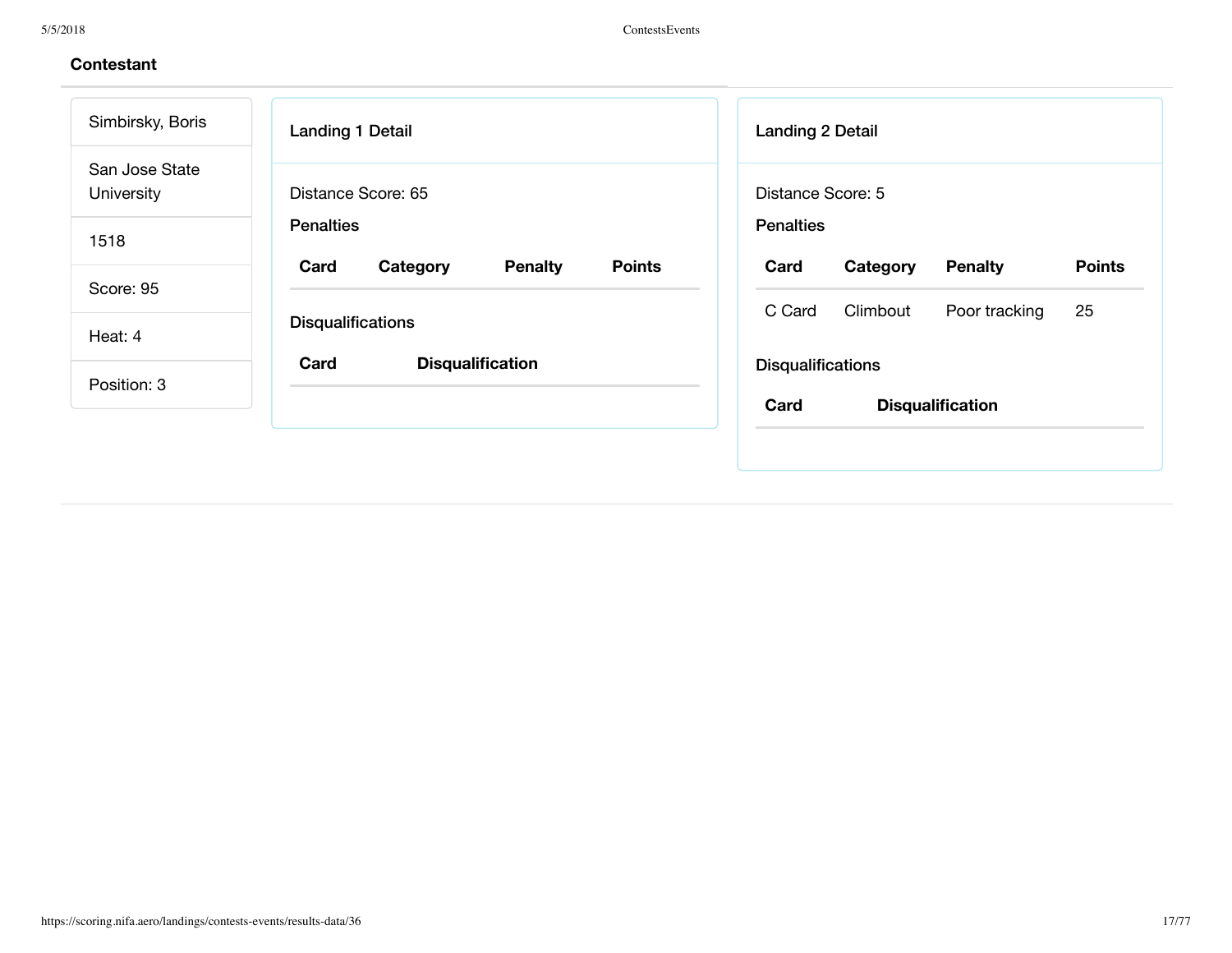| Austin, Alex                   | <b>Landing 1 Detail</b>                             | <b>Landing 2 Detail</b>                             |  |  |
|--------------------------------|-----------------------------------------------------|-----------------------------------------------------|--|--|
| Western Michigan<br>University | Distance Score: 197                                 | Distance Score: 150                                 |  |  |
| 1612                           | <b>Penalties</b>                                    | <b>Penalties</b>                                    |  |  |
|                                | <b>Points</b><br>Card<br>Category<br><b>Penalty</b> | <b>Points</b><br>Card<br>Category<br><b>Penalty</b> |  |  |
| Score: 472                     | G Card<br>100<br>Touchdown<br><b>Bouncing</b>       | 25<br>Climbout<br>C Card<br>Poor tracking           |  |  |
| Heat: 11                       |                                                     |                                                     |  |  |
| <b>Disqualifications</b>       |                                                     | <b>Disqualifications</b>                            |  |  |
| Position: 2                    | Card<br><b>Disqualification</b>                     | Card<br><b>Disqualification</b>                     |  |  |
|                                |                                                     |                                                     |  |  |
|                                |                                                     |                                                     |  |  |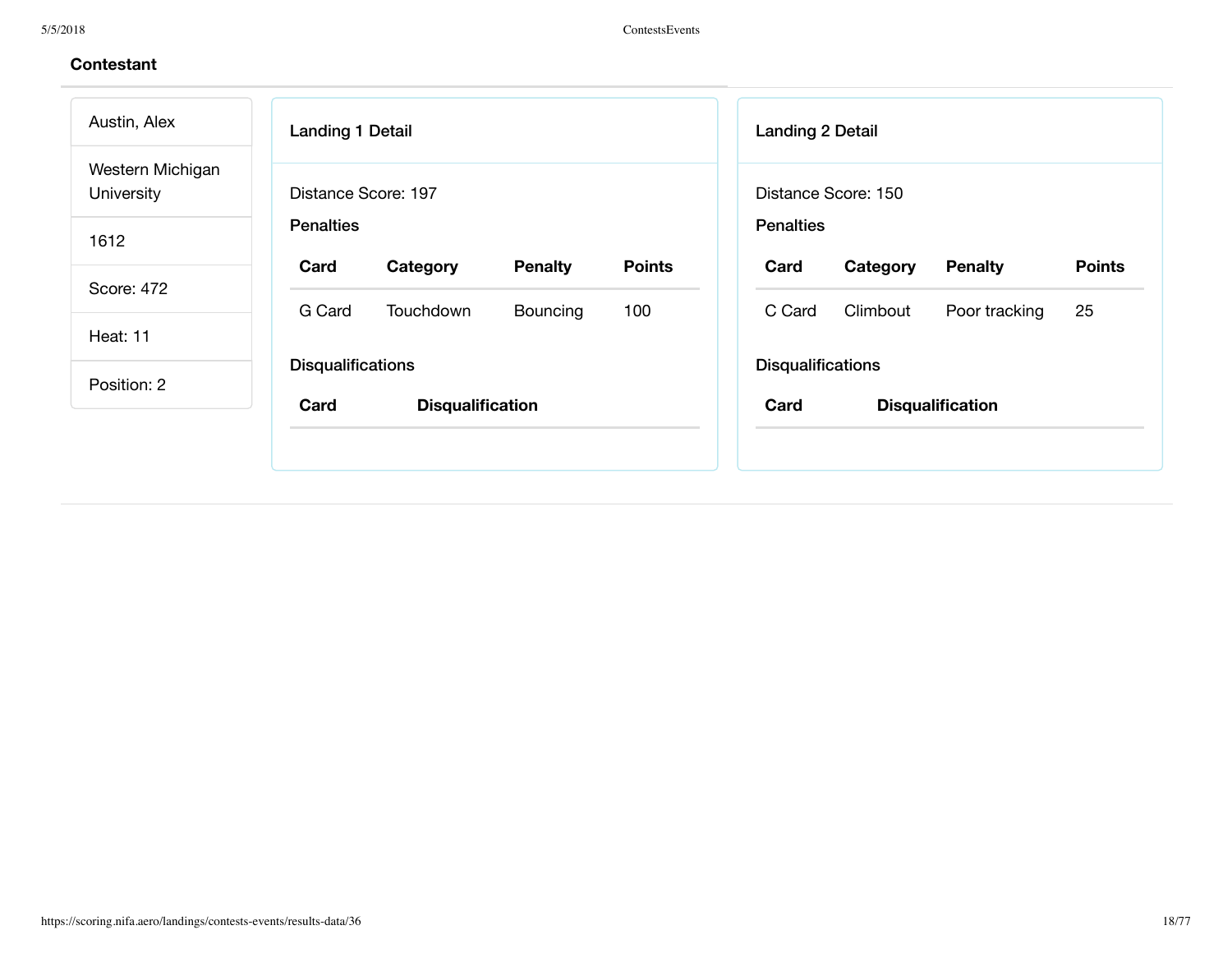| Nienhaus, Joshua                      | <b>Landing 1 Detail</b>              | <b>Landing 2 Detail</b>                             |
|---------------------------------------|--------------------------------------|-----------------------------------------------------|
| Western Michigan<br><b>University</b> | Distance Score:                      | Distance Score: 57                                  |
| 1620                                  | <b>Penalties</b>                     | <b>Penalties</b>                                    |
| Score: 507                            | Card<br><b>Penalty</b><br>Category   | <b>Points</b><br>Card<br>Category<br><b>Penalty</b> |
|                                       | C Card<br>Climbout<br>Poor tracking  | 25<br>Climbout<br>C Card<br>Poor tracking           |
| Heat: 4                               | Other<br>Out of Target Box<br>A Card | 400                                                 |
| Position: 4                           |                                      | <b>Disqualifications</b>                            |
|                                       | <b>Disqualifications</b>             | Card<br><b>Disqualification</b>                     |
|                                       | Card<br><b>Disqualification</b>      |                                                     |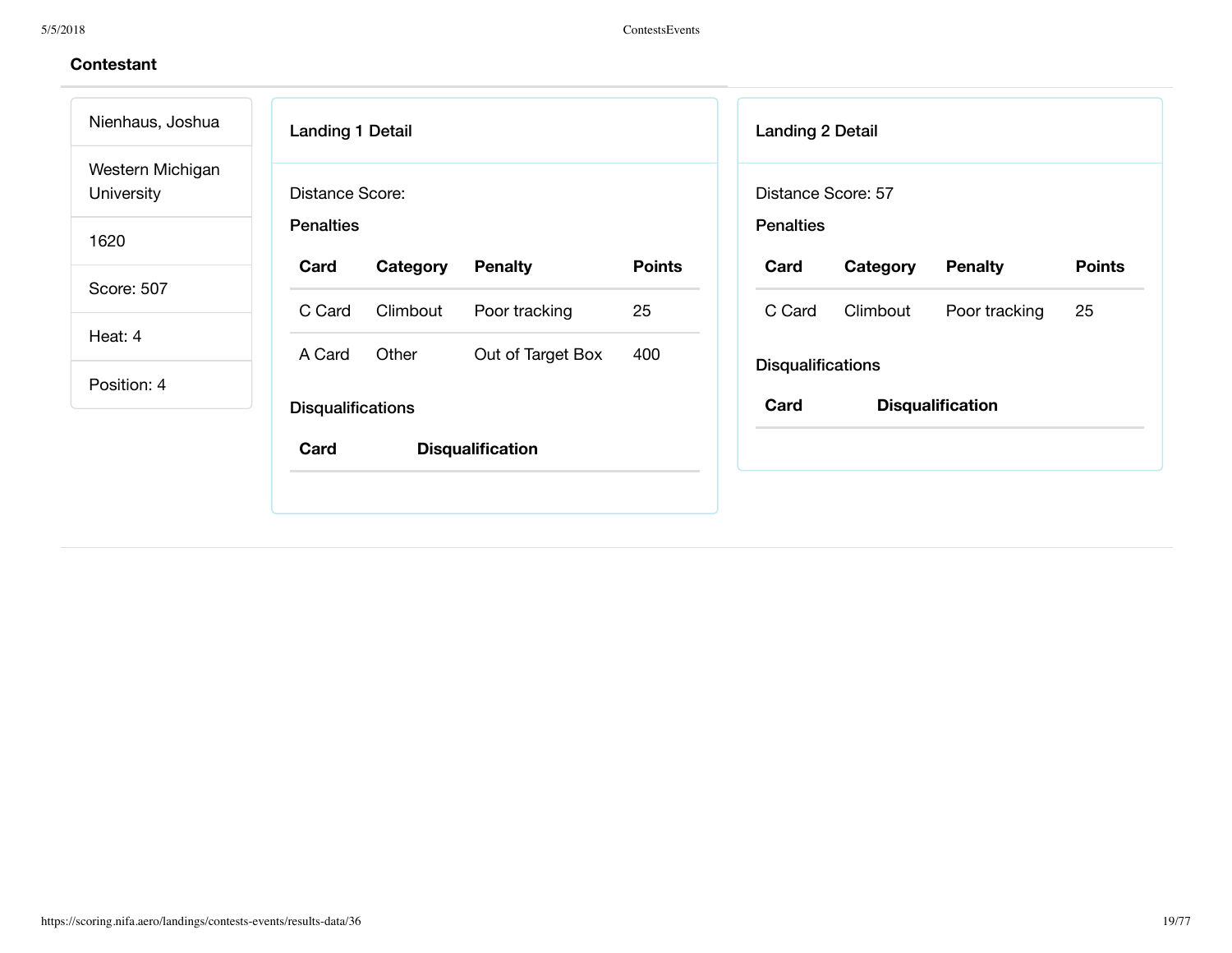Been, Brett Western Michigan University

1623

Score: 778

Heat: 18

| <b>Penalties</b> | Distance Score:               |                                      |               |
|------------------|-------------------------------|--------------------------------------|---------------|
| Card             | Category                      | <b>Penalty</b>                       | <b>Points</b> |
| A<br>Card        | Other                         | Did Not Land                         | 0             |
| G –<br>Card      | Touchdown                     | Go-around (own<br>fault)             | 300           |
| F.<br>Card       | <b>Final Turn</b>             | Over/Under<br>shooting               | 50            |
| F<br>Card        | <b>Final Turn</b>             | Rapid/radical<br>change in attitude  | 200           |
| F<br>Card        | Final Approach<br>to 100' AGL | Addition of power<br>after reduction | 200           |
|                  | <b>Disqualifications</b>      |                                      |               |
| Card             |                               | <b>Disqualification</b>              |               |

| <b>Landing 2 Detail</b>         |          |                |               |  |  |
|---------------------------------|----------|----------------|---------------|--|--|
| Distance Score: 28              |          |                |               |  |  |
| <b>Penalties</b>                |          |                |               |  |  |
| Card                            | Category | <b>Penalty</b> | <b>Points</b> |  |  |
| <b>Disqualifications</b>        |          |                |               |  |  |
| Card<br><b>Disqualification</b> |          |                |               |  |  |
|                                 |          |                |               |  |  |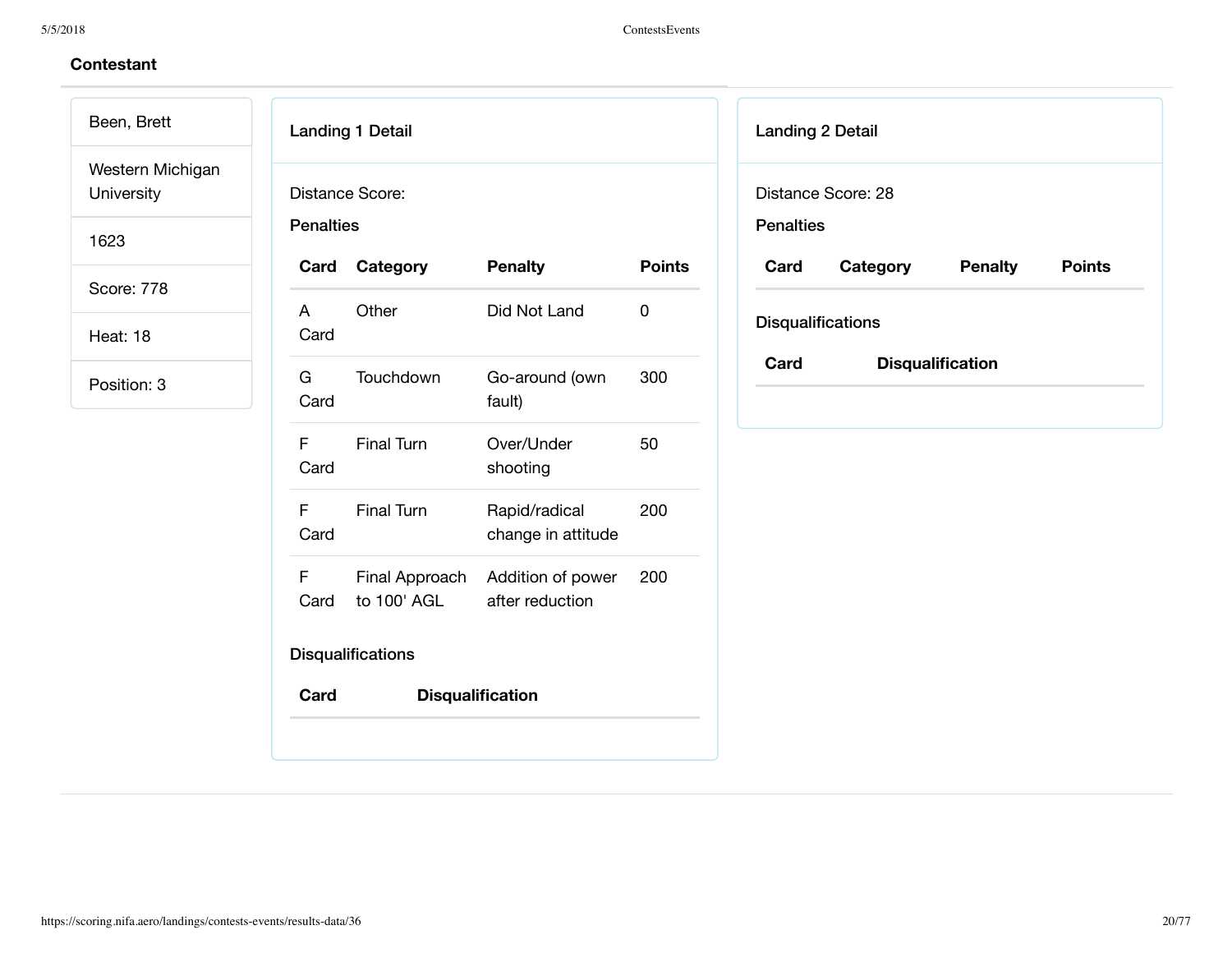# **Contestant**

Bond, Alexandra The Ohio State University

1714

Score: 133

Heat: 15

| <b>Landing 1 Detail</b>                |                 |                         |               |  |
|----------------------------------------|-----------------|-------------------------|---------------|--|
| Distance Score: 32<br><b>Penalties</b> |                 |                         |               |  |
| Card                                   | Category        | <b>Penalty</b>          | <b>Points</b> |  |
| C<br>Card                              | Climbout        | Poor tracking           | 25            |  |
| C<br>Card                              | Crosswind       | Irregular pattern       | 25            |  |
| B<br>Card                              | Landing<br>Roll | Centerline<br>Deviation | 25            |  |
| <b>Disqualifications</b>               |                 |                         |               |  |
| Card                                   |                 | <b>Disqualification</b> |               |  |
|                                        |                 |                         |               |  |

| <b>Landing 2 Detail</b>               |                         |               |               |  |
|---------------------------------------|-------------------------|---------------|---------------|--|
| Distance Score: 1<br><b>Penalties</b> |                         |               |               |  |
| Card                                  | <b>Category Penalty</b> |               | <b>Points</b> |  |
| C Card                                | Climbout                | Poor tracking | 25            |  |
| <b>Disqualifications</b>              |                         |               |               |  |
| Card                                  | <b>Disqualification</b> |               |               |  |
|                                       |                         |               |               |  |
|                                       |                         |               |               |  |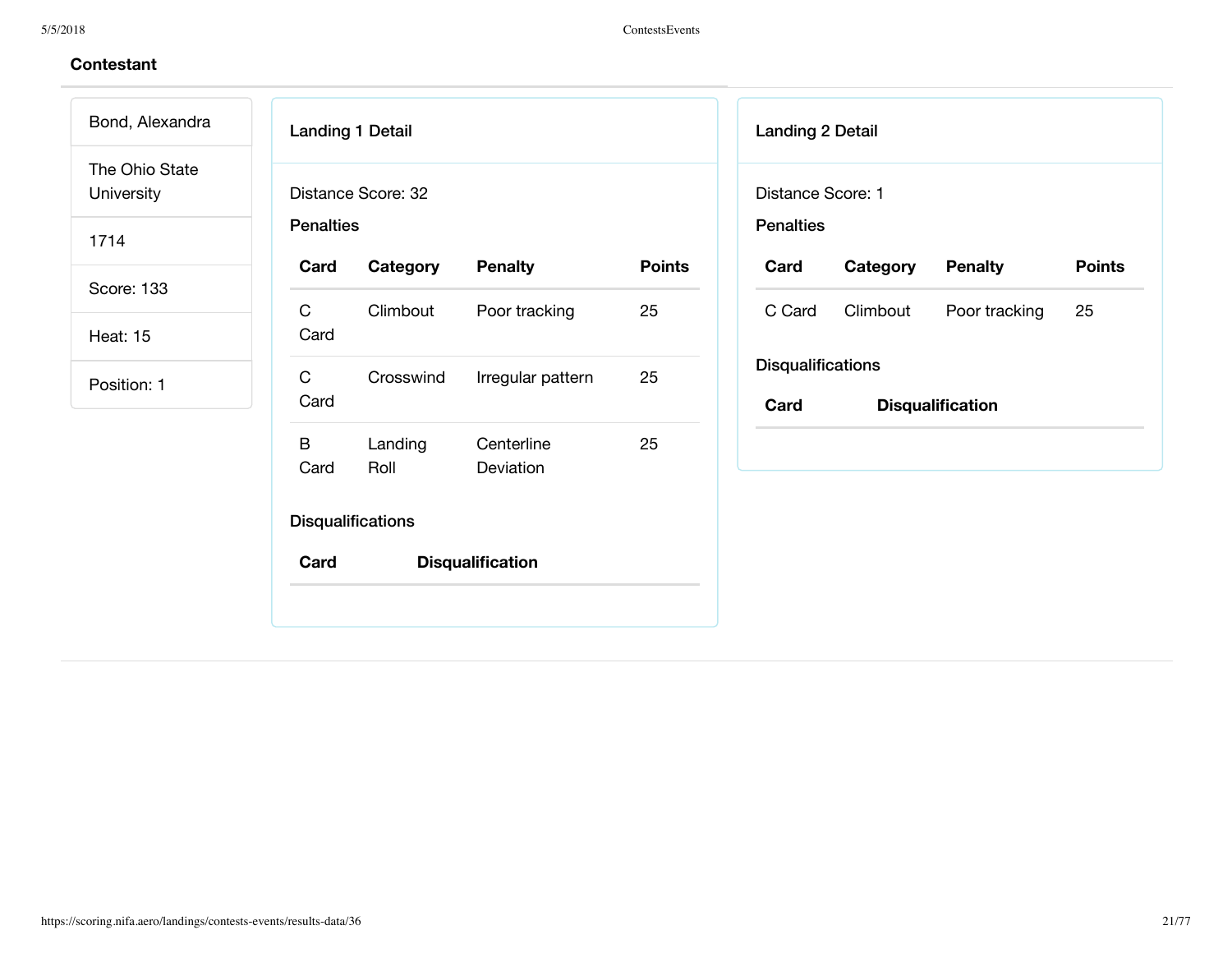| Desrochers, Jonah            | <b>Landing 1 Detail</b>                             | <b>Landing 2 Detail</b>                             |
|------------------------------|-----------------------------------------------------|-----------------------------------------------------|
| The Ohio State<br>University | Distance Score: 22                                  | Distance Score: 30                                  |
| 1718                         | <b>Penalties</b>                                    | <b>Penalties</b>                                    |
|                              | <b>Points</b><br>Card<br><b>Penalty</b><br>Category | <b>Points</b><br><b>Penalty</b><br>Card<br>Category |
| Score: 102                   | 25<br>C Card<br>Climbout<br>Poor tracking           | E Card<br>25<br>Base Leg<br>Irregular pattern       |
| Heat: 8                      |                                                     |                                                     |
| Position: 3                  | <b>Disqualifications</b>                            | <b>Disqualifications</b>                            |
|                              | Card<br><b>Disqualification</b>                     | Card<br><b>Disqualification</b>                     |
|                              |                                                     |                                                     |
|                              |                                                     |                                                     |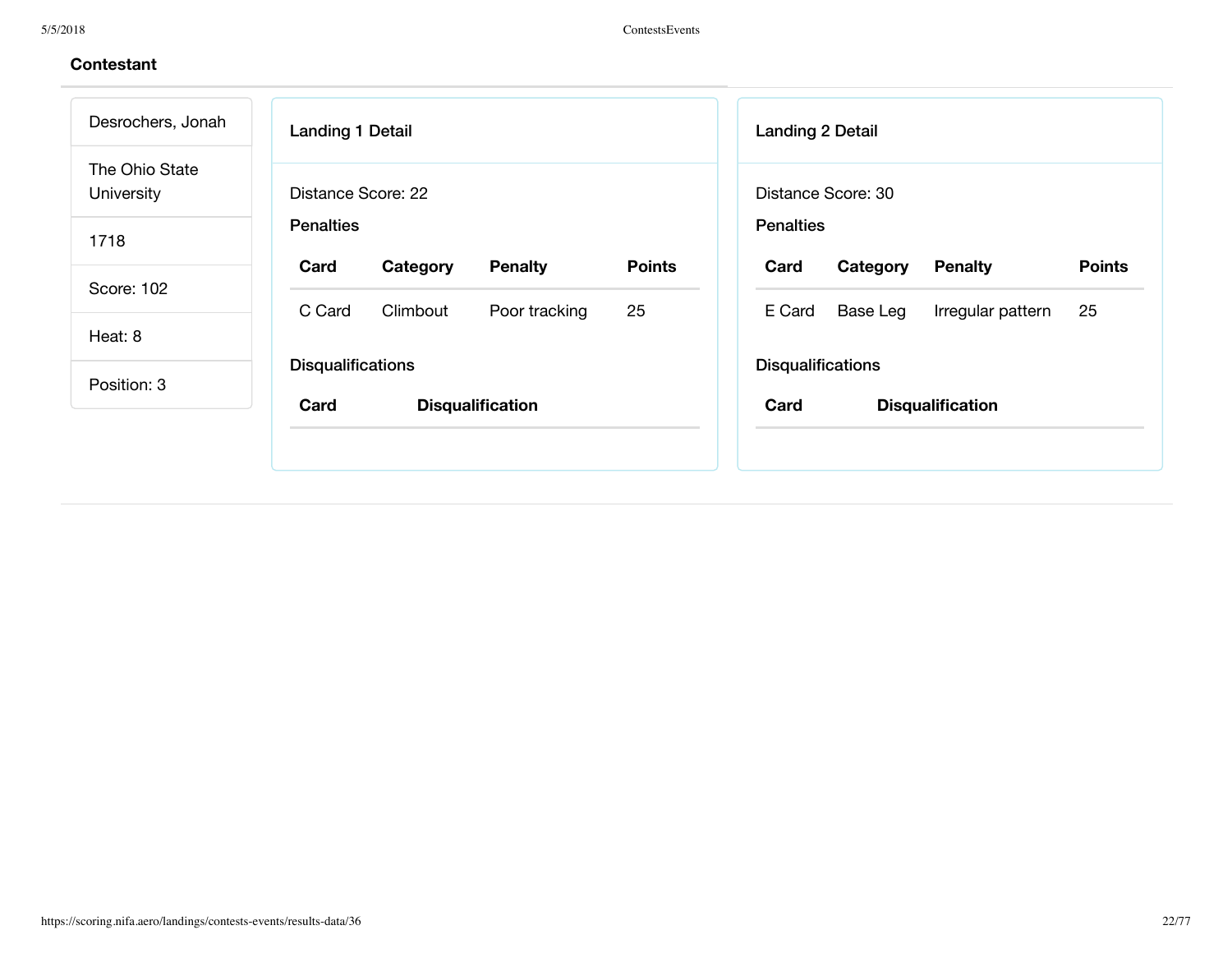Watters, Shelby The Ohio State University

1719

Score: 630

Heat: 3

| Card                   | Category                    | <b>Penalty</b>                   | <b>Points</b> |
|------------------------|-----------------------------|----------------------------------|---------------|
| $\mathsf{C}$<br>Card   | Climbout                    | Poor tracking                    | 25            |
| $\overline{A}$<br>Card | Other                       | Did Not Land                     | 0             |
| G –<br>Card            | Touchdown                   | Go-around (own<br>fault)         | 300           |
| F<br>Card              | to 100' AGL after reduction | Final Approach Addition of power | 200           |

| <b>Landing 2 Detail</b>         |          |                |               |  |  |
|---------------------------------|----------|----------------|---------------|--|--|
| Distance Score: 105             |          |                |               |  |  |
| <b>Penalties</b>                |          |                |               |  |  |
| Card                            | Category | <b>Penalty</b> | <b>Points</b> |  |  |
| <b>Disqualifications</b>        |          |                |               |  |  |
| Card<br><b>Disqualification</b> |          |                |               |  |  |
|                                 |          |                |               |  |  |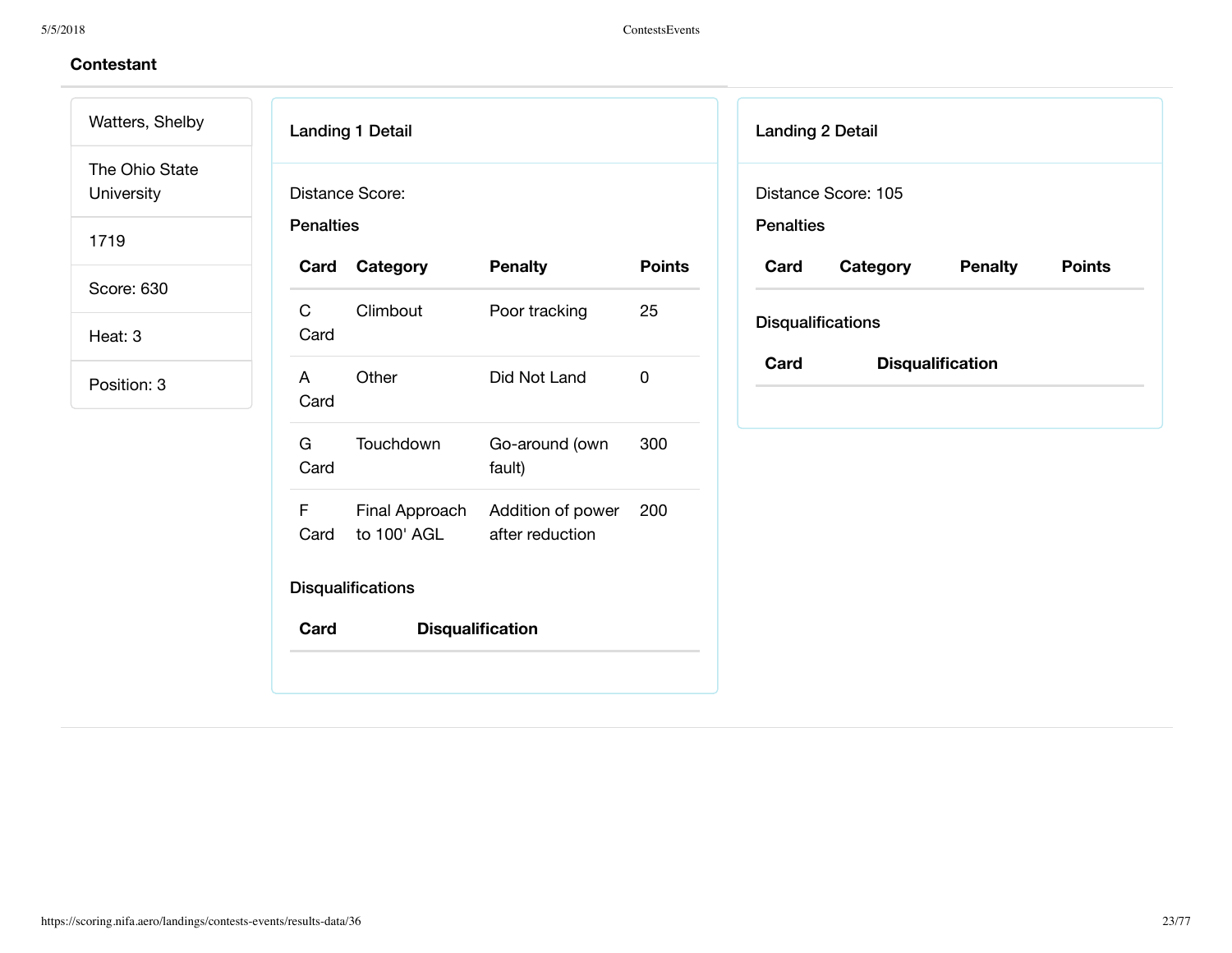| <b>Landing 1 Detail</b>  |                |                                              | <b>Landing 2 Detail</b> |          |                                                                                               |
|--------------------------|----------------|----------------------------------------------|-------------------------|----------|-----------------------------------------------------------------------------------------------|
| Distance Score:          |                |                                              |                         |          |                                                                                               |
| <b>Penalties</b>         |                |                                              |                         |          |                                                                                               |
| Card<br>Category         | <b>Penalty</b> | <b>Points</b>                                | Card                    | Category | <b>Penalty</b>                                                                                |
| Climbout<br>C Card       | Poor tracking  | 25                                           |                         |          |                                                                                               |
| Other<br>A Card          |                | 400                                          |                         |          |                                                                                               |
|                          |                |                                              |                         |          |                                                                                               |
| <b>Disqualifications</b> |                |                                              |                         |          |                                                                                               |
| Card                     |                |                                              |                         |          |                                                                                               |
|                          |                | Out of Target Box<br><b>Disqualification</b> |                         | Card     | Distance Score: 75<br><b>Penalties</b><br><b>Disqualifications</b><br><b>Disqualification</b> |

| Flanagan, Ryan                  |                  | <b>Landing 1 Detail</b> |                   |               |                  | <b>Landing 2 Detail</b> |                          |               |
|---------------------------------|------------------|-------------------------|-------------------|---------------|------------------|-------------------------|--------------------------|---------------|
| <b>Kent State</b><br>University |                  | Distance Score:         |                   |               |                  | Distance Score:         |                          |               |
| 1816                            | <b>Penalties</b> |                         |                   |               | <b>Penalties</b> |                         |                          |               |
|                                 |                  | Card Category           | <b>Penalty</b>    | <b>Points</b> | Card             | Category                | <b>Penalty</b>           | <b>Points</b> |
| Score: 1825                     | A                | Other                   | Did Not Land      | $\mathbf 0$   | A                | Other                   | Out of Target            | 400           |
| <b>Heat: 10</b>                 | Card             |                         |                   |               | Card             |                         | <b>Box</b>               |               |
| Position: 4                     | F                | Final Approach          | Addition of power | 200           | F                | Final                   | Addition of              | 200           |
|                                 | Card             | to 100' AGL             | after reduction   |               | Card             | Approach to<br>100' AGL | power after<br>reduction |               |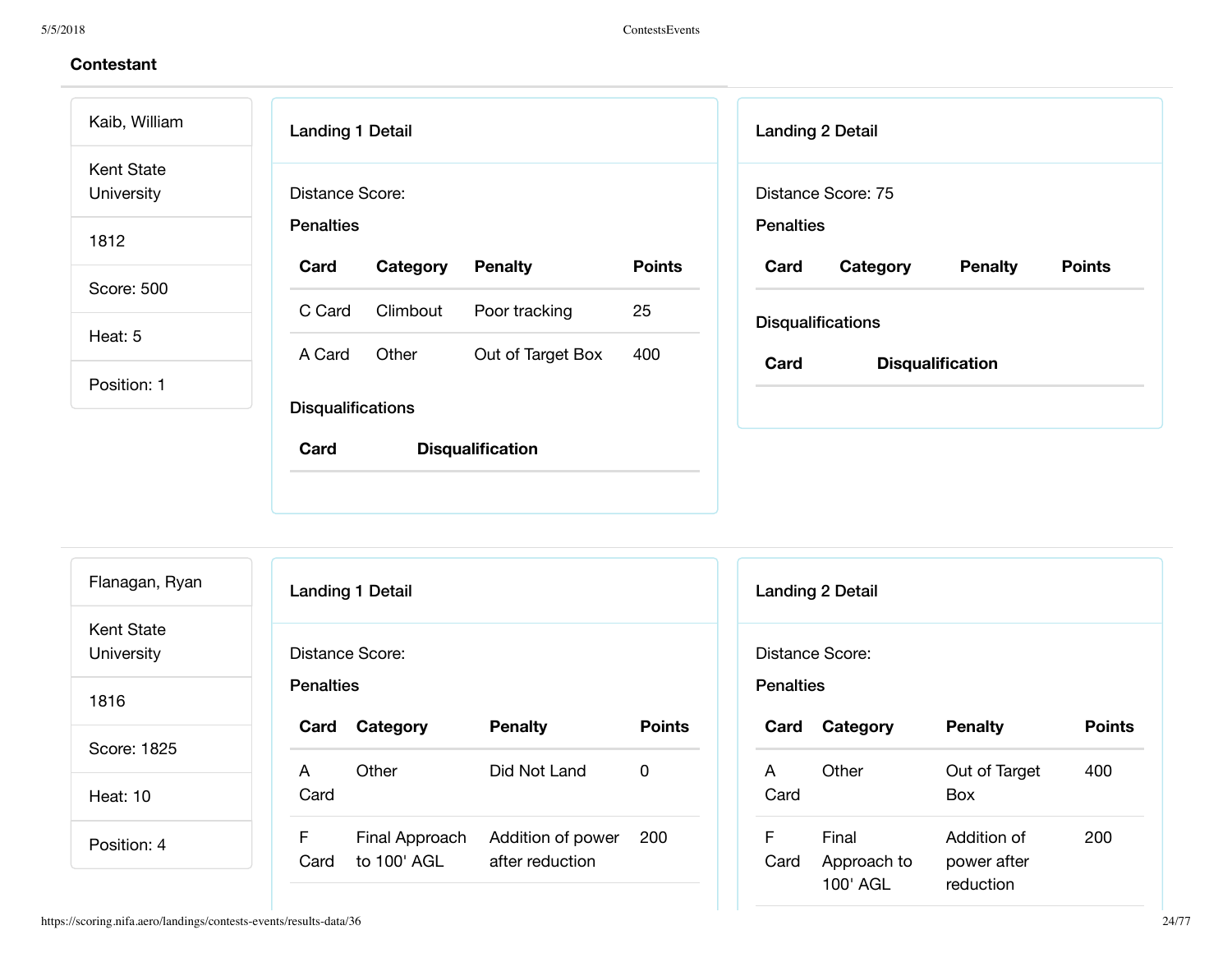| Contestant | Card      | Category                 | <b>Penalty</b>           | <b>Points</b> |           |      |                  |
|------------|-----------|--------------------------|--------------------------|---------------|-----------|------|------------------|
|            | G<br>Card | Touchdown                | Go-around (own<br>fault) | 300           |           | Card | Categ            |
|            | C         | Climbout                 | Poor tracking            | 25            | G<br>Card |      | <b>Touch</b>     |
|            | Card      | <b>Disqualifications</b> |                          |               | G<br>Card |      | <b>Touch</b>     |
|            | Card      |                          | <b>Disqualification</b>  |               | G<br>Card |      | <b>Touch</b>     |
|            |           |                          |                          |               | G<br>Card |      | <b>Touch</b>     |
|            |           |                          |                          |               |           |      | Disqualificatior |
|            |           |                          |                          |               | Card      |      |                  |
|            |           |                          |                          |               |           |      |                  |

| Card       | Category                 | <b>Penalty</b>                     | <b>Points</b> |  |  |
|------------|--------------------------|------------------------------------|---------------|--|--|
| G.<br>Card | Touchdown                | Bouncing                           | 100           |  |  |
| G.<br>Card | Touchdown                | Dragging                           | 200           |  |  |
| G.<br>Card | Touchdown                | Improper<br>Crosswind<br>Technique | 200           |  |  |
| G<br>Card  | Touchdown                | Power left on at<br>touchdown      | 200           |  |  |
|            | <b>Disqualifications</b> |                                    |               |  |  |
| Card       |                          | <b>Disqualification</b>            |               |  |  |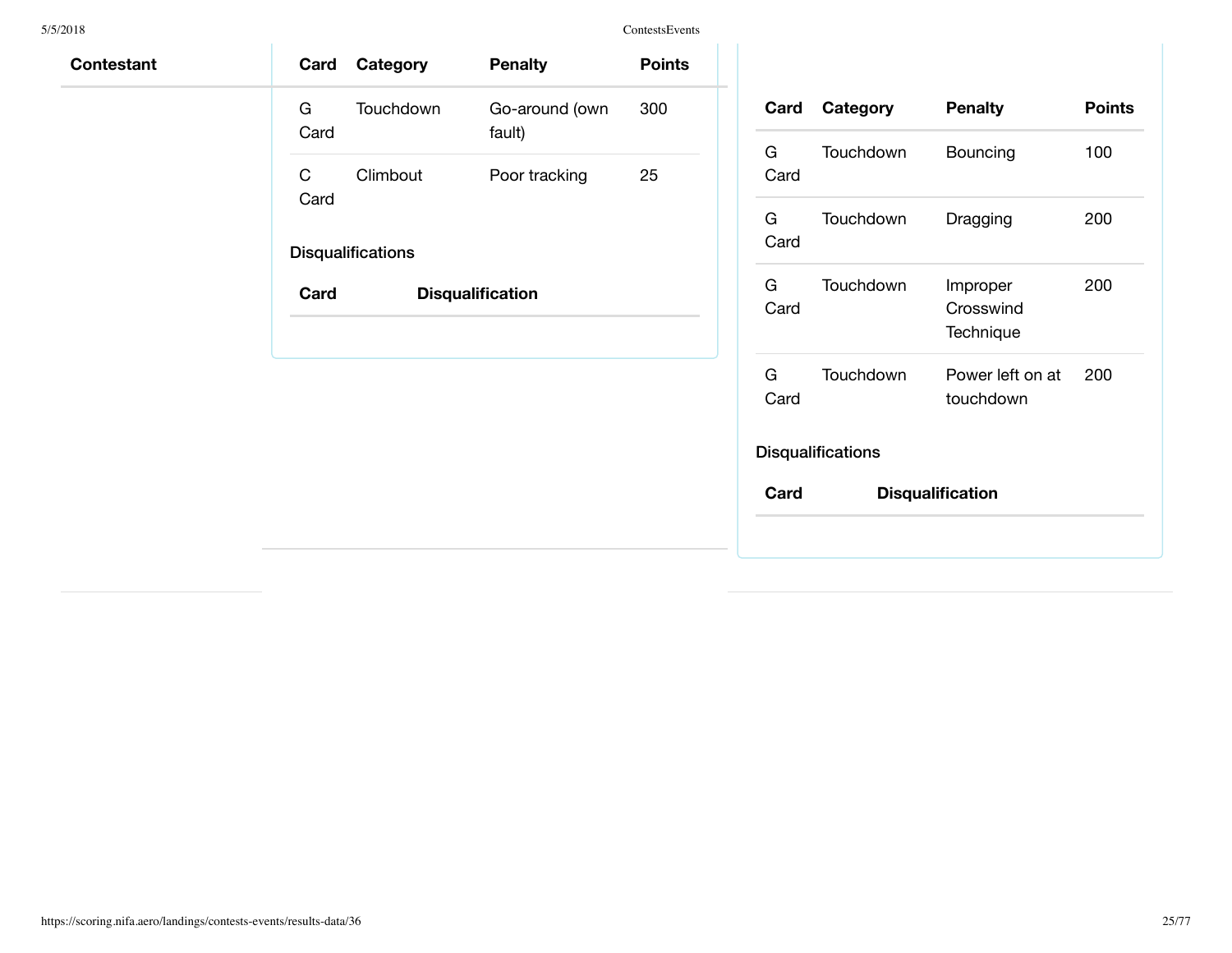| Crandall, Tyler          | <b>Landing 1 Detail</b>  |                         |               | <b>Landing 2 Detail</b>  |          |                         |               |
|--------------------------|--------------------------|-------------------------|---------------|--------------------------|----------|-------------------------|---------------|
| Kent State<br>University | Distance Score:          |                         |               | Distance Score:          |          |                         |               |
| 1819                     | <b>Penalties</b>         |                         |               | <b>Penalties</b>         |          |                         |               |
|                          | Card<br>Category         | <b>Penalty</b>          | <b>Points</b> | Card                     | Category | <b>Penalty</b>          | <b>Points</b> |
| Score: 850               | Climbout<br>C Card       | Poor tracking           | 25            | C Card                   | Climbout | Poor tracking           | 25            |
| Heat: 16                 | Other<br>A Card          | Out of Target Box       | 400           | A Card                   | Other    | Out of Target Box       | 400           |
| Position: 3              |                          |                         |               |                          |          |                         |               |
|                          | <b>Disqualifications</b> |                         |               | <b>Disqualifications</b> |          |                         |               |
|                          | Card                     | <b>Disqualification</b> |               | Card                     |          | <b>Disqualification</b> |               |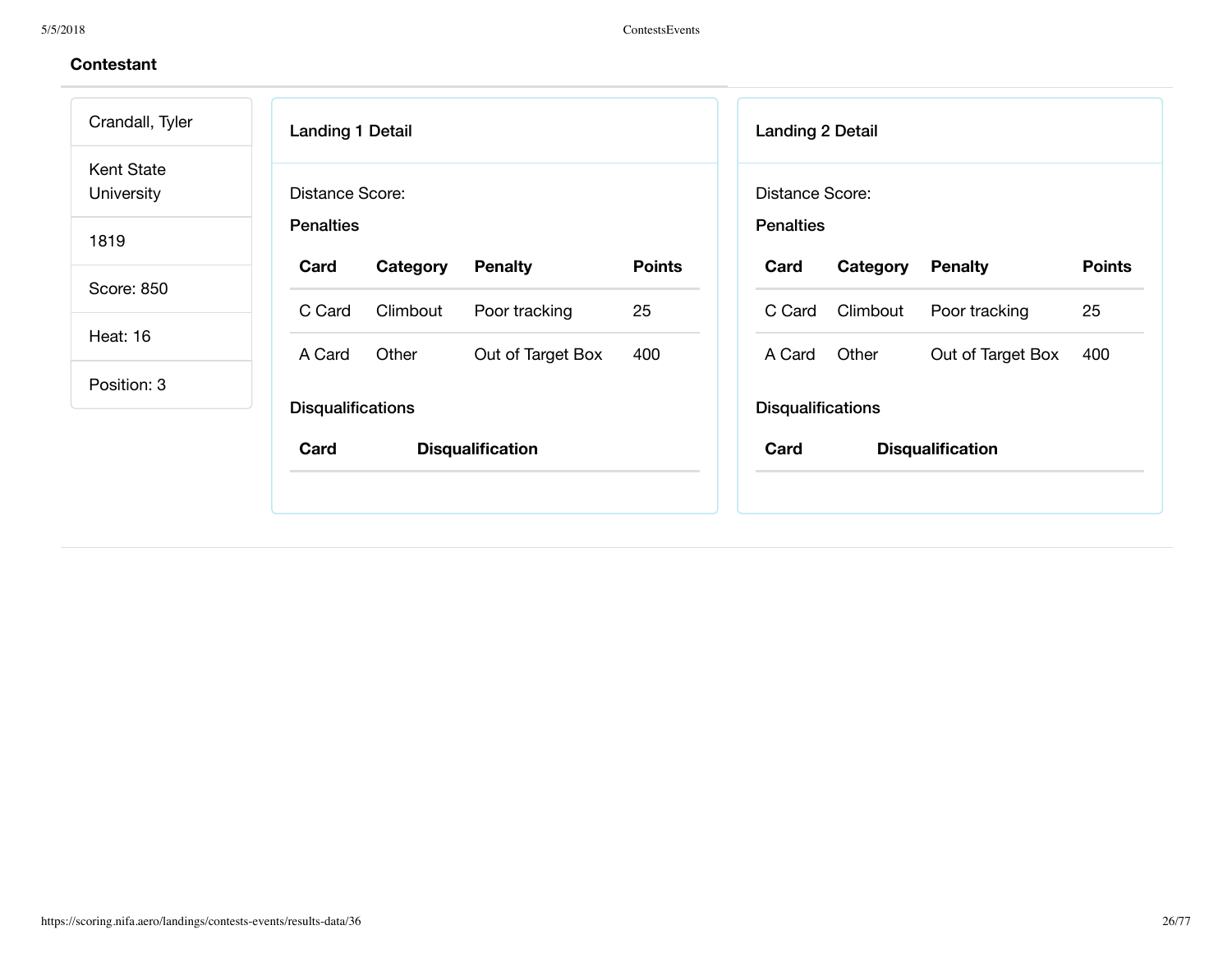Landing 1 Detail Distance Score: **Penalties Card Category Penalty Points** A Card Other Did Not Land 0 G Card Touchdown Go-around (own fault) 300 F Card Final Approach to 100' AGL Addition of power after reduction 200 **Disqualifications Card Disqualification** Landing 2 Detail Distance Score: 45 **Penalties** E Card C Card **Disqualifications** hawkins, dakota Central Texas College 1912 Score: 770 Heat: 12 Position: 2

**Card Category Penalty Points** Base Leg Addition of power after reduction 200 Climbout Poor tracking 25 **Card Disqualification**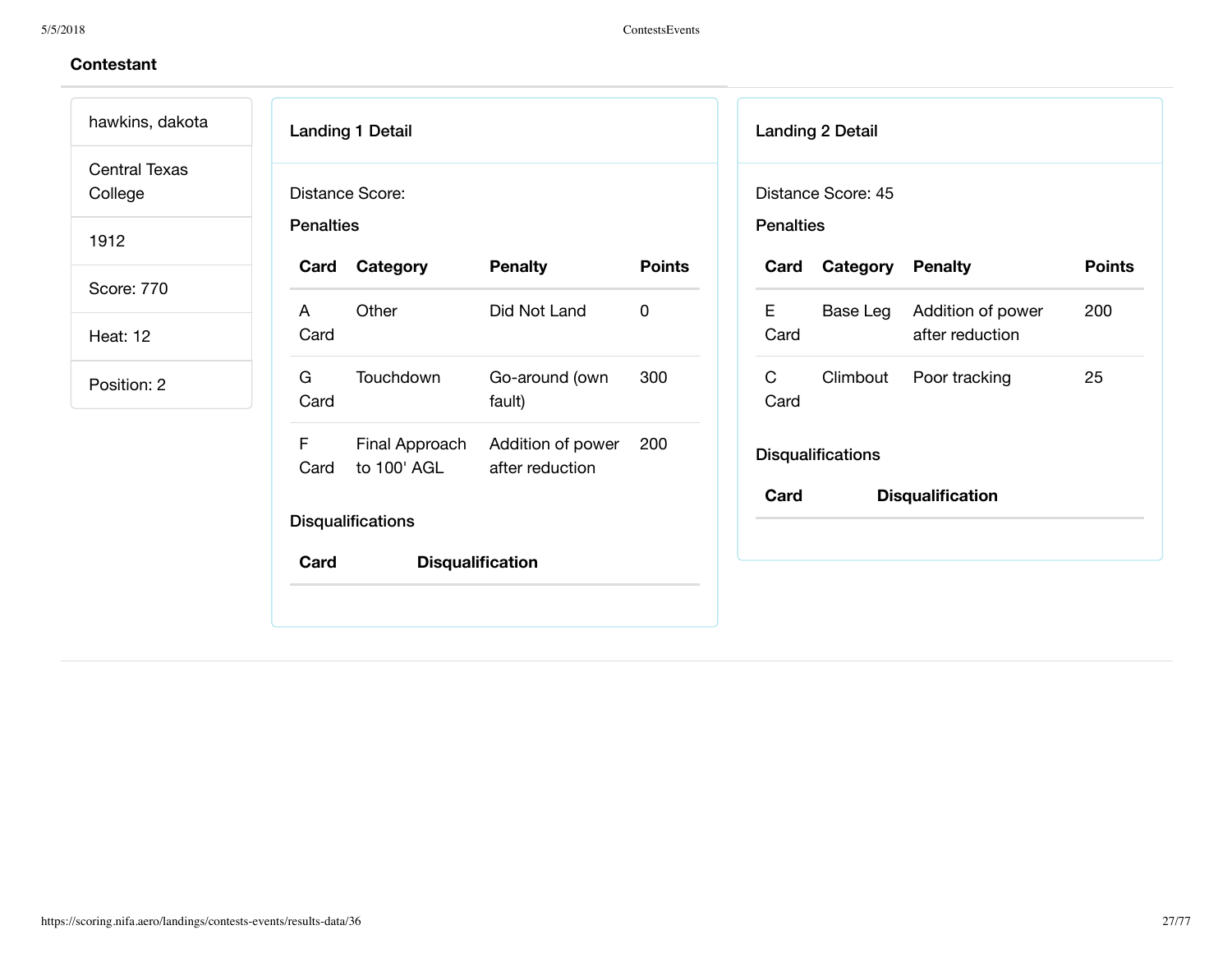# **Contestant**

Tschoepe, Shawn Central Texas

College

1913

Score: 1400

Heat: 17

| Card       | <b>Penalties</b> |                                      |               |
|------------|------------------|--------------------------------------|---------------|
|            | Category         | <b>Penalty</b>                       | <b>Points</b> |
| E.<br>Card | Base Leg         | Addition of power<br>after reduction | 200           |
| Е<br>Card  | Base Leg         | Too late                             | 400           |
| G<br>Card  | Touchdown        | Go-around (own fault)                | 300           |
| A<br>Card  | Other            | Did Not Land                         | 0             |
| C<br>Card  | Climbout         | Poor tracking                        | 25            |

| <b>Landing 2 Detail</b>             |                         |                         |               |
|-------------------------------------|-------------------------|-------------------------|---------------|
| Distance Score:<br><b>Penalties</b> |                         |                         |               |
| Card                                | <b>Category Penalty</b> |                         | <b>Points</b> |
| A<br>Card                           | Other                   | Out of Target Box       | 400           |
| F<br>Card                           | Final Turn              | Over/Under<br>shooting  | 50            |
| C<br>Card                           |                         | Climbout Poor tracking  | 25            |
| <b>Disqualifications</b>            |                         |                         |               |
| Card                                |                         | <b>Disqualification</b> |               |
|                                     |                         |                         |               |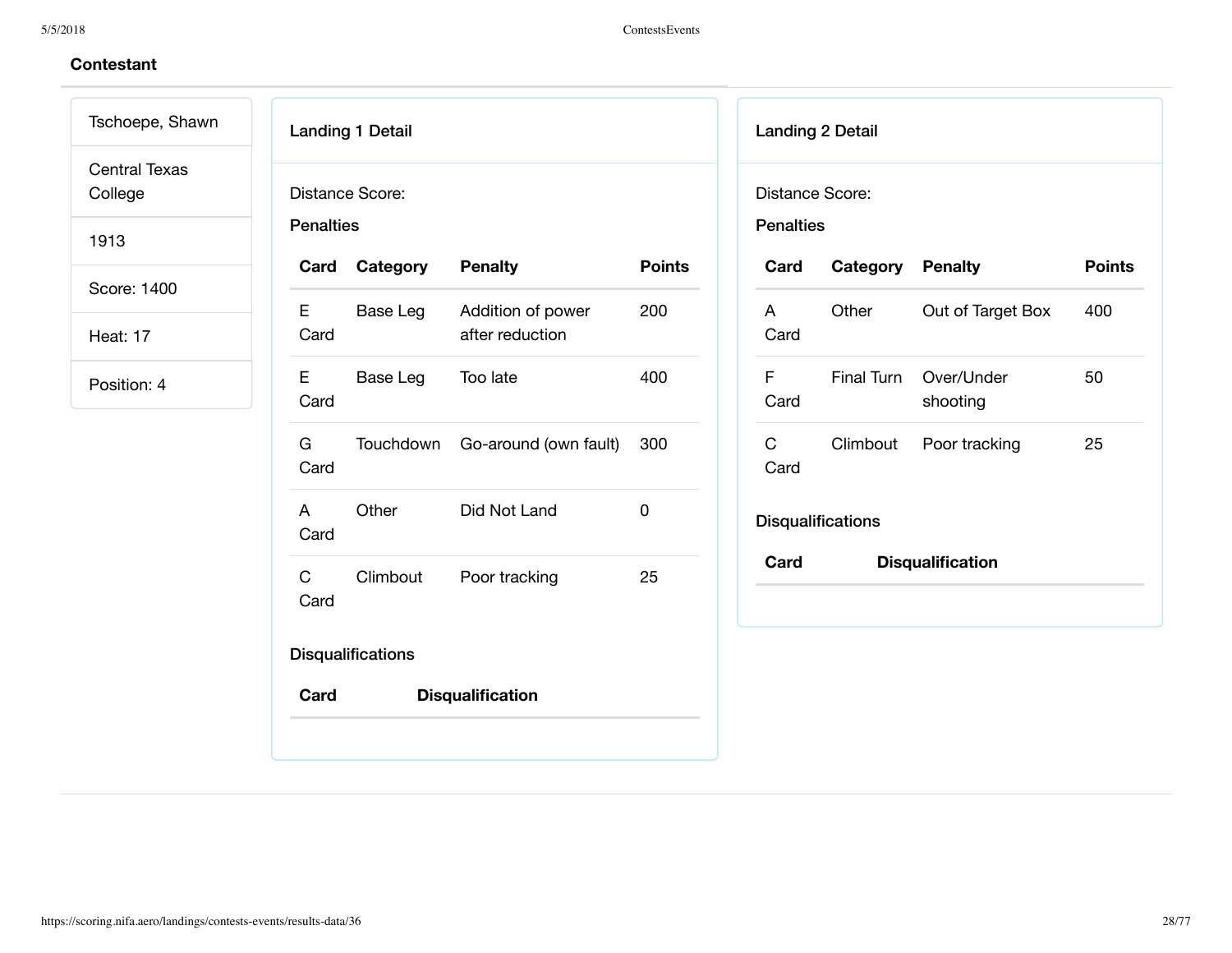| Adams, Aaron                    | <b>Landing 1 Detail</b>                             | <b>Landing 2 Detail</b>                             |
|---------------------------------|-----------------------------------------------------|-----------------------------------------------------|
| <b>Central Texas</b><br>College | Distance Score: 155                                 | Distance Score: 7                                   |
| 1915                            | <b>Penalties</b>                                    | <b>Penalties</b>                                    |
|                                 | <b>Points</b><br>Card<br><b>Penalty</b><br>Category | <b>Points</b><br>Card<br>Category<br><b>Penalty</b> |
| Score: 212                      | 25<br>C Card<br>Climbout<br>Poor tracking           | Climbout<br>25<br>C Card<br>Poor tracking           |
| Heat: 7                         |                                                     |                                                     |
| Position: 3                     | <b>Disqualifications</b>                            | <b>Disqualifications</b>                            |
|                                 | Card<br><b>Disqualification</b>                     | Card<br><b>Disqualification</b>                     |
|                                 |                                                     |                                                     |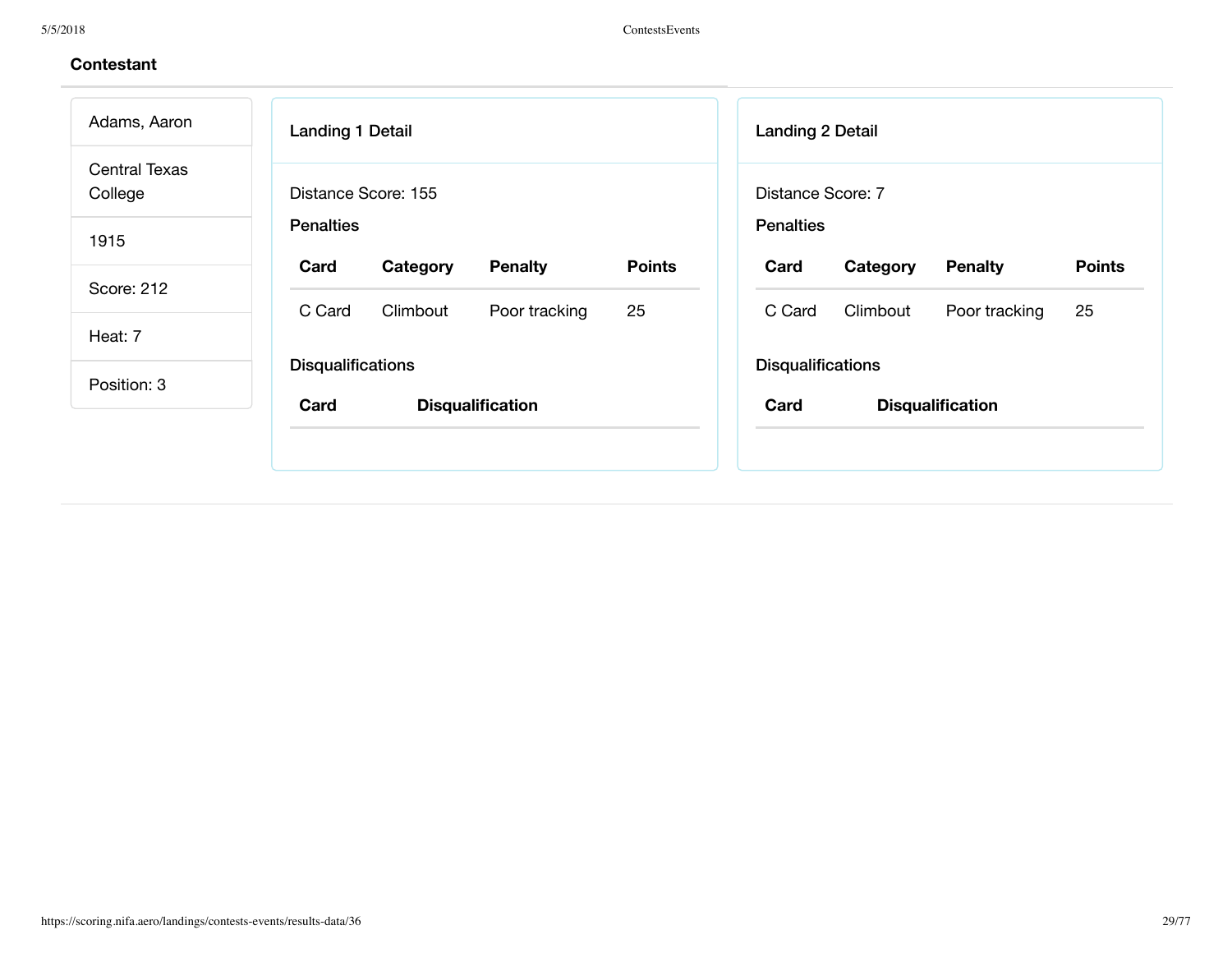# **Contestant**

Tomlinson, Parker Delta State

University

2013

Score: 975

Heat: 1

| <b>Landing 1 Detail</b>             |                 |                         |               |
|-------------------------------------|-----------------|-------------------------|---------------|
| Distance Score:<br><b>Penalties</b> |                 |                         |               |
| Card                                | Category        | <b>Penalty</b>          | <b>Points</b> |
| A Card                              | Other           | Out of Target Box       | 400           |
| B Card                              | Takeoff Roll    | Centerline Deviation    | 25            |
|                                     | C Card Climbout | Poor tracking           | 25            |
| <b>Disqualifications</b>            |                 |                         |               |
| Card                                |                 | <b>Disqualification</b> |               |
|                                     |                 |                         |               |

| Distance Score:<br><b>Penalties</b> |                          |                           |               |
|-------------------------------------|--------------------------|---------------------------|---------------|
| Card                                | <b>Category Penalty</b>  |                           | <b>Points</b> |
| E<br>Card                           | Base Leg                 | Constant turn to<br>final | 25            |
| E<br>Card                           | Base Leg                 | Irregular pattern         | 25            |
| A<br>Card                           | Other                    | Out of Target Box         | 400           |
| F<br>Card                           | <b>Final Turn</b>        | Over/Under<br>shooting    | 50            |
| $\mathsf{C}$<br>Card                | Climbout                 | Poor tracking             | 25            |
|                                     | <b>Disqualifications</b> |                           |               |
| Card                                |                          | <b>Disqualification</b>   |               |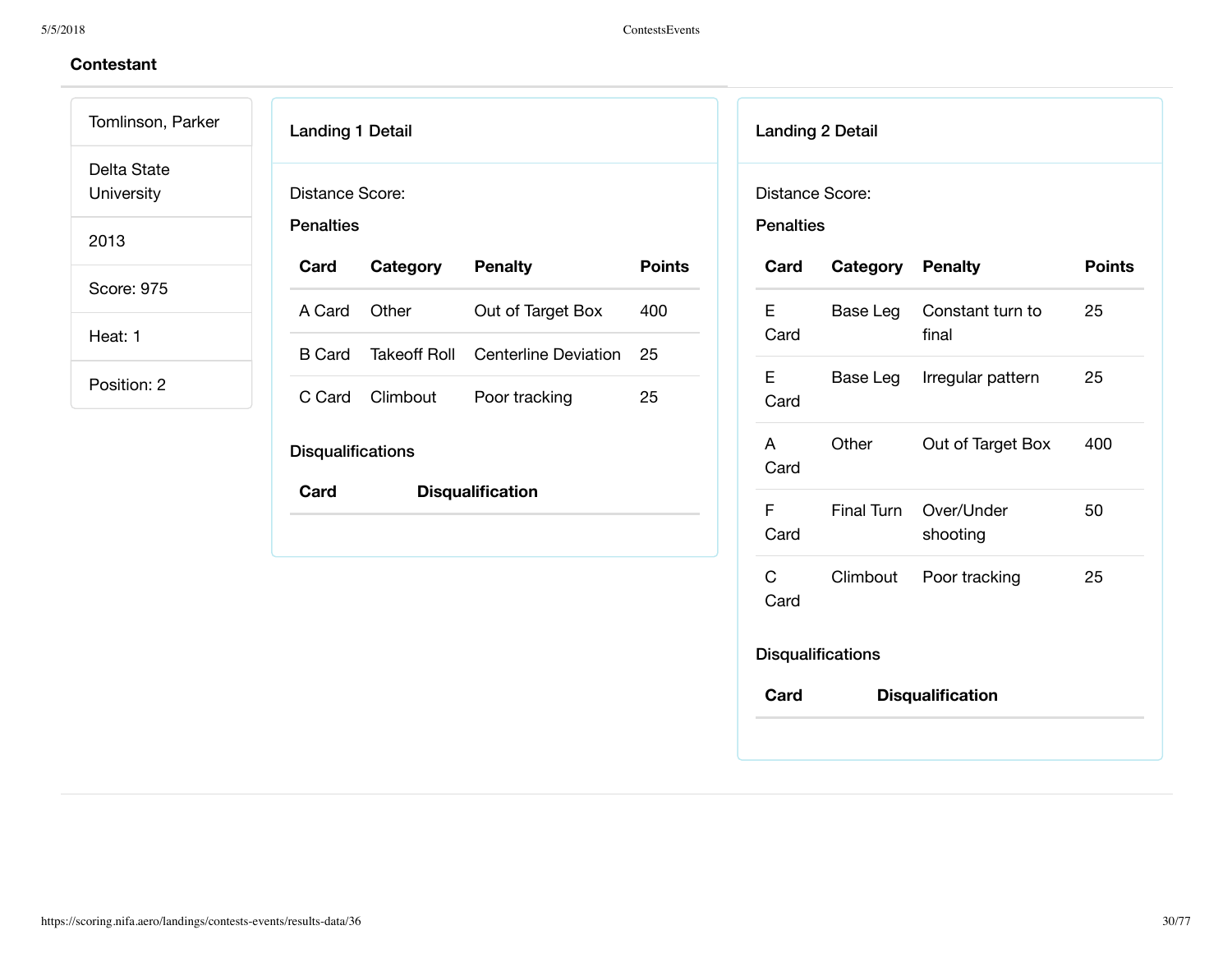| Alley, Thomas                          | <b>Landing 1 Detail</b>                             | <b>Landing 2 Detail</b>                             |
|----------------------------------------|-----------------------------------------------------|-----------------------------------------------------|
| LeTourneau<br>University -<br>Longview | Distance Score: 40<br><b>Penalties</b>              | Distance Score: 33<br><b>Penalties</b>              |
| 2111                                   | <b>Points</b><br>Card<br>Category<br><b>Penalty</b> | <b>Points</b><br>Card<br>Category<br><b>Penalty</b> |
| Score: 98                              | <b>Disqualifications</b>                            | Climbout<br>25<br>C Card<br>Poor tracking           |
| Heat: 5                                | Card<br><b>Disqualification</b>                     | <b>Disqualifications</b>                            |
| Position: 4                            |                                                     | Card<br><b>Disqualification</b>                     |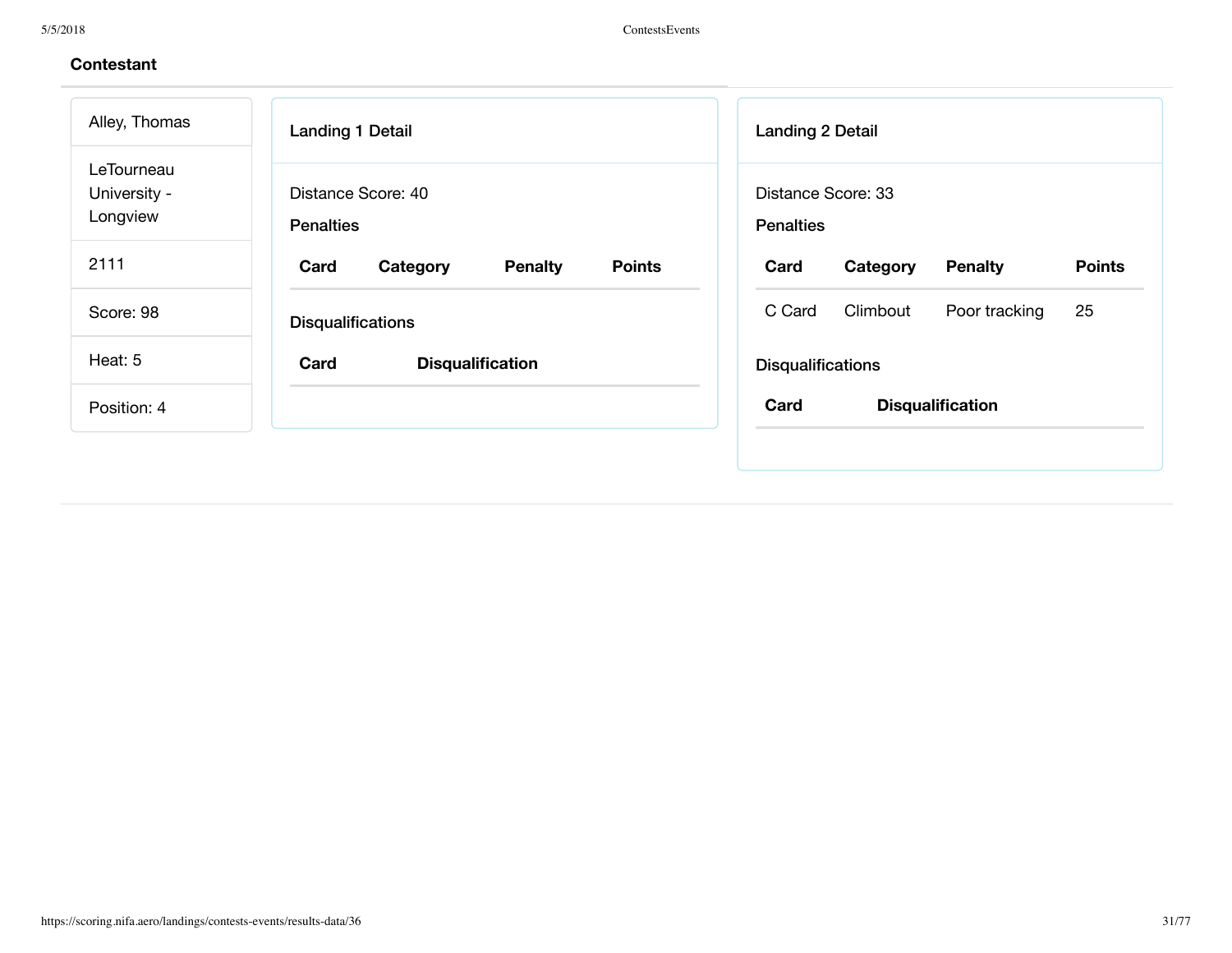| White, Benjamin                        | <b>Landing 1 Detail</b>                             | <b>Landing 2 Detail</b>                             |
|----------------------------------------|-----------------------------------------------------|-----------------------------------------------------|
| LeTourneau<br>University -<br>Longview | Distance Score: 156<br><b>Penalties</b>             | Distance Score:<br><b>Penalties</b>                 |
| 2116                                   | <b>Points</b><br>Card<br>Category<br><b>Penalty</b> | <b>Points</b><br><b>Penalty</b><br>Card<br>Category |
| Score: 556                             | <b>Disqualifications</b>                            | Other<br>Out of Target Box<br>400<br>A Card         |
| <b>Heat: 19</b>                        | Card<br><b>Disqualification</b>                     | <b>Disqualifications</b>                            |
| Position: 3                            |                                                     | Card<br><b>Disqualification</b>                     |
|                                        |                                                     |                                                     |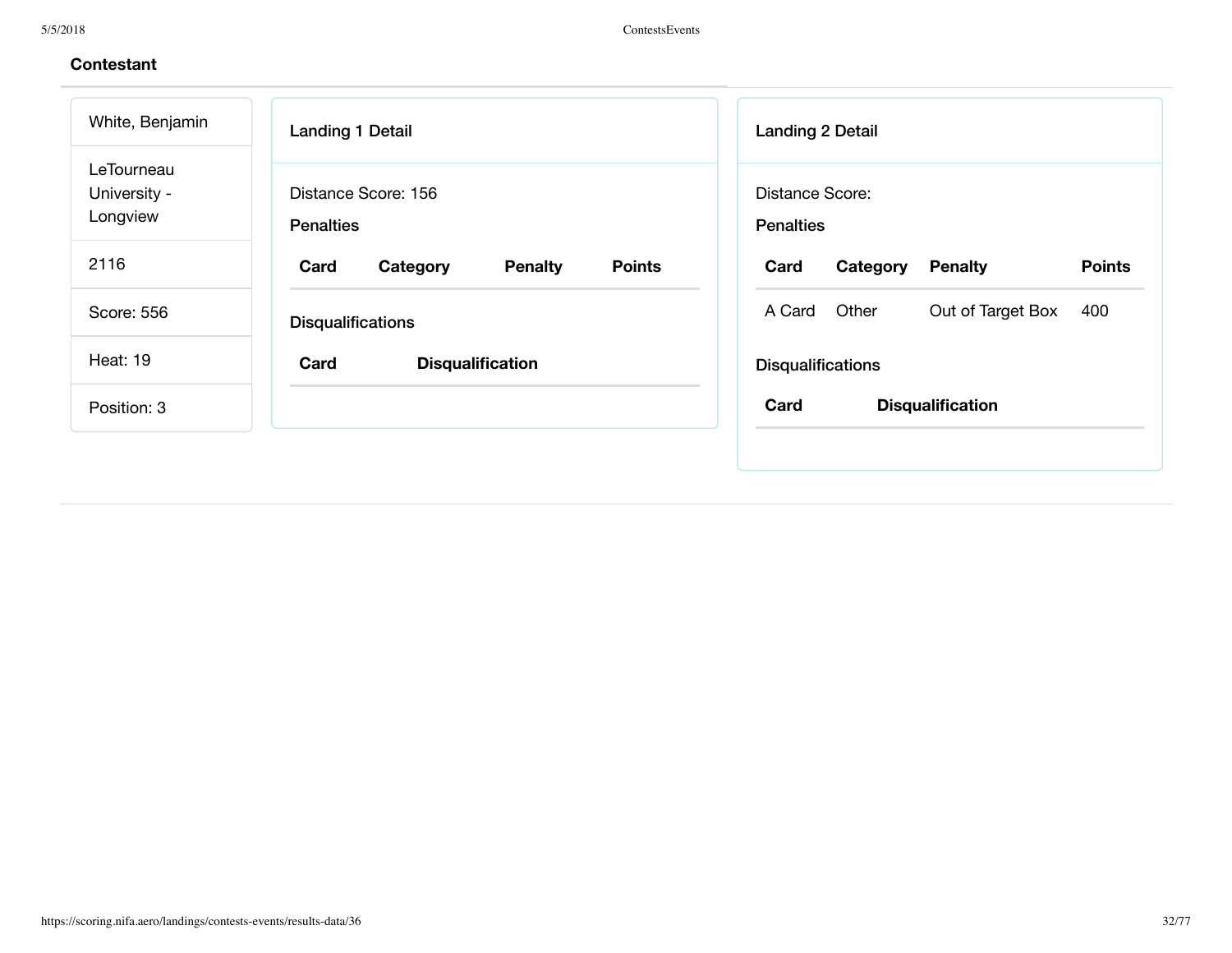Kelly, Joshua LeTourneau University -

Longview

2118

Score: 979

Heat: 13

| <b>Penalties</b> | Distance Score: 139      |                         |               |
|------------------|--------------------------|-------------------------|---------------|
| Card             | <b>Category</b> Penalty  |                         | <b>Points</b> |
| C.<br>Card       | Climbout                 | Poor tracking           | 25            |
| G<br>Card        | Touchdown Bouncing       |                         | 100           |
| G<br>Card        | Touchdown                | Jamming/hard<br>landing | 400           |
|                  | <b>Disqualifications</b> |                         |               |

| <b>Landing 2 Detail</b> |                          |                                    |               |  |
|-------------------------|--------------------------|------------------------------------|---------------|--|
| <b>Penalties</b>        | Distance Score: 90       |                                    |               |  |
| Card                    | Category                 | <b>Penalty</b>                     | <b>Points</b> |  |
| C<br>Card               | Climbout                 | Poor tracking                      | 25            |  |
| G a<br>Card             | Touchdown                | Improper<br>Crosswind<br>Technique | 200           |  |
|                         | <b>Disqualifications</b> |                                    |               |  |
| Card                    | <b>Disqualification</b>  |                                    |               |  |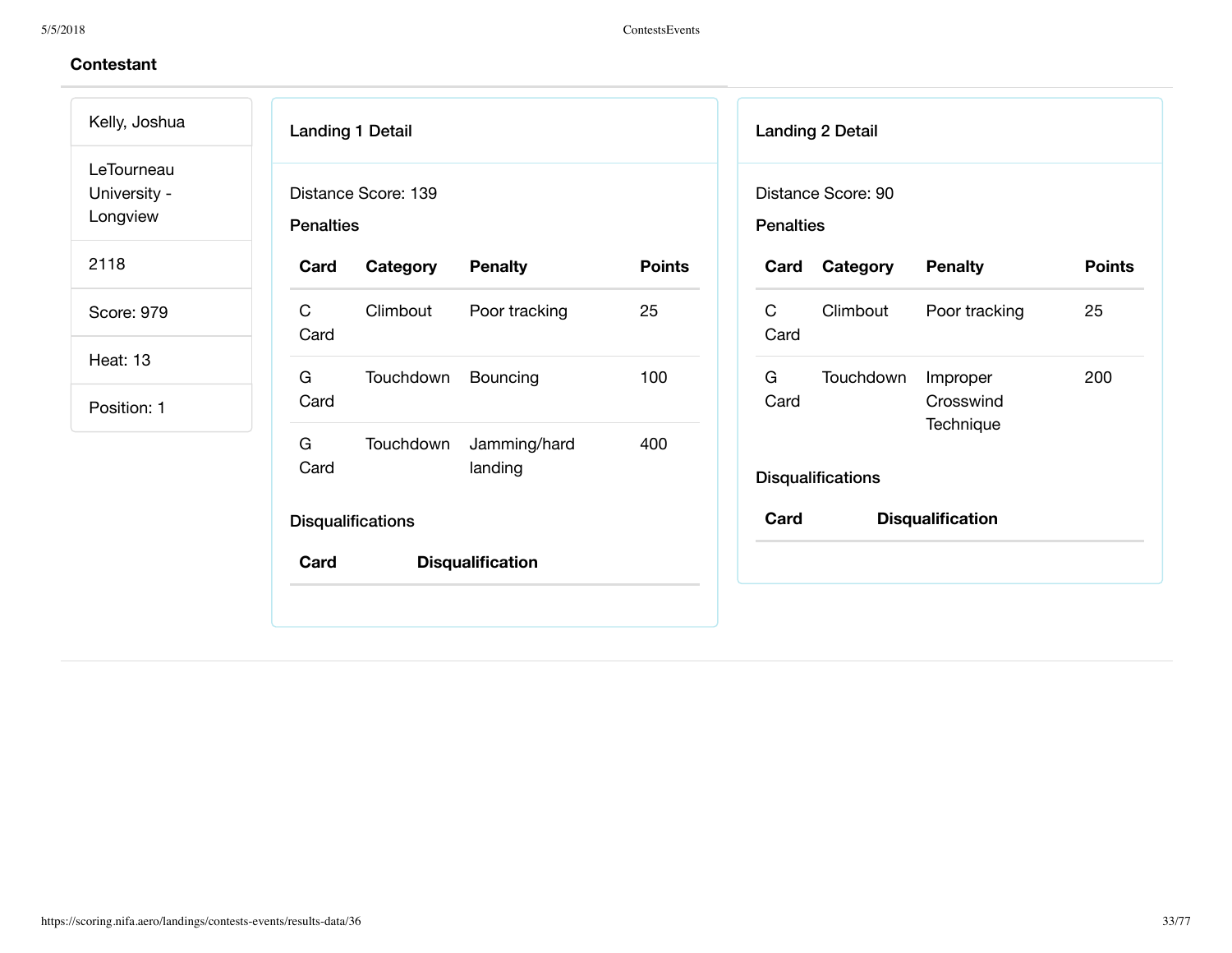| Germano, Ben             | Landing 1 Detail                                                        | <b>Landing 2 Detail</b>                             |  |  |
|--------------------------|-------------------------------------------------------------------------|-----------------------------------------------------|--|--|
| University of<br>Dubuque | Distance Score: 63                                                      | Distance Score:                                     |  |  |
| 2214                     | <b>Penalties</b>                                                        | <b>Penalties</b>                                    |  |  |
| Score: 688               | <b>Points</b><br>Category<br><b>Penalty</b><br>Card                     | Category<br><b>Points</b><br>Card<br><b>Penalty</b> |  |  |
| <b>Heat: 10</b>          | G<br><b>Improper Crosswind</b><br>200<br>Touchdown<br>Technique<br>Card | 25<br>Climbout<br>C Card<br>Poor tracking           |  |  |
|                          |                                                                         | Other<br>Out of Target Box<br>400<br>A Card         |  |  |
| Position: 1              | <b>Disqualifications</b>                                                | <b>Disqualifications</b>                            |  |  |
|                          | Card<br><b>Disqualification</b>                                         | Card<br><b>Disqualification</b>                     |  |  |
|                          |                                                                         |                                                     |  |  |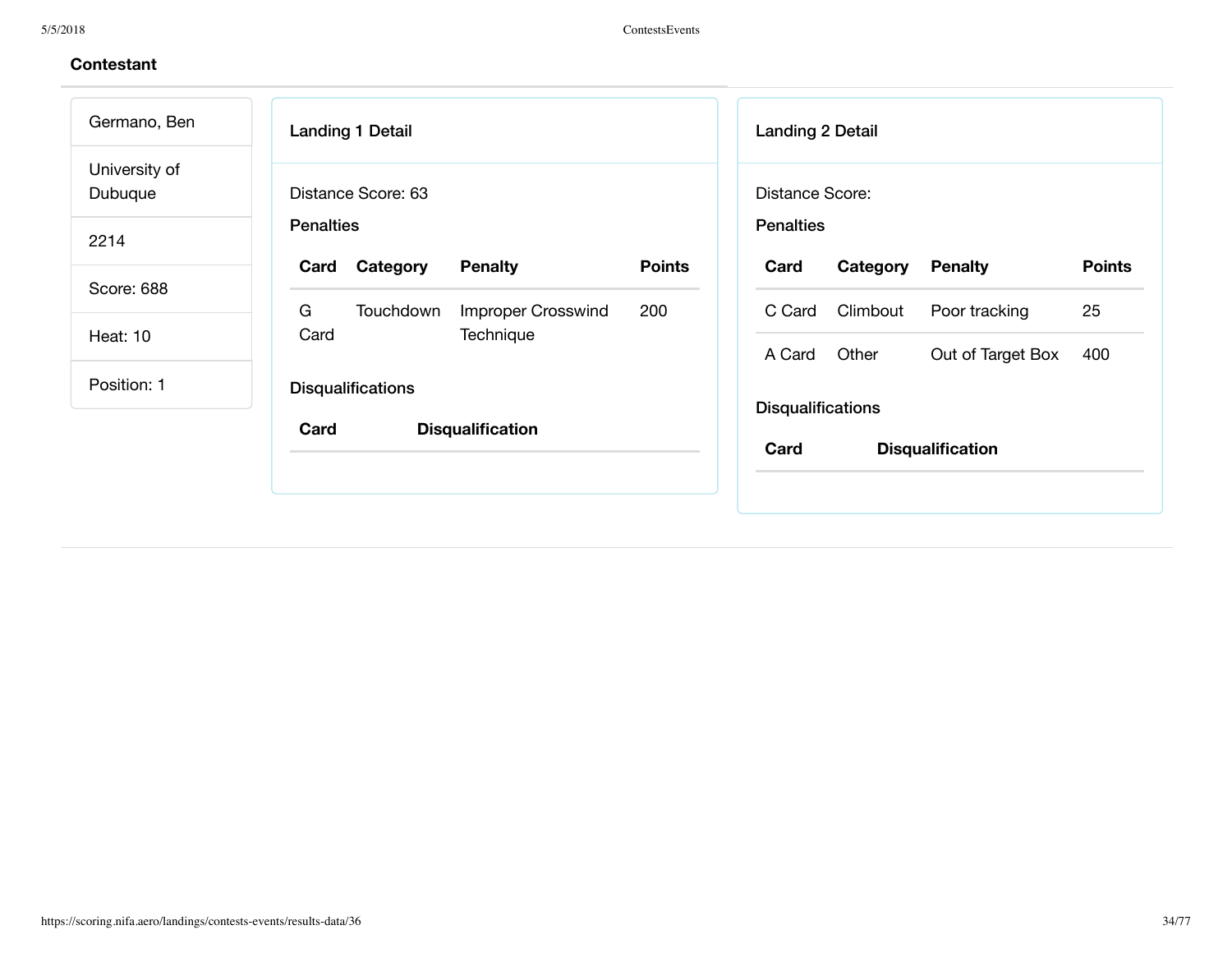# **Contestant**

Sanders, Grant University of

Dubuque

2218

Score: 782

Heat: 18

|                  | <b>Landing 1 Detail</b>  |                                 |               |
|------------------|--------------------------|---------------------------------|---------------|
| <b>Penalties</b> | Distance Score: 7        |                                 |               |
|                  | <b>Card Category</b>     | <b>Penalty</b>                  | <b>Points</b> |
| Е<br>Card        | Base Leg                 | Constant turn to final          | 25            |
| Е<br>Card        | Base Leg                 | Irregular pattern               | 25            |
| G.<br>Card       | Touchdown                | Improper Crosswind<br>Technique | 200           |
|                  | <b>Disqualifications</b> |                                 |               |
| Card             |                          | <b>Disqualification</b>         |               |
|                  |                          |                                 |               |

| <b>Distance Score:</b><br><b>Penalties</b> |                          |                           |               |
|--------------------------------------------|--------------------------|---------------------------|---------------|
| Card                                       | <b>Category Penalty</b>  |                           | <b>Points</b> |
| E<br>Card                                  | Base Leg                 | Constant turn to<br>final | 25            |
| Е<br>Card                                  | Base Leg                 | Irregular pattern         | 25            |
| F<br>Card                                  | Final Turn               | Over/Under<br>shooting    | 50            |
| A<br>Card                                  | Other                    | Out of Target Box         | 400           |
| C<br>Card                                  | Climbout                 | Poor tracking             | 25            |
|                                            | <b>Disqualifications</b> |                           |               |
| Card                                       |                          | <b>Disqualification</b>   |               |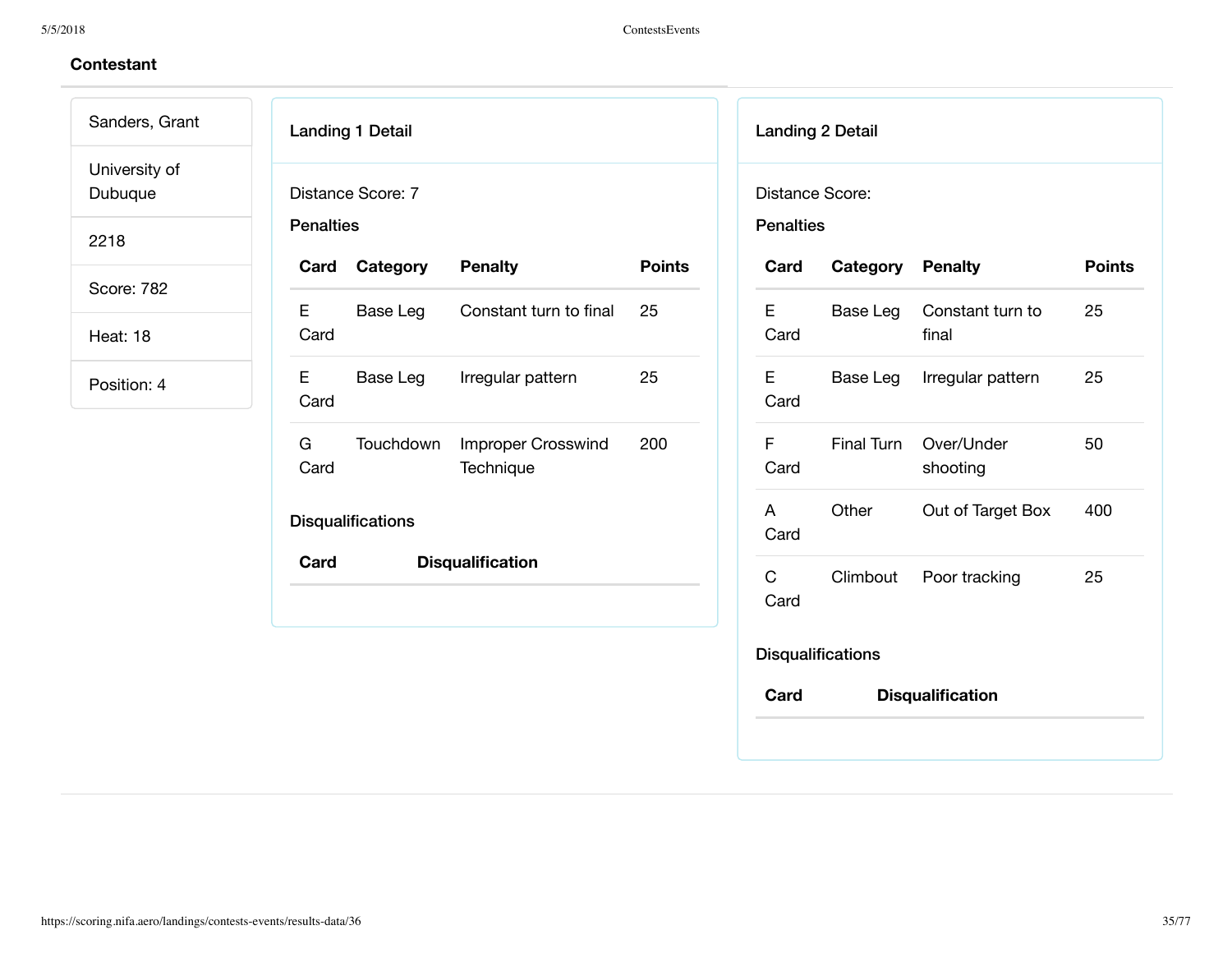### **Contestant**

Landing 1 Detail Distance Score: **Penalties Card Category Penalty Points** A Card Other Out of Target Box 400 **Disqualifications Card Disqualification** Landing 2 Detail Distance Score: **Penalties Card Category Penalty Points** C Card Climbout Poor tracking 25 A Card Other Out of Target Box 400 F Card Final Turn Diving for the line 400 F Card Final Turn Over/Under shooting **Disqualifications Card Disqualification** Damlos, Carl University of Dubuque 2220 Score: 1275 Heat: 4 Position: 2

50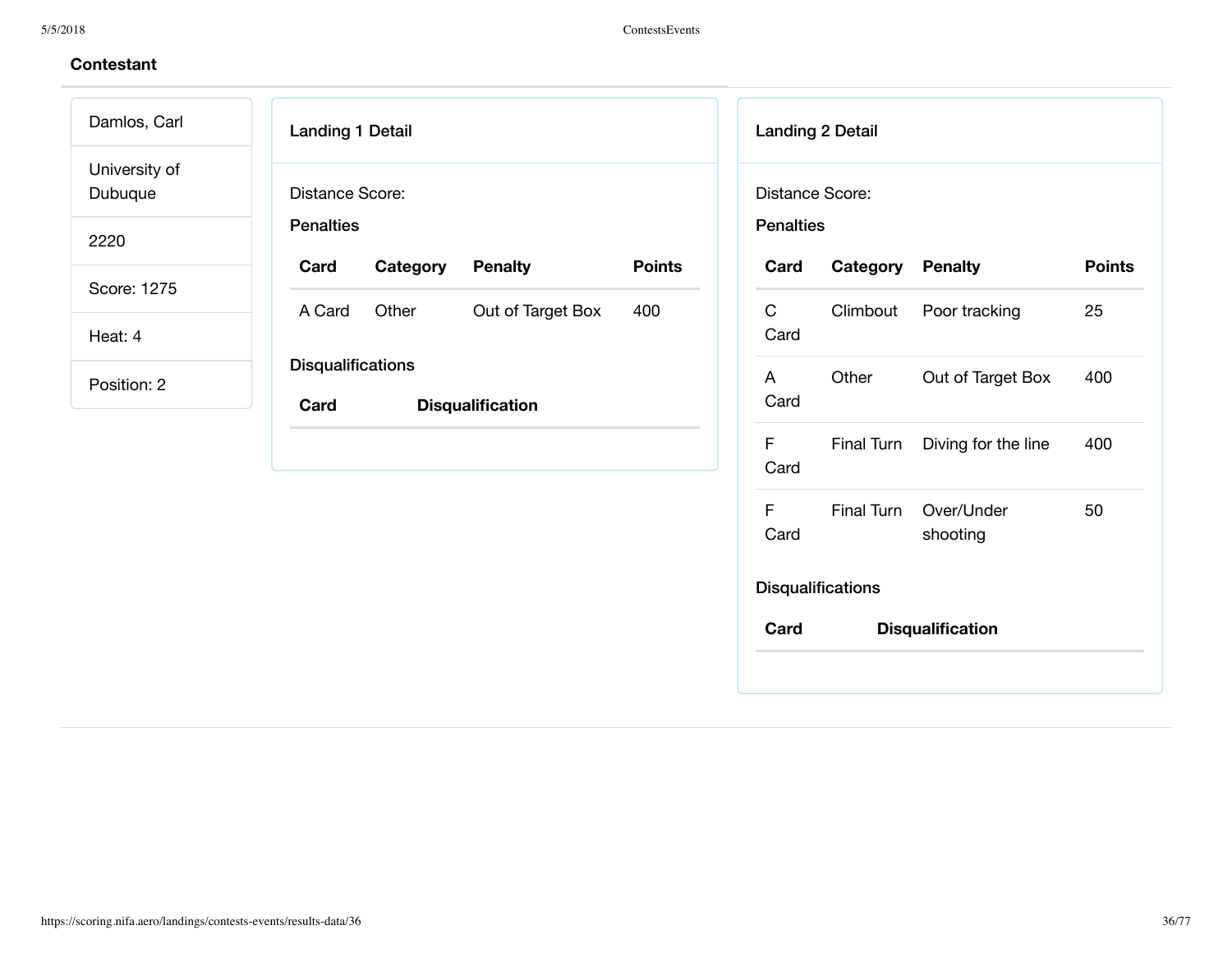| Nicosia, Timothy              | <b>Landing 1 Detail</b>          |           |                         |               |                  | <b>Landing 2 Detail</b>  |                         |
|-------------------------------|----------------------------------|-----------|-------------------------|---------------|------------------|--------------------------|-------------------------|
| University of North<br>Dakota | <b>Distance Score:</b>           |           |                         |               |                  | Distance Score: 50       |                         |
| 2312                          | <b>Penalties</b>                 |           |                         |               | <b>Penalties</b> |                          |                         |
| Score: 600                    | Card                             | Category  | <b>Penalty</b>          | <b>Points</b> | Card             | Category                 | <b>Penalty</b>          |
|                               | C Card                           | Climbout  | Poor tracking           | 25            | B                | Rotation &               | Erratic                 |
| Heat: 20                      | A Card                           | Other     | Out of Target Box       | 400           | Card             | Liftoff                  | <b>Takeoff</b>          |
| Position: 2                   | G Card                           | Touchdown | Bouncing                | 100           |                  | <b>Disqualifications</b> |                         |
|                               | <b>Disqualifications</b><br>Card |           | <b>Disqualification</b> |               | Card             |                          | <b>Disqualification</b> |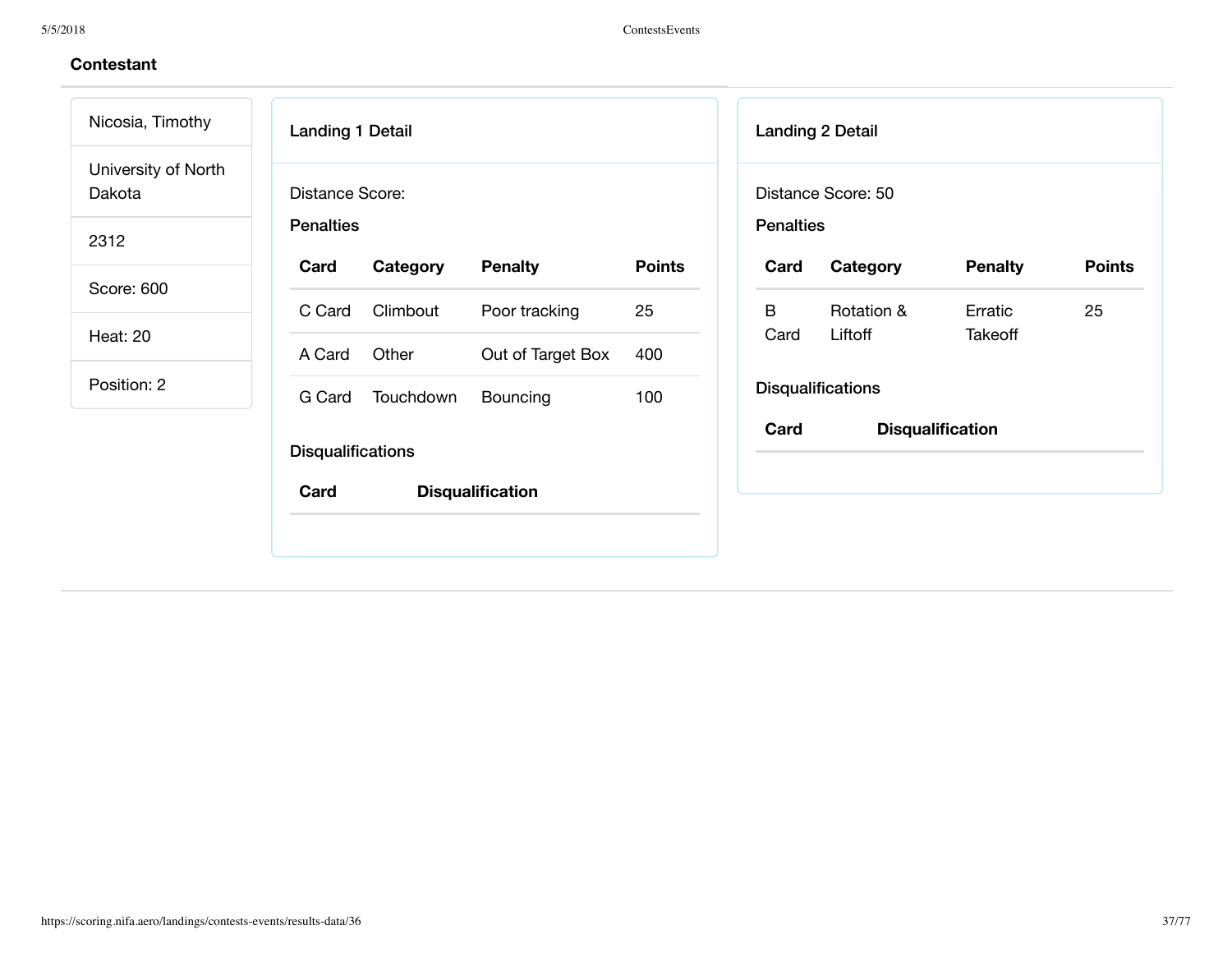| <b>Landing 1 Detail</b>  | <b>Landing 2 Detail</b>                                                                |  |  |
|--------------------------|----------------------------------------------------------------------------------------|--|--|
| Distance Score: 70       | Distance Score: 93                                                                     |  |  |
| <b>Penalties</b>         | <b>Penalties</b>                                                                       |  |  |
|                          | <b>Points</b><br>Card<br>Category<br><b>Penalty</b>                                    |  |  |
| <b>Disqualifications</b> | <b>Disqualifications</b>                                                               |  |  |
|                          | Card<br><b>Disqualification</b>                                                        |  |  |
|                          | <b>Points</b><br>Card<br><b>Penalty</b><br>Category<br>Card<br><b>Disqualification</b> |  |  |

| Pallasch, Cooper              | <b>Landing 1 Detail</b>                                                         | <b>Landing 2 Detail</b>         |
|-------------------------------|---------------------------------------------------------------------------------|---------------------------------|
| University of North<br>Dakota | Distance Score: 11                                                              | Distance Score: 6               |
| 2322                          | <b>Penalties</b>                                                                | <b>Penalties</b>                |
| Score: 42                     | <b>Points</b><br><b>Penalty</b><br>Card<br>Category<br>C Card<br>Climbout<br>25 | Card<br>Category<br>Pena        |
| Heat: 6                       | Poor tracking                                                                   | <b>Disqualifications</b>        |
| Position: 1                   | <b>Disqualifications</b><br>Card<br><b>Disqualification</b>                     | Card<br><b>Disqualification</b> |

**Card Category Penalty Points**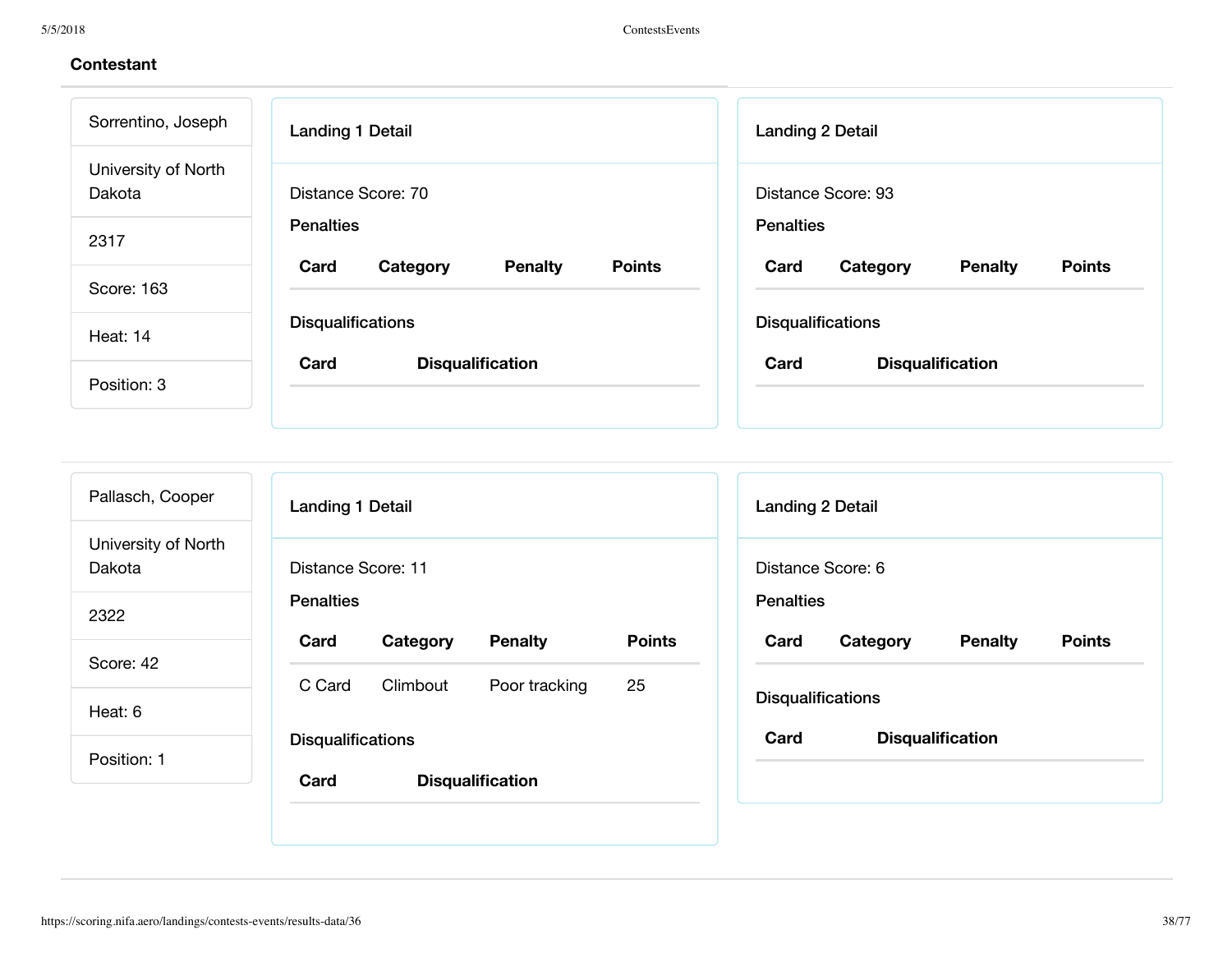Hinnen, Marc Kansas State University

Polytechnic

2415

Score: 895

Heat: 4

| <b>Landing 1 Detail</b>  |                 |                                       |               |
|--------------------------|-----------------|---------------------------------------|---------------|
| Distance Score:          |                 |                                       |               |
| <b>Penalties</b>         |                 |                                       |               |
| Card                     | Category        | <b>Penalty</b>                        | <b>Points</b> |
|                          | C Card Climbout | Poor tracking                         | 25            |
| E Card                   | Base Leg        | Too late                              | 400           |
| A Card                   | Other           | Out of Target Box                     | 400           |
|                          |                 | F Card Final Turn Over/Under shooting | 50            |
| <b>Disqualifications</b> |                 |                                       |               |
| Card                     |                 | <b>Disqualification</b>               |               |

| <b>Landing 2 Detail</b> |                          |                |               |  |  |  |
|-------------------------|--------------------------|----------------|---------------|--|--|--|
| <b>Penalties</b>        | Distance Score: 20       |                |               |  |  |  |
| Card                    | Category                 | <b>Penalty</b> | <b>Points</b> |  |  |  |
|                         | <b>Disqualifications</b> |                |               |  |  |  |
| Card                    | <b>Disqualification</b>  |                |               |  |  |  |
|                         |                          |                |               |  |  |  |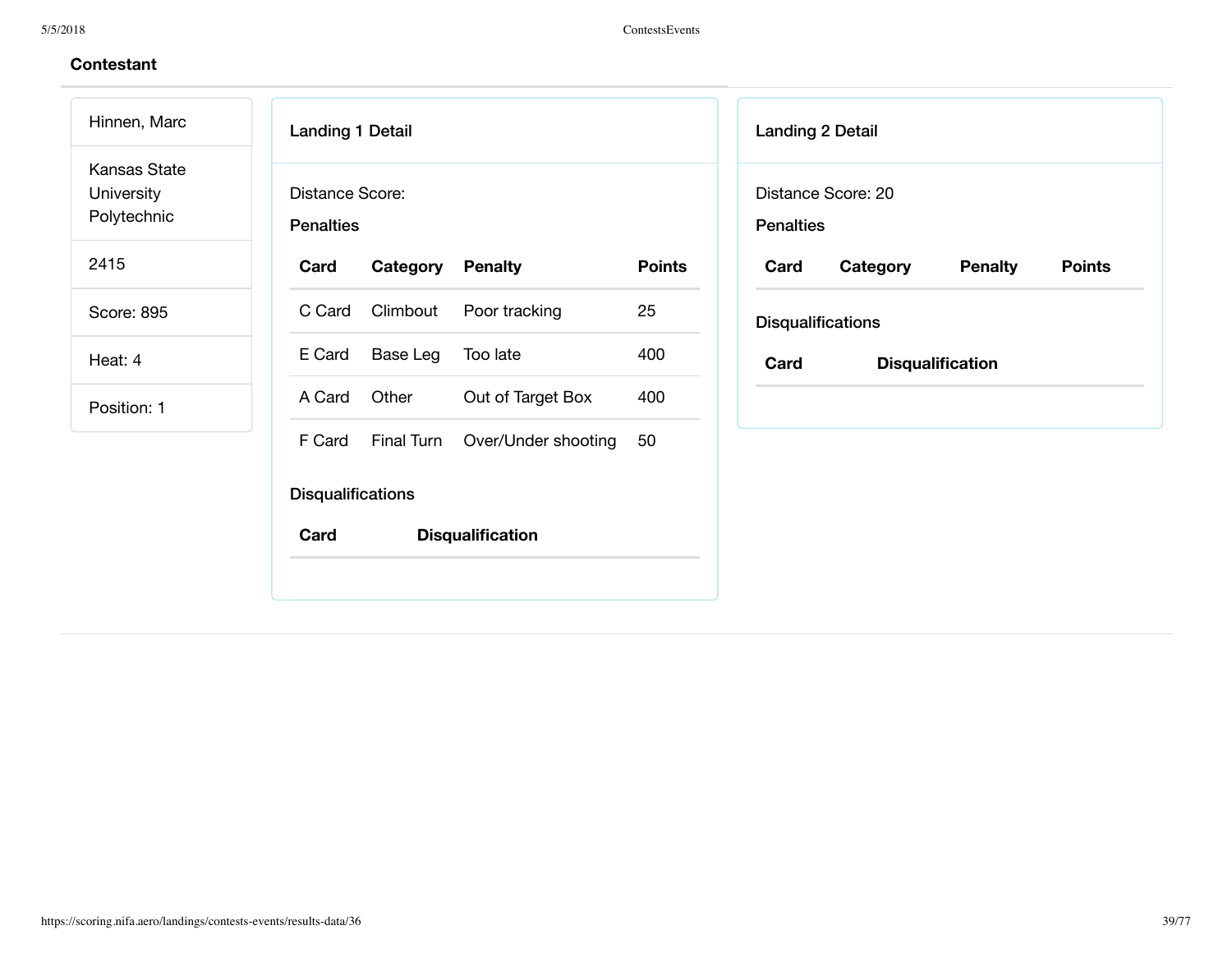Mitchell, Jacob Kansas State University Polytechnic

2418

Score: 578

Heat: 13

| <b>Landing 1 Detail</b>               |           |                         |               |
|---------------------------------------|-----------|-------------------------|---------------|
| Distance Score: 3<br><b>Penalties</b> |           |                         |               |
| Card                                  | Category  | <b>Penalty</b>          | <b>Points</b> |
| C Card                                | Crosswind | Irregular pattern       | 25            |
| C Card                                | Climbout  | Poor tracking           | 25            |
| <b>Disqualifications</b>              |           |                         |               |
| Card                                  |           | <b>Disqualification</b> |               |
|                                       |           |                         |               |
|                                       |           |                         |               |
|                                       |           |                         |               |

| <b>Penalties</b> | Distance Score:                  |                                         |               |
|------------------|----------------------------------|-----------------------------------------|---------------|
| Card             | Category                         | <b>Penalty</b>                          | <b>Points</b> |
| C<br>Card        | Climbout                         | Poor tracking                           | 25            |
| G.<br>Card       | Touchdown                        | Go-around (own<br>fault)                | 300           |
| A<br>Card        | Other                            | Did Not Land                            | 0             |
| F<br>Card        | Final<br>Approach to<br>100' AGL | Addition of<br>power after<br>reduction | 200           |
|                  | <b>Disqualifications</b>         |                                         |               |
| Card             |                                  | <b>Disqualification</b>                 |               |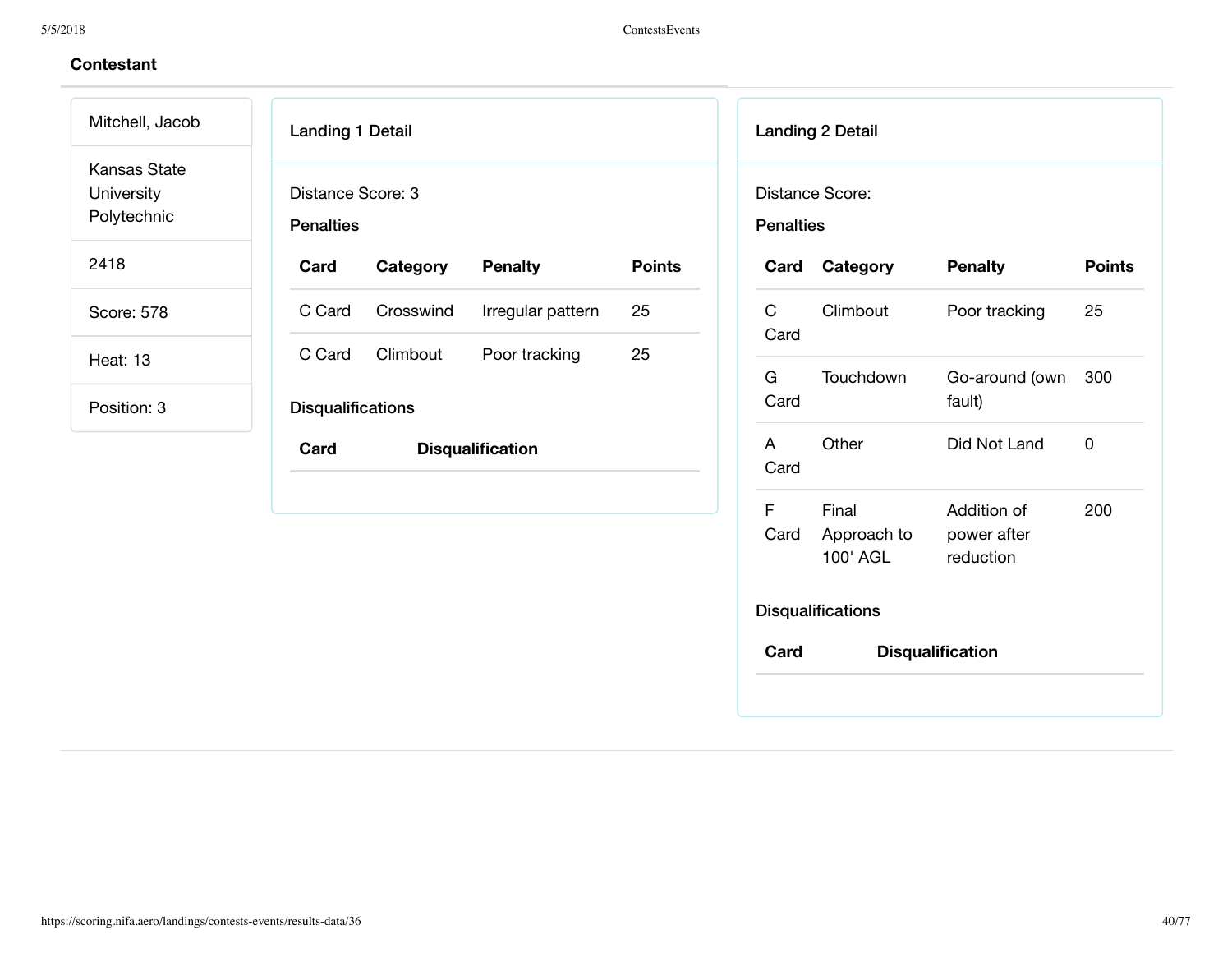5/5/2018 ContestsEvents

| Koenigsman, Brent                                | <b>Landing 1 Detail</b>              |               | <b>Landing 2 Detail</b>                |          |                         |               |
|--------------------------------------------------|--------------------------------------|---------------|----------------------------------------|----------|-------------------------|---------------|
| <b>Kansas State</b><br>University<br>Polytechnic | Distance Score:<br><b>Penalties</b>  |               | Distance Score: 93<br><b>Penalties</b> |          |                         |               |
| 2420                                             | Card<br>Category<br><b>Penalty</b>   | <b>Points</b> | Card                                   | Category | <b>Penalty</b>          | <b>Points</b> |
| Score: 543                                       | Other<br>Out of Target Box<br>A Card | 400           | C Card                                 | Climbout | Poor tracking           | 25            |
| <b>Heat: 19</b>                                  | Climbout<br>C Card<br>Poor tracking  | 25            | <b>Disqualifications</b>               |          |                         |               |
| Position: 4                                      | <b>Disqualifications</b>             |               | Card                                   |          | <b>Disqualification</b> |               |
|                                                  | Card<br><b>Disqualification</b>      |               |                                        |          |                         |               |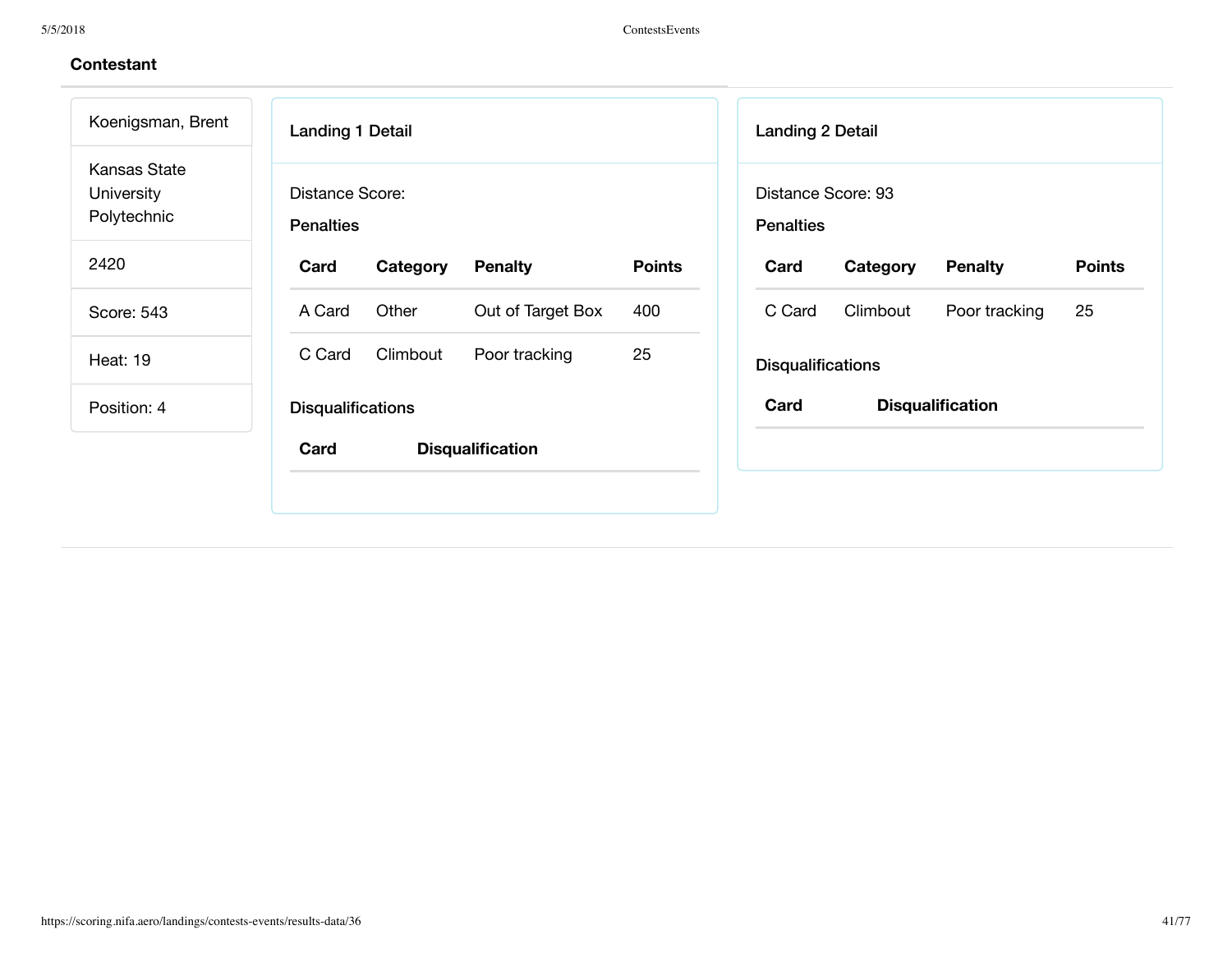| Turner, Miles                | <b>Landing 1 Detail</b>                             | <b>Landing 2 Detail</b>                             |
|------------------------------|-----------------------------------------------------|-----------------------------------------------------|
| Oklahoma State<br>University | Distance Score: 87                                  | Distance Score: 4                                   |
| 2512                         | <b>Penalties</b>                                    | <b>Penalties</b>                                    |
| Score: 116                   | <b>Penalty</b><br><b>Points</b><br>Card<br>Category | <b>Points</b><br>Card<br>Category<br><b>Penalty</b> |
|                              | 25<br>Climbout<br>Poor tracking<br>C Card           | <b>Disqualifications</b>                            |
| Heat: 8                      |                                                     |                                                     |
| Position: 1                  | <b>Disqualifications</b>                            | Card<br><b>Disqualification</b>                     |
|                              | Card<br><b>Disqualification</b>                     |                                                     |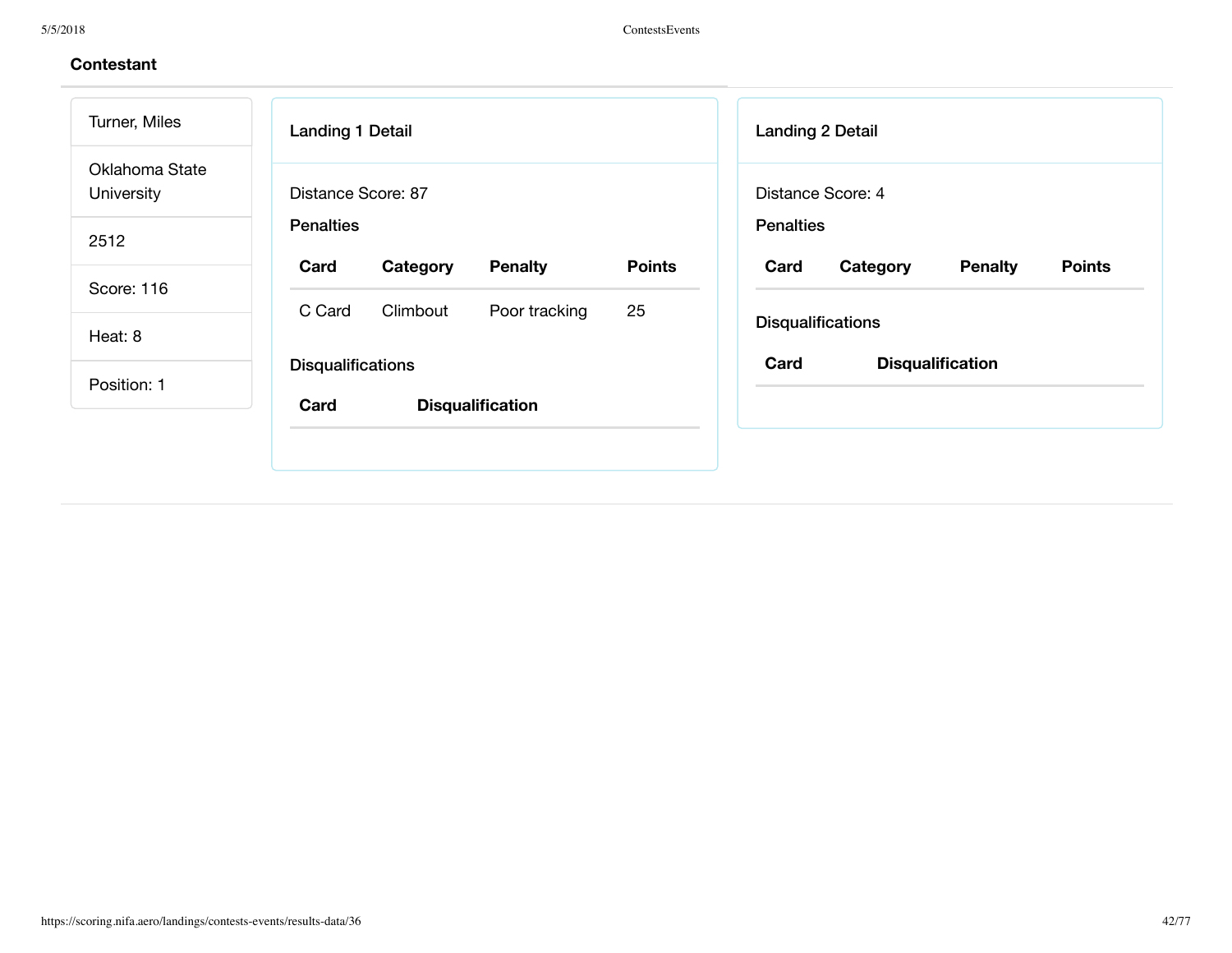Lain, Dillon Oklahoma State

University

2519

Score: 2250

Heat: 15

| Distance Score:<br><b>Penalties</b> |                          |                                                     |               |  |  |  |
|-------------------------------------|--------------------------|-----------------------------------------------------|---------------|--|--|--|
|                                     | Card Category            | <b>Penalty</b>                                      | <b>Points</b> |  |  |  |
| $\mathsf C$ and $\mathsf C$<br>Card | Climbout                 | Poor tracking                                       | 25            |  |  |  |
| E.<br>Card                          | Base Leg                 | Addition of power<br>after reduction                | 200           |  |  |  |
| A<br>Card                           | Other                    | Did Not Land                                        | $\Omega$      |  |  |  |
| F.<br>Card                          | to 100' AGL              | Final Approach Addition of power<br>after reduction | 200           |  |  |  |
| G<br>Card                           | Touchdown                | Go-around (own<br>fault)                            | 300           |  |  |  |
|                                     | <b>Disqualifications</b> |                                                     |               |  |  |  |
| Card                                |                          | <b>Disqualification</b>                             |               |  |  |  |

|                                            | <b>Landing 2 Detail</b>          |                             |               |  |  |  |
|--------------------------------------------|----------------------------------|-----------------------------|---------------|--|--|--|
| <b>Distance Score:</b><br><b>Penalties</b> |                                  |                             |               |  |  |  |
|                                            | Card Category                    | <b>Penalty</b>              | <b>Points</b> |  |  |  |
| Card                                       | C Climbout                       | Poor tracking               | 25            |  |  |  |
| F<br>Card                                  | <b>Final Turn</b>                | Diving for the<br>line      | 400           |  |  |  |
| Card                                       | A Other                          | Out of Target<br><b>Box</b> | 400           |  |  |  |
| G a<br>Card                                | Final Approach<br>below 100' AGL | Diving for the<br>line      | 400           |  |  |  |
| G –<br>Card                                | Touchdown                        | Bouncing                    | 100           |  |  |  |
| G<br>Card                                  | Touchdown                        | Jamming/hard<br>landing     | 400           |  |  |  |
|                                            | <b>Disqualifications</b>         |                             |               |  |  |  |
| Card                                       | <b>Disqualification</b>          |                             |               |  |  |  |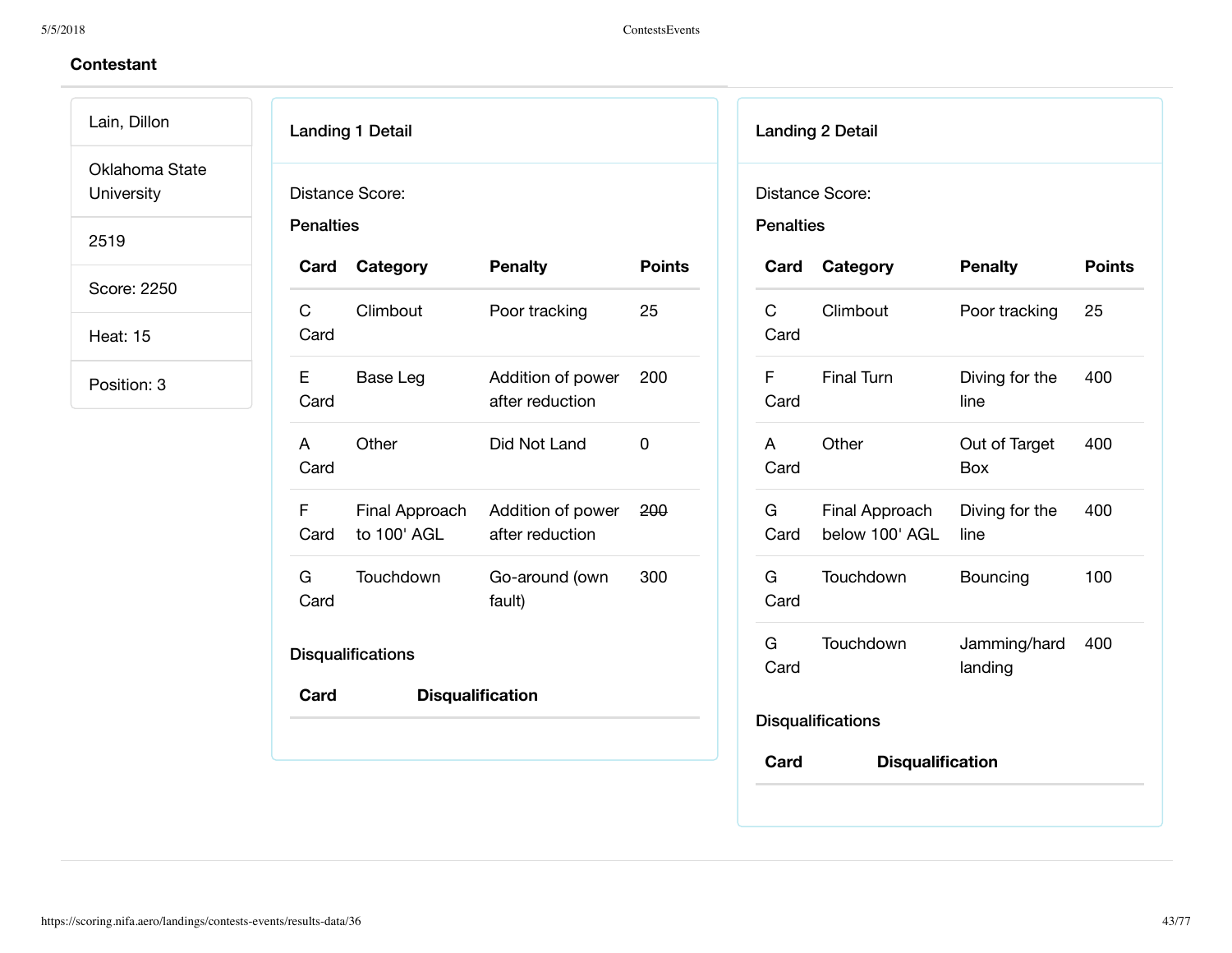| Maroney, Maxwell             | <b>Landing 1 Detail</b>                             | <b>Landing 2 Detail</b>                             |
|------------------------------|-----------------------------------------------------|-----------------------------------------------------|
| Oklahoma State<br>University | Distance Score: 140                                 | Distance Score: 45                                  |
| 2523                         | <b>Penalties</b>                                    | <b>Penalties</b>                                    |
|                              | <b>Points</b><br>Card<br>Category<br><b>Penalty</b> | <b>Points</b><br>Card<br>Category<br><b>Penalty</b> |
| Score: 310                   | G Card<br>100<br>Touchdown<br><b>Bouncing</b>       | 25<br>C Card<br>Climbout<br>Poor tracking           |
| Heat: 2                      |                                                     |                                                     |
| Position: 2                  | <b>Disqualifications</b>                            | <b>Disqualifications</b>                            |
|                              | Card<br><b>Disqualification</b>                     | Card<br><b>Disqualification</b>                     |
|                              |                                                     |                                                     |
|                              |                                                     |                                                     |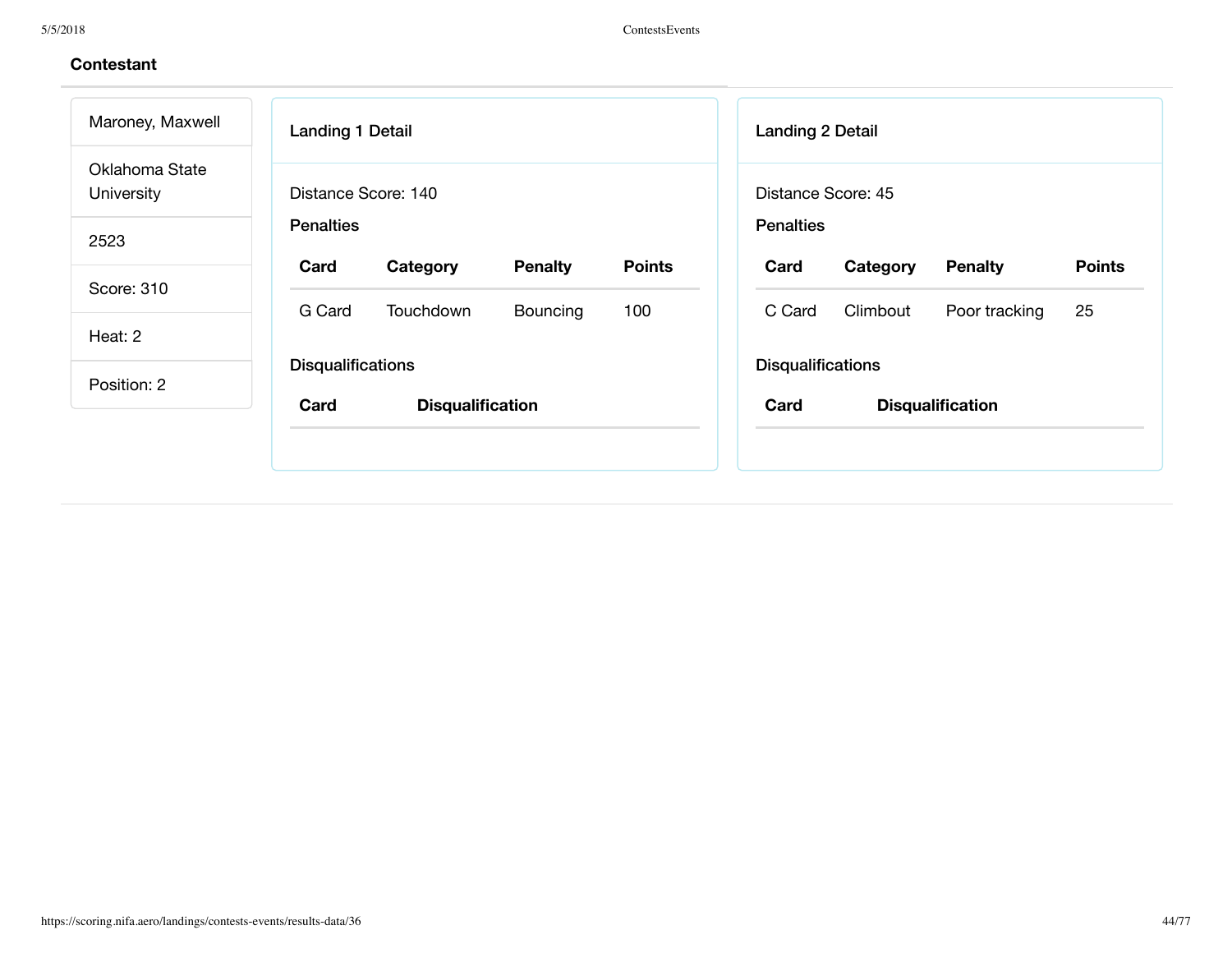Hammer, Joseph Southeastern Oklahoma State Univ

2612

Score: 1805

Heat: 13

| <b>Landing 1 Detail</b>                |            |                         |               |
|----------------------------------------|------------|-------------------------|---------------|
| Distance Score: 55<br><b>Penalties</b> |            |                         |               |
| Card                                   | Category   | <b>Penalty</b>          | <b>Points</b> |
| F Card                                 | Final Turn | Diving for the line     | 400           |
| C Card                                 | Climbout   | Poor tracking           | 25            |
| <b>Disqualifications</b>               |            |                         |               |
| Card                                   |            | <b>Disqualification</b> |               |
|                                        |            |                         |               |

|                      | <b>Landing 2 Detail</b>          |                             |               |
|----------------------|----------------------------------|-----------------------------|---------------|
| <b>Penalties</b>     | Distance Score:                  |                             |               |
| Card                 | Category                         | <b>Penalty</b>              | <b>Points</b> |
| G<br>Card            | Touchdown                        | Bouncing                    | 100           |
| A<br>Card            | Other                            | Out of<br><b>Target Box</b> | 400           |
| F.<br>Card           | <b>Final Turn</b>                | Diving for<br>the line      | 400           |
| G<br>Card            | Final Approach<br>below 100' AGL | Diving for<br>the line      | 400           |
| $\mathsf{C}$<br>Card | Climbout                         | Poor<br>tracking            | 25            |
|                      | <b>Disqualifications</b>         |                             |               |
| Card                 | <b>Disqualification</b>          |                             |               |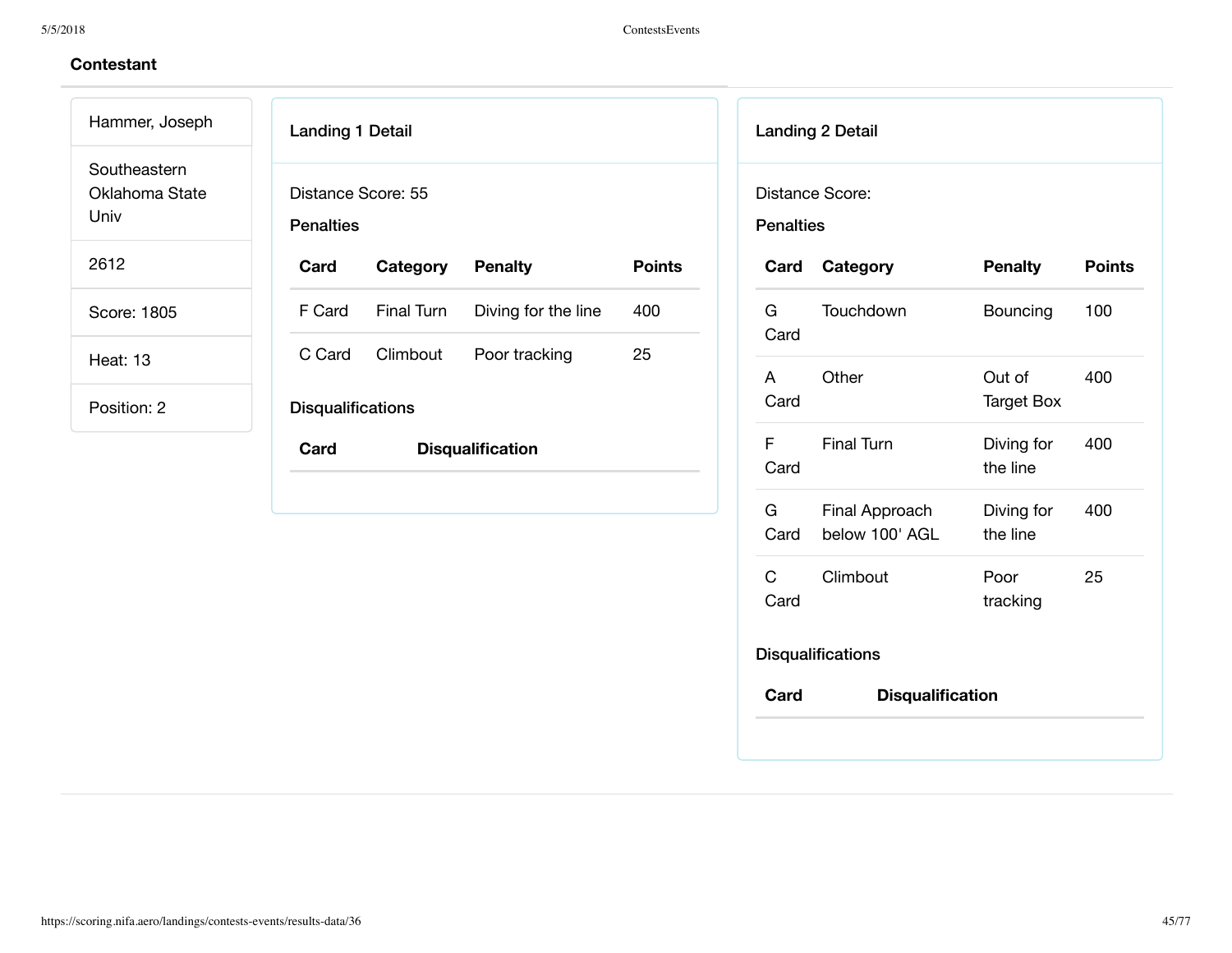Landing 1 Detail Distance Score: **Penalties Card Category Penalty Points** A Card Other Out of Target Box 400 C Card Climbout Poor tracking 25 **Disqualifications Card Disqualification** Landing 2 Detail Distance Score: **Penalties Card Category Penalty Points** A Card Other Out of Target Box 400 B Card Landing Roll **Centerline** Deviation 25 C Card Climbout Poor tracking 25 **Disqualifications Card Disqualification** Carson, Luke **Southeastern** Oklahoma State Univ 2619 Score: 875 Heat: 5 Position: 2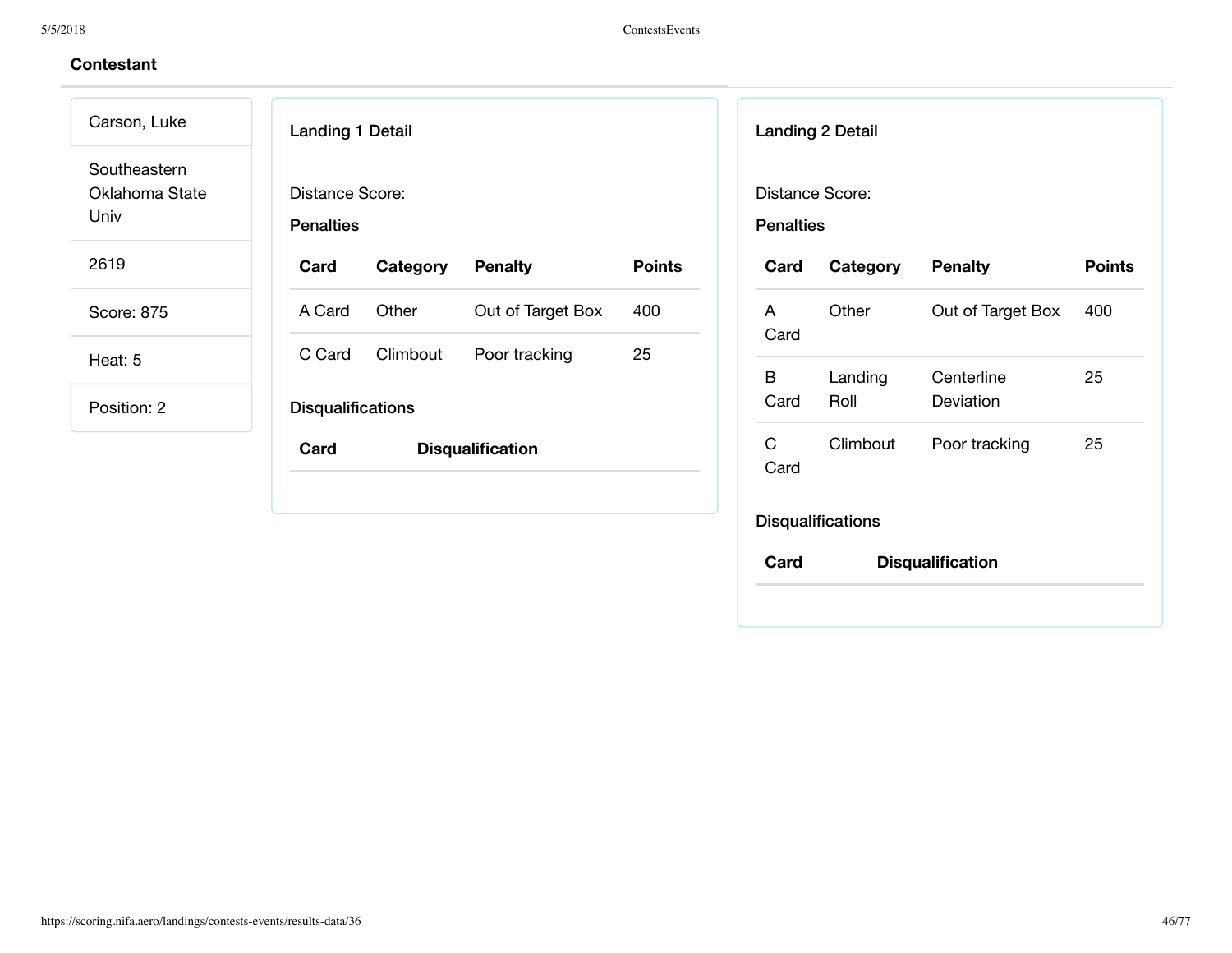Cook, Joshua Southeastern Oklahoma State

Univ

2620

Score: 1125

Heat: 21

| <b>Landing 1 Detail</b>             |                         |                        |               |  |  |  |
|-------------------------------------|-------------------------|------------------------|---------------|--|--|--|
| Distance Score:<br><b>Penalties</b> |                         |                        |               |  |  |  |
| Card                                | <b>Category Penalty</b> |                        | <b>Points</b> |  |  |  |
| E Card                              | Base Leg                | Constant turn to final | 25            |  |  |  |
| A Card                              | Other                   | Out of Target Box      | 400           |  |  |  |
| C Card                              |                         | Climbout Poor tracking | 25            |  |  |  |
| <b>Disqualifications</b>            |                         |                        |               |  |  |  |
| Card                                | <b>Disqualification</b> |                        |               |  |  |  |
|                                     |                         |                        |               |  |  |  |
|                                     |                         |                        |               |  |  |  |
|                                     |                         |                        |               |  |  |  |

|                                     | <b>Landing 2 Detail</b>  |                                     |               |
|-------------------------------------|--------------------------|-------------------------------------|---------------|
| Distance Score:<br><b>Penalties</b> |                          |                                     |               |
| Card                                | <b>Category Penalty</b>  |                                     | <b>Points</b> |
| A<br>Card                           | Other                    | Out of Target Box                   | 400           |
| F<br>Card                           |                          | Final Turn Over/Under shooting      | 50            |
| F<br>Card                           | <b>Final Turn</b>        | Rapid/radical<br>change in attitude | 200           |
| C<br>Card                           |                          | Climbout Poor tracking              | 25            |
|                                     | <b>Disqualifications</b> |                                     |               |
| Card                                |                          | <b>Disqualification</b>             |               |
|                                     |                          |                                     |               |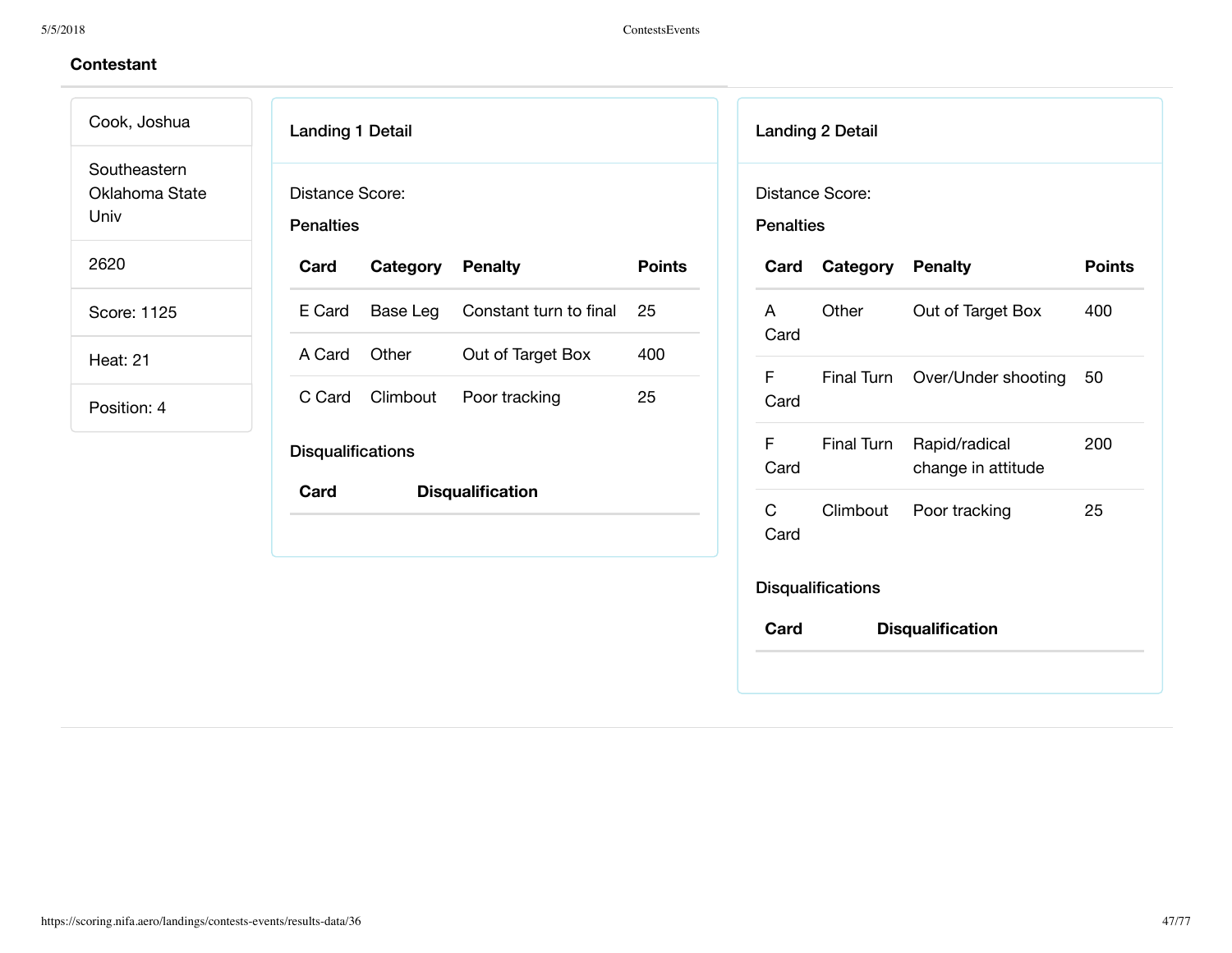Wier, Philip University of

Nebraska - Omaha

2711

Score: 665

Heat: 16

| <b>Penalties</b> | Distance Score: |                          |               |
|------------------|-----------------|--------------------------|---------------|
| Card             | Category        | <b>Penalty</b>           | <b>Points</b> |
| C<br>Card        | Climbout        | Poor tracking            | 25            |
| A<br>Card        | Other           | Did Not Land             | $\Omega$      |
| G –<br>Card      | Touchdown       | Go-around (own<br>fault) | 300           |
| F<br>Card        | Final Turn      | Over/Under<br>shooting   | 50            |

| <b>Penalties</b> | Distance Score: 90                     |                                         |               |
|------------------|----------------------------------------|-----------------------------------------|---------------|
| Card             | Category                               | <b>Penalty</b>                          | <b>Points</b> |
| F<br>Card        | Final<br>Approach to<br>100' AGL       | Addition of<br>power after<br>reduction | 200           |
| G.<br>Card       | Final<br>Approach<br>below 100'<br>AGL | Addition of<br>power after<br>reduction | 200           |
|                  | <b>Disqualifications</b>               |                                         |               |
| Card             |                                        | <b>Disqualification</b>                 |               |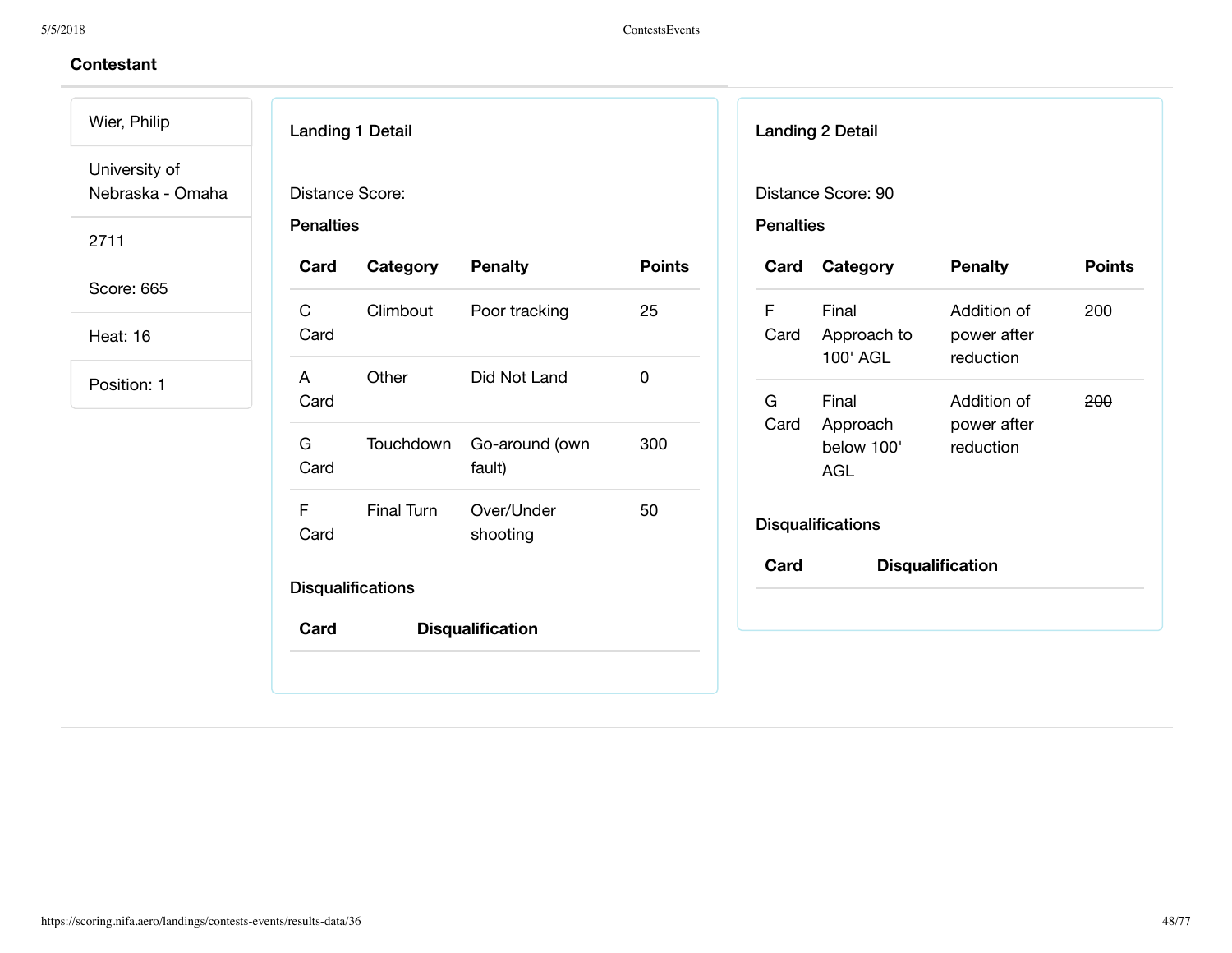| Recker, Adam                      | <b>Landing 1 Detail</b>                   |               | <b>Landing 2 Detail</b>              |
|-----------------------------------|-------------------------------------------|---------------|--------------------------------------|
| University of<br>Nebraska - Omaha | Distance Score: 147                       |               | Distance Score:                      |
| 2712                              | <b>Penalties</b>                          |               | <b>Penalties</b>                     |
|                                   | <b>Penalty</b><br>Category<br>Card        | <b>Points</b> | <b>Penalty</b><br>Card<br>Category   |
| Score: 747                        | F.<br>Final Approach<br>Addition of power | 200           | Other<br>Out of Target Box<br>A Card |
| Heat: 1                           | to 100' AGL<br>after reduction<br>Card    |               |                                      |
|                                   |                                           |               | <b>Disqualifications</b>             |
| Position: 4                       | <b>Disqualifications</b>                  |               |                                      |
|                                   | Card<br><b>Disqualification</b>           |               | Card<br><b>Disqualification</b>      |
|                                   |                                           |               |                                      |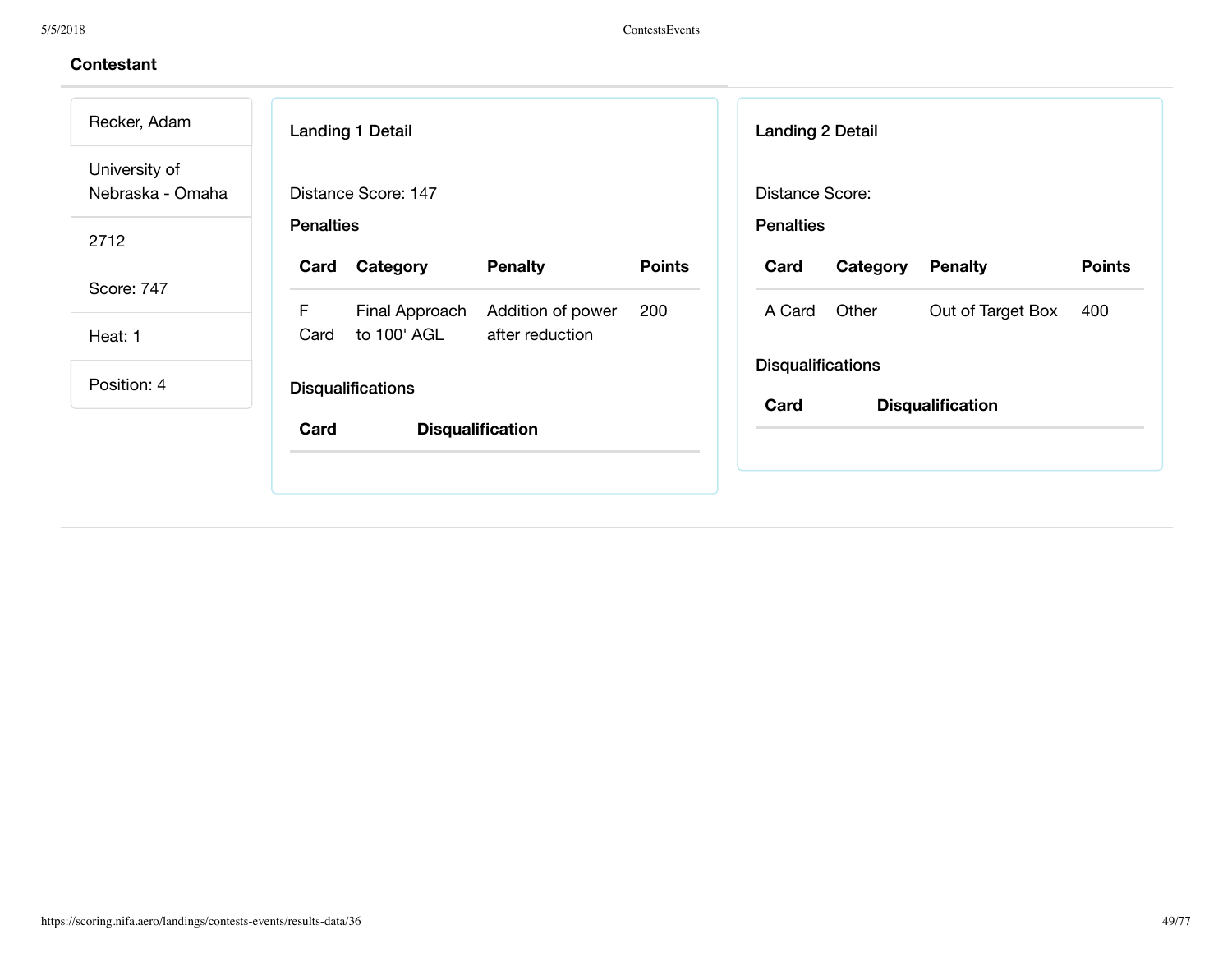$\overline{\phantom{a}}$ 

| Anding, Daniel                    | <b>Landing 1 Detail</b>                                                            |               | <b>Landing 2 Detail</b>                       |                                                |
|-----------------------------------|------------------------------------------------------------------------------------|---------------|-----------------------------------------------|------------------------------------------------|
| University of<br>Nebraska - Omaha | Distance Score: 5                                                                  |               | Distance Score: 30                            |                                                |
| 2718                              | <b>Penalties</b>                                                                   |               | <b>Penalties</b>                              |                                                |
| Score: 660                        | <b>Penalty</b><br>Category<br>Card                                                 | <b>Points</b> | Category<br>Card                              | <b>Points</b><br><b>Penalty</b>                |
| Heat: 9                           | F<br>Final Approach<br>Addition of power<br>to 100' AGL<br>after reduction<br>Card | 200           | F<br>Final<br>Card<br>Approach to<br>100' AGL | Addition of<br>200<br>power after<br>reduction |
| Position: 4                       | $\mathsf{C}$<br>Climbout<br>Poor tracking<br>Card                                  | 25            | G<br>Touchdown<br>Card                        | 200<br>Dragging                                |
|                                   | <b>Disqualifications</b><br>Card<br><b>Disqualification</b>                        |               | <b>Disqualifications</b>                      |                                                |
|                                   |                                                                                    |               | Card                                          | <b>Disqualification</b>                        |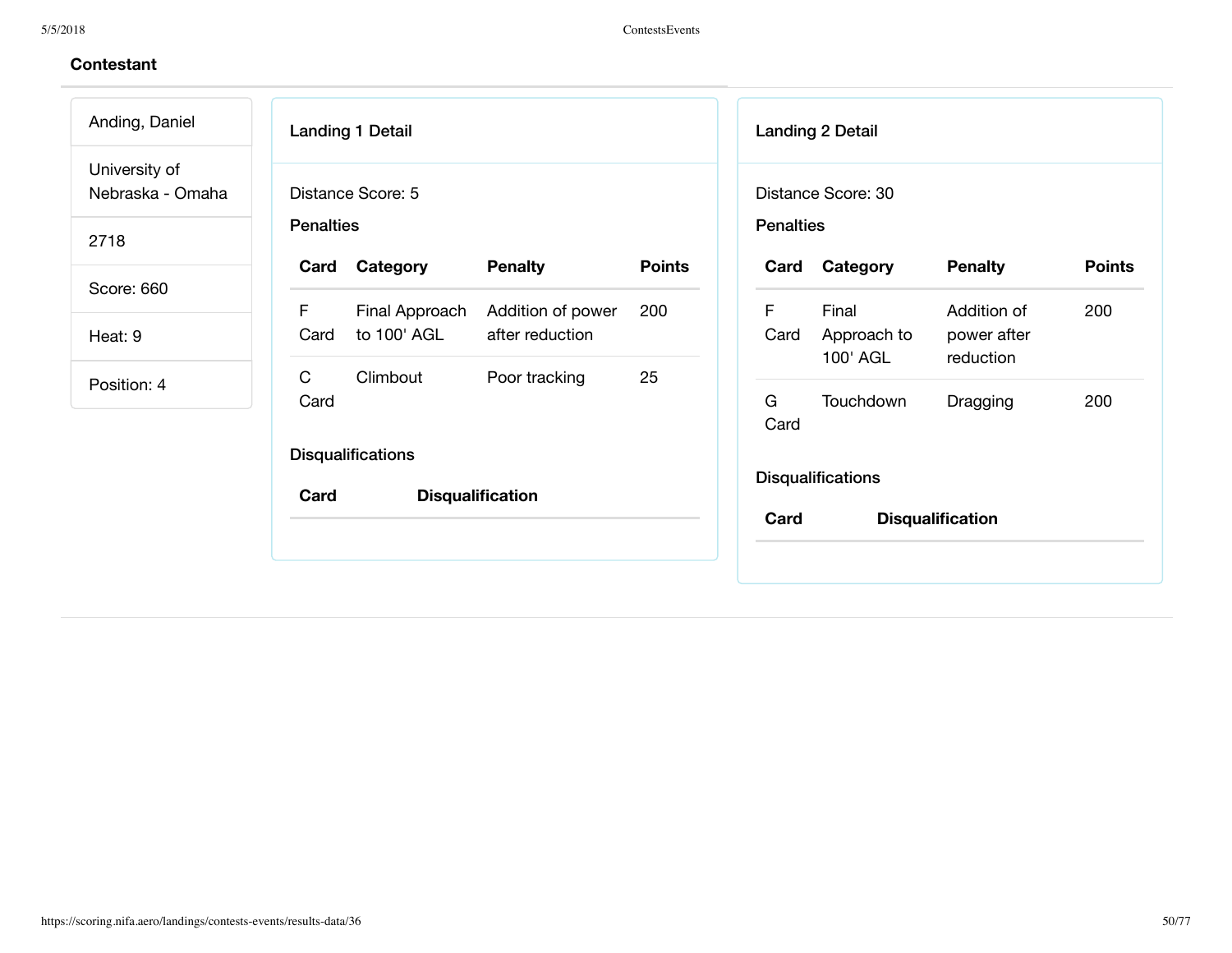| Kelly, Daniel                          | <b>Landing 1 Detail</b>             |               | <b>Landing 2 Detail</b>  |                     |                         |               |
|----------------------------------------|-------------------------------------|---------------|--------------------------|---------------------|-------------------------|---------------|
| <b>Bridgewater State</b><br>University | Distance Score: 70                  |               |                          | Distance Score: 175 |                         |               |
| 2814                                   | <b>Penalties</b>                    |               | <b>Penalties</b>         |                     |                         |               |
|                                        | Card<br>Category<br><b>Penalty</b>  | <b>Points</b> | Card                     | Category            | <b>Penalty</b>          | <b>Points</b> |
| Score: 295                             | C Card<br>Climbout<br>Poor tracking | 25            | C Card                   | Climbout            | Poor tracking           | 25            |
| Heat: 1                                |                                     |               |                          |                     |                         |               |
| Position: 1                            | <b>Disqualifications</b>            |               | <b>Disqualifications</b> |                     |                         |               |
|                                        | Card<br><b>Disqualification</b>     |               | Card                     |                     | <b>Disqualification</b> |               |
|                                        |                                     |               |                          |                     |                         |               |
|                                        |                                     |               |                          |                     |                         |               |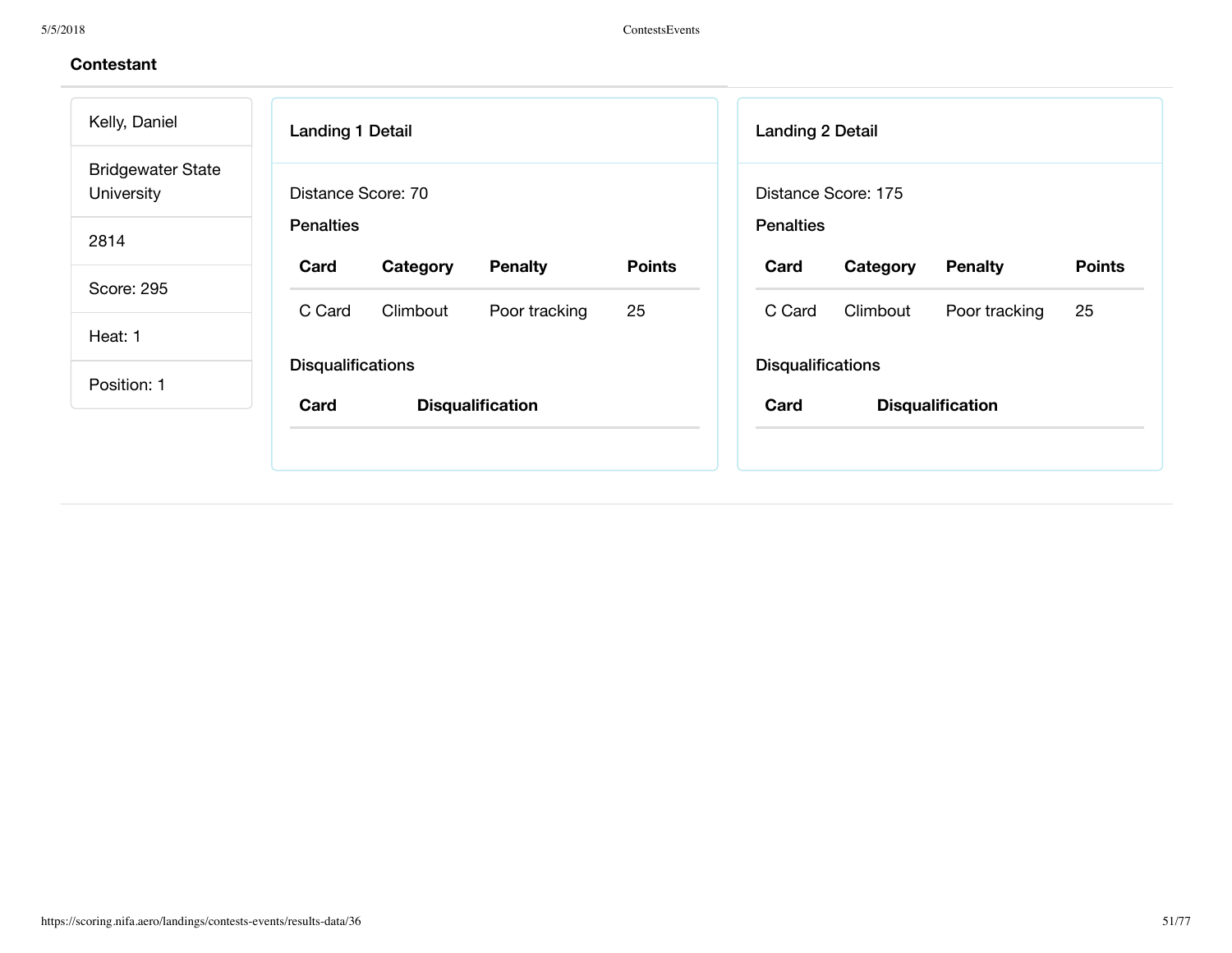Samost, Jared Bridgewater State University

2816

Score: 1000

Heat: 15

| <b>Landing 1 Detail</b>             |                         |                         |               |
|-------------------------------------|-------------------------|-------------------------|---------------|
| Distance Score:<br><b>Penalties</b> |                         |                         |               |
| Card                                | <b>Category Penalty</b> |                         | <b>Points</b> |
| C Card                              | Climbout                | Poor tracking           | 25            |
|                                     | C Card Crosswind        | Irregular pattern       | 25            |
| E Card                              | Base Leg                | Constant turn to final  | 25            |
|                                     | F Card Final Turn       | Over/Under shooting     | 50            |
| A Card                              | Other                   | Out of Target Box       | 400           |
| D Card                              | Downwind                | Irregular pattern       | 25            |
| <b>Disqualifications</b>            |                         |                         |               |
| Card                                |                         | <b>Disqualification</b> |               |

|                                     | <b>Landing 2 Detail</b>  |                         |               |
|-------------------------------------|--------------------------|-------------------------|---------------|
| Distance Score:<br><b>Penalties</b> |                          |                         |               |
| Card                                | Category                 | <b>Penalty</b>          | <b>Points</b> |
| В<br>Card                           | Takeoff<br>Roll          | Centerline<br>Deviation | 25            |
| A<br>Card                           | Other                    | Out of Target Box       | 400           |
| D.<br>Card                          | Downwind                 | Irregular pattern       | 25            |
|                                     | <b>Disqualifications</b> |                         |               |
| Card                                |                          | <b>Disqualification</b> |               |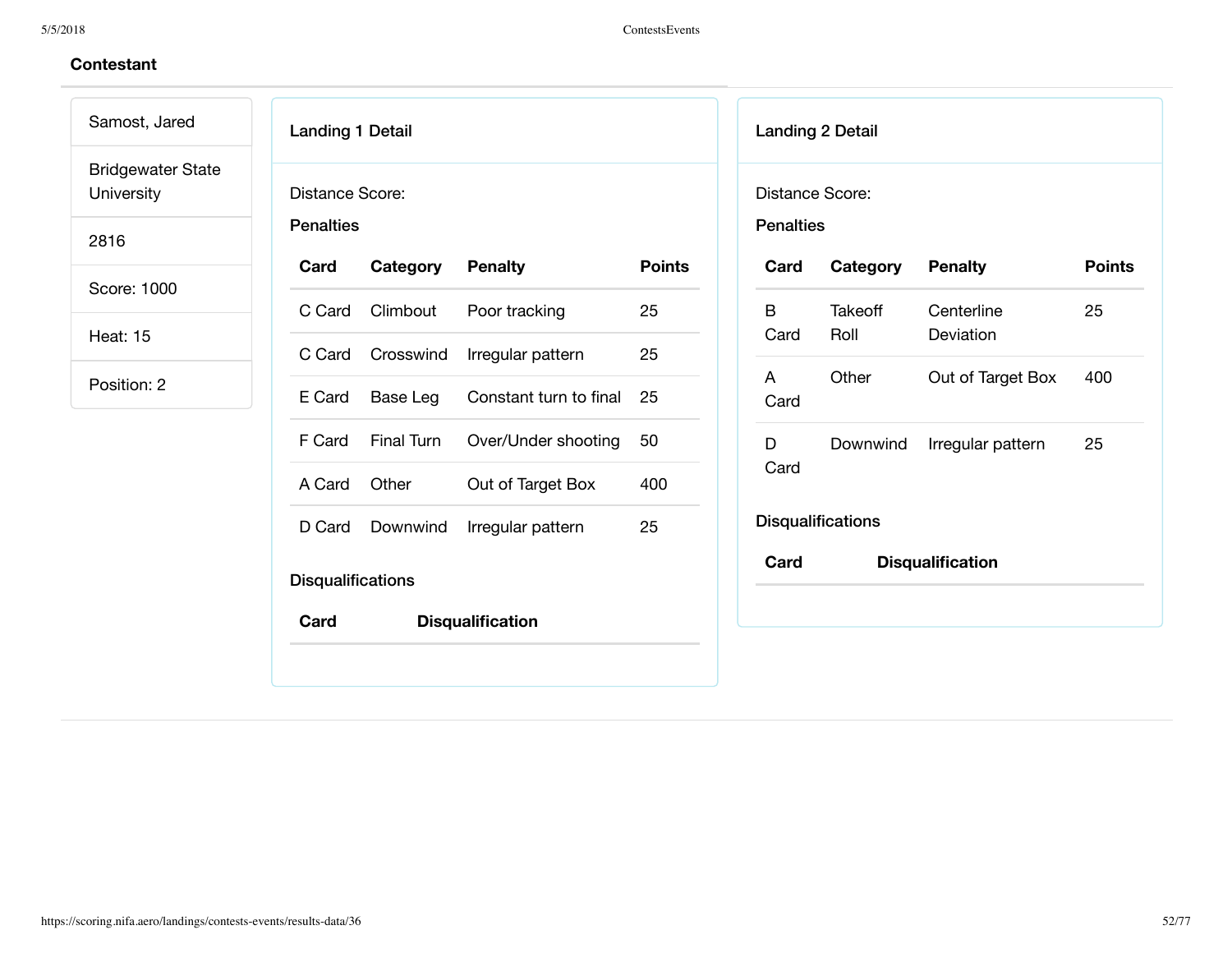Hultstrom, Evan Bridgewater State University

2817

Score: 1250

Heat: 9

| <b>Penalties</b>       | Distance Score:               |                                      |               |
|------------------------|-------------------------------|--------------------------------------|---------------|
|                        | Card Category                 | <b>Penalty</b>                       | <b>Points</b> |
| $\mathsf C$<br>Card    | Climbout                      | Poor tracking                        | 25            |
| A<br>Card              | Other                         | Did Not Land                         | 0             |
| Card                   | F Final Turn                  | Over/Under<br>shooting               | 50            |
| F <sub>a</sub><br>Card | Final Approach<br>to 100' AGL | Addition of power<br>after reduction | 200           |
| Card                   | G Touchdown                   | <b>Excessive float</b>               | 200           |
| G a<br>Card            | <b>Touchdown</b>              | Go-around (own<br>fault)             | 300           |
|                        | <b>Disqualifications</b>      |                                      |               |
| Card                   |                               | <b>Disqualification</b>              |               |

| Distance Score:<br><b>Penalties</b> |                          |                                   |               |
|-------------------------------------|--------------------------|-----------------------------------|---------------|
| Card                                | <b>Category Penalty</b>  |                                   | <b>Points</b> |
| F<br>Card                           | Base Leg                 | Constant turn to<br>final         | 25            |
| A<br>Card                           | Other                    | Out of Target Box                 | 400           |
| F<br>Card                           |                          | Final Turn Over/Under<br>shooting | 50            |
|                                     | <b>Disqualifications</b> |                                   |               |
| Card                                |                          | <b>Disqualification</b>           |               |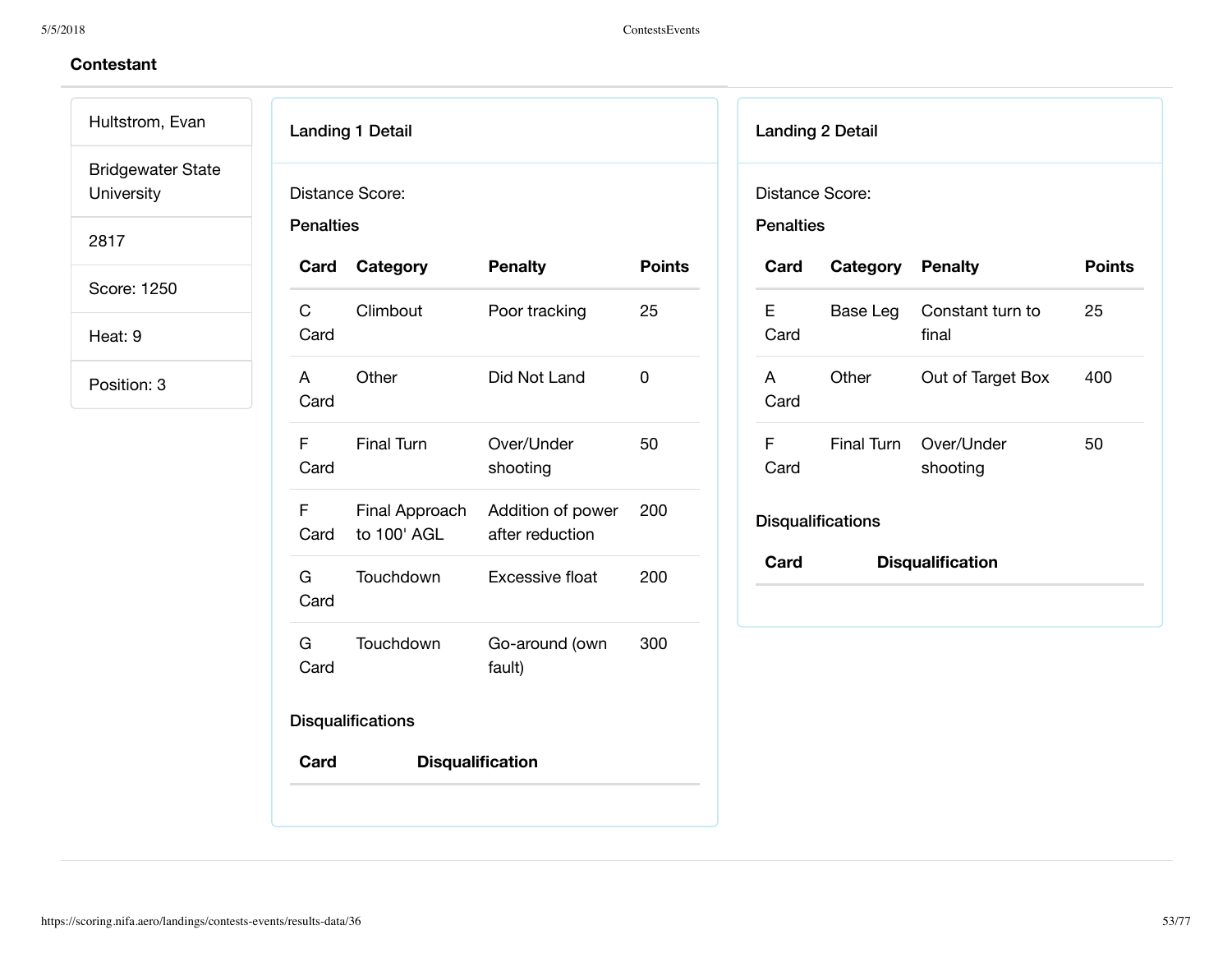Landing 1 Detail Distance Score: 68 **Penalties Card Category Penalty Points** G Card Touchdown Bouncing 100 C Card Climbout Poor tracking 25 **Disqualifications Card Disqualification** Landing 2 Detail Distance Score: **Penalties Card Category Penalty Points** C Card Climbout Poor tracking 25 F Card Final Approach to 100' AGL Addition of power after reduction 200 A Card Other Did Not Land 0 G Card Touchdown Go-around (own 300 fault) **Disqualifications Card Disqualification** Hole, Frederick Rensselaer Polytechnic Institute 2910 Score: 718 Heat: 12 Position: 3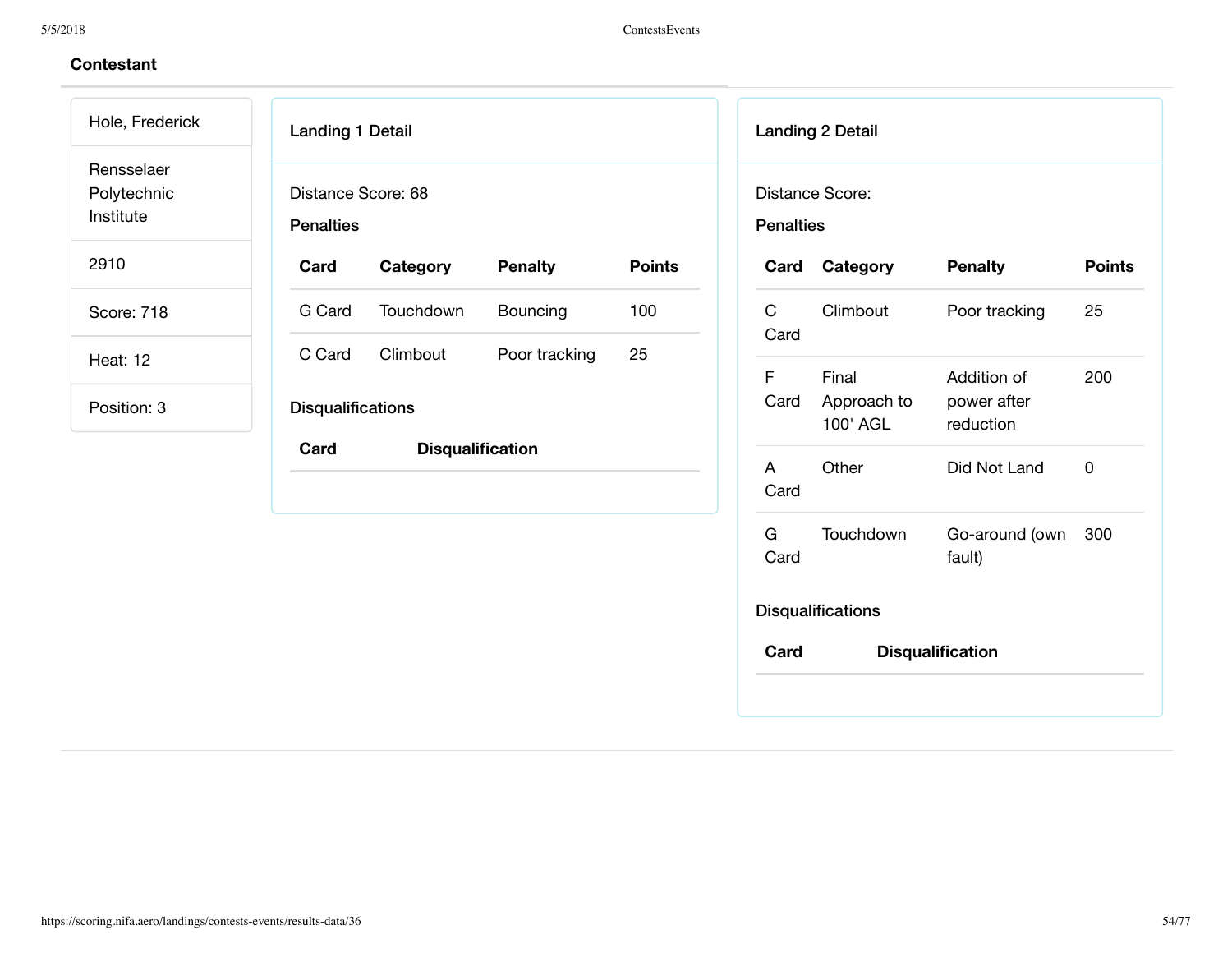### 5/5/2018 ContestsEvents

# **Contestant**

Krasinski, Justin Rensselaer

Polytechnic

Institute

2911

Score: 615

Heat: 6

|                      | <b>Landing 1 Detail</b>       |                                      |               |
|----------------------|-------------------------------|--------------------------------------|---------------|
| <b>Penalties</b>     | Distance Score:               |                                      |               |
| Card                 | Category                      | <b>Penalty</b>                       | <b>Points</b> |
| A<br>Card            | Other                         | Did Not Land                         | 0             |
| F<br>Card            | Base Leg                      | Constant turn to<br>final            | 25            |
| G –<br>Card          | Touchdown                     | Go-around (own<br>fault)             | 300           |
| F<br>Card            | Final Approach<br>to 100' AGL | Addition of power<br>after reduction | 200           |
| $\mathbf{C}$<br>Card | Climbout                      | Poor tracking                        | 25            |
|                      | <b>Disqualifications</b>      |                                      |               |
| Card                 | <b>Disqualification</b>       |                                      |               |
|                      |                               |                                      |               |

|                  | <b>Landing 2 Detail</b><br>Distance Score: 15 |                           |               |
|------------------|-----------------------------------------------|---------------------------|---------------|
| <b>Penalties</b> |                                               |                           |               |
| Card             | <b>Category Penalty</b>                       |                           | <b>Points</b> |
| C<br>Card        |                                               | Climbout Poor tracking    | 25            |
| F.<br>Card       | Base Leg                                      | Constant turn to<br>final | 25            |
|                  | <b>Disqualifications</b>                      |                           |               |
| Card             |                                               | <b>Disqualification</b>   |               |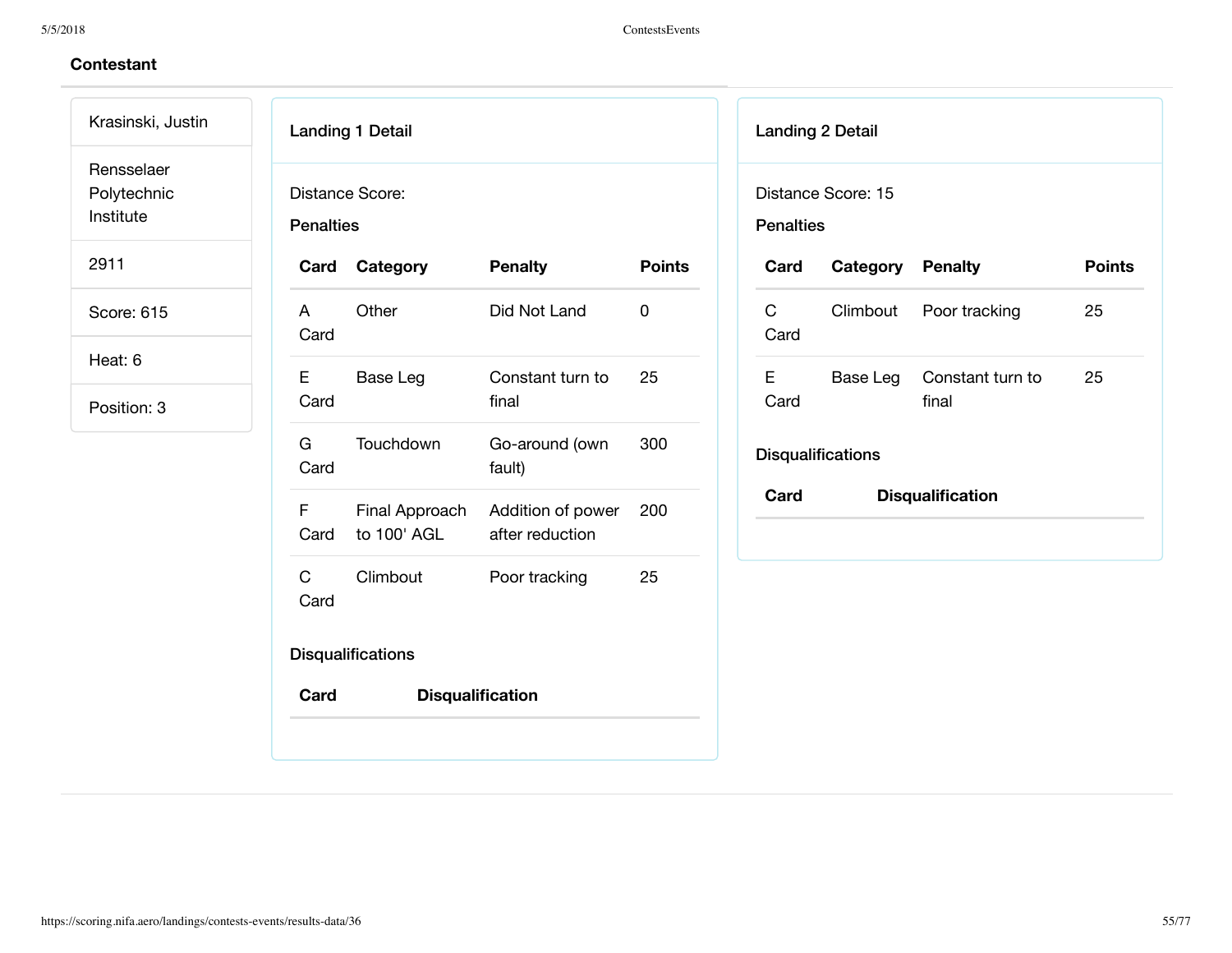Carnighan, Andrew Indiana State University

3014

Score: 690

Heat: 6

| <b>Landing 1 Detail</b>                |                         |                         |               |
|----------------------------------------|-------------------------|-------------------------|---------------|
| Distance Score: 90<br><b>Penalties</b> |                         |                         |               |
| Card                                   | <b>Category Penalty</b> |                         | <b>Points</b> |
| E Card                                 | Base Leg                | Constant turn to final  | 25            |
| F Card                                 | Final Turn              | Over/Under shooting     | 50            |
|                                        | C Card Climbout         | Poor tracking           | 25            |
| <b>Disqualifications</b>               |                         |                         |               |
| Card                                   |                         | <b>Disqualification</b> |               |
|                                        |                         |                         |               |
|                                        |                         |                         |               |

| Distance Score:<br><b>Penalties</b> |                          |                           |               |
|-------------------------------------|--------------------------|---------------------------|---------------|
| Card                                | <b>Category Penalty</b>  |                           | <b>Points</b> |
| C<br>Card                           | Climbout                 | Poor tracking             | 25            |
| F<br>Card                           | Base Leg                 | Constant turn to<br>final | 25            |
| A<br>Card                           | Other                    | Out of Target Box         | 400           |
| F<br>Card                           | <b>Final Turn</b>        | Over/Under<br>shooting    | 50            |
|                                     | <b>Disqualifications</b> |                           |               |
| Card                                |                          | <b>Disqualification</b>   |               |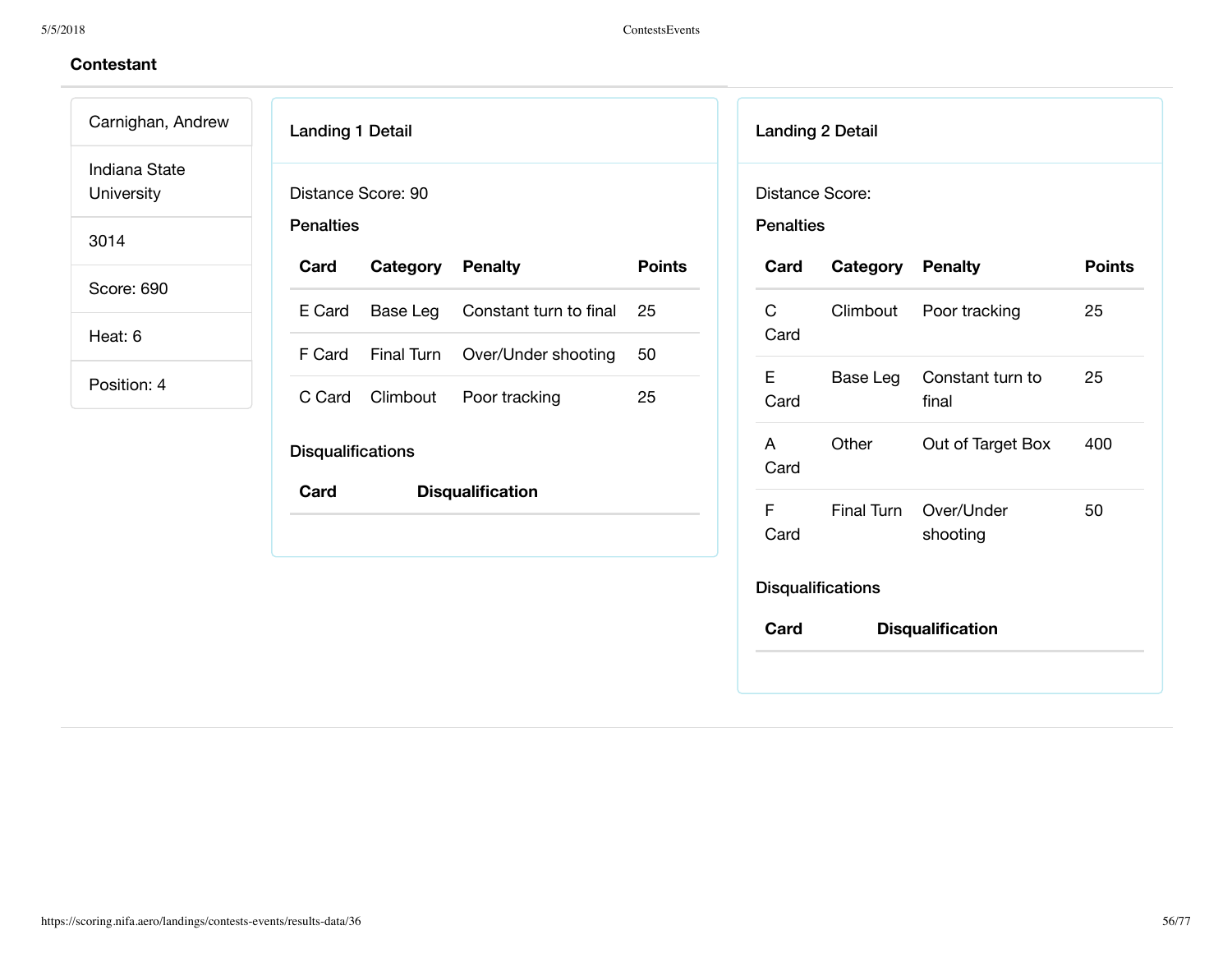Stefoski, Nikola Indiana State University

3020

Score: 1025

Heat: 11

|                  | <b>Landing 1 Detail</b>  |                              |               |
|------------------|--------------------------|------------------------------|---------------|
| <b>Penalties</b> | Distance Score:          |                              |               |
| Card             | Category                 | <b>Penalty</b>               | <b>Points</b> |
| C<br>Card        | Climbout                 | Poor tracking                | 25            |
| E.<br>Card       | Base Leg                 | Constant turn to<br>final    | 25            |
| A<br>Card        | Other                    | Out of Target Box            | 400           |
| F<br>Card        | <b>Final Turn</b>        | Over/Under<br>shooting       | 50            |
| D<br>Card        | Turn to<br>Downwind      | Constant turn to<br>downwind | 25            |
|                  | <b>Disqualifications</b> |                              |               |
| Card             |                          | <b>Disqualification</b>      |               |

| Distance Score:<br><b>Penalties</b> | <b>Landing 2 Detail</b>  |                           |               |
|-------------------------------------|--------------------------|---------------------------|---------------|
| Card                                | <b>Category Penalty</b>  |                           | <b>Points</b> |
| C<br>Card                           |                          | Climbout Poor tracking    | 25            |
| Е<br>Card                           | Base Leg                 | Constant turn to<br>final | 25            |
| F<br>Card                           | Final Turn               | Over/Under<br>shooting    | 50            |
| A<br>Card                           | Other                    | Out of Target Box         | 400           |
|                                     | <b>Disqualifications</b> |                           |               |
| Card                                |                          | <b>Disqualification</b>   |               |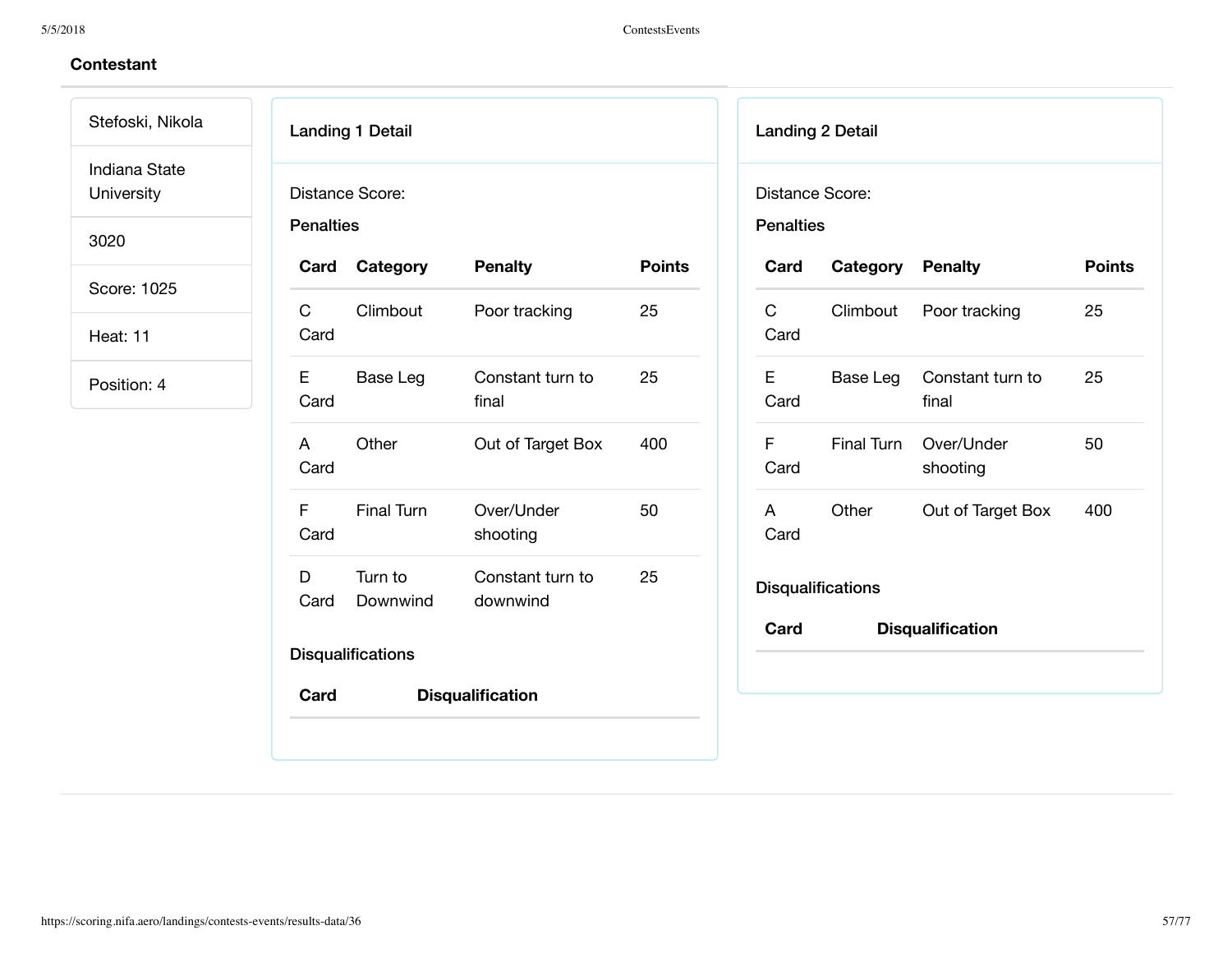Warren, Calvin Lewis University

3119

Score: 732

Heat: 14

|                  | <b>Landing 1 Detail</b>  |                                     |               |
|------------------|--------------------------|-------------------------------------|---------------|
| <b>Penalties</b> | Distance Score: 82       |                                     |               |
| Card             | <b>Category Penalty</b>  |                                     | <b>Points</b> |
| C<br>Card        |                          | Climbout Poor tracking              | 25            |
| F<br>Card        | Final Turn               | Rapid/radical change<br>in attitude | 200           |
|                  | <b>Disqualifications</b> |                                     |               |
| Card             |                          | <b>Disqualification</b>             |               |
|                  |                          |                                     |               |

| <b>Landing 2 Detail</b>             |                 |                         |               |
|-------------------------------------|-----------------|-------------------------|---------------|
| Distance Score:<br><b>Penalties</b> |                 |                         |               |
| Card                                | Category        | <b>Penalty</b>          | <b>Points</b> |
|                                     | C Card Climbout | Poor tracking           | 25            |
| A Card                              | Other           | Out of Target Box       | 400           |
| <b>Disqualifications</b>            |                 |                         |               |
| Card                                |                 | <b>Disqualification</b> |               |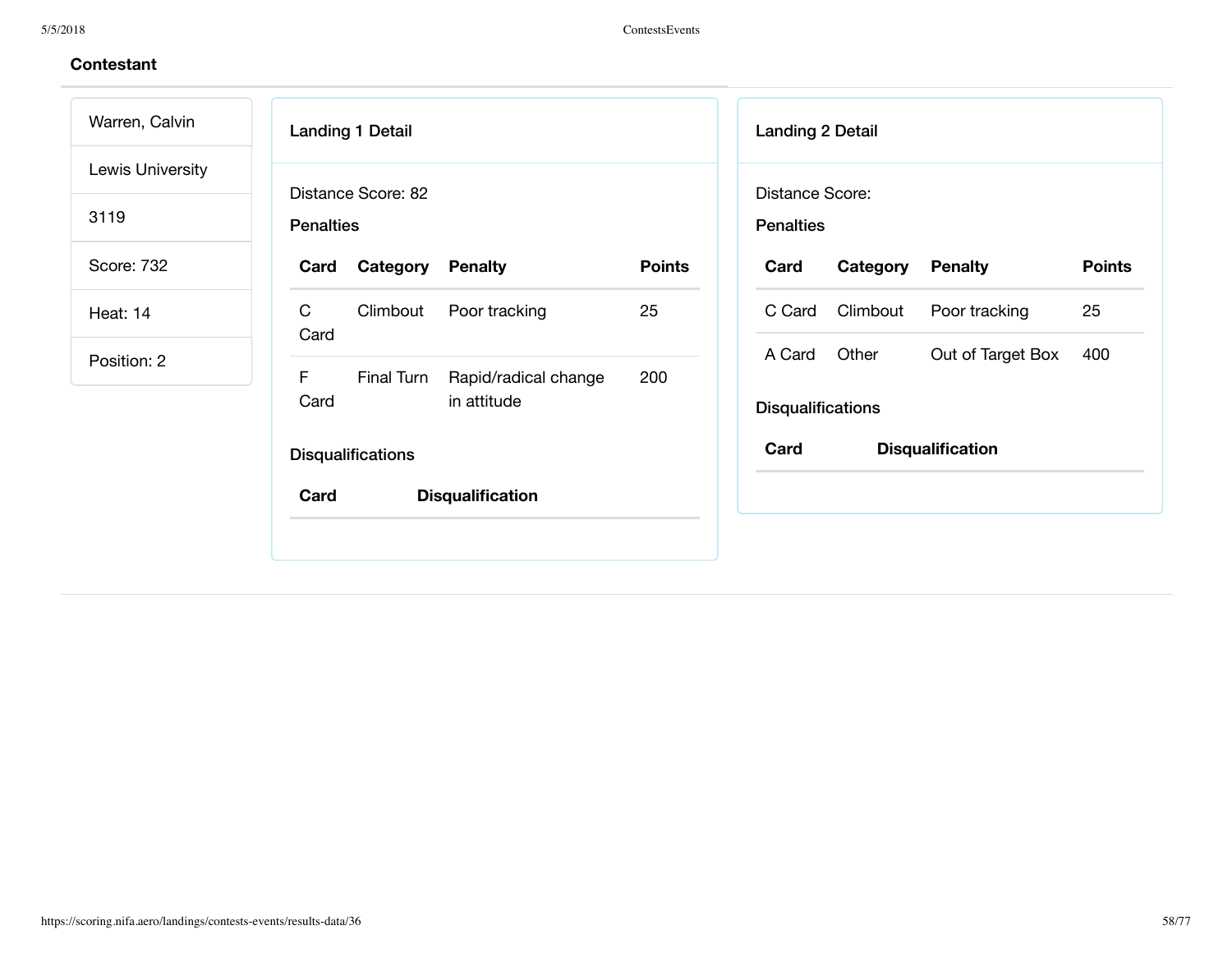| Zieba, Jane      | <b>Landing 1 Detail</b><br><b>Landing 2 Detail</b>                                                         |
|------------------|------------------------------------------------------------------------------------------------------------|
| Lewis University | Distance Score:<br>Distance Score:                                                                         |
| 3121             | <b>Penalties</b><br><b>Penalties</b>                                                                       |
| Score: 825       | <b>Points</b><br>Category<br><b>Penalty</b><br><b>Points</b><br>Card<br>Category<br><b>Penalty</b><br>Card |
| <b>Heat: 21</b>  | 25<br>Other<br>Climbout<br>Out of Target Box<br>Poor tracking<br>A Card<br>400<br>C Card                   |
| Position: 1      | Other<br>A Card<br>Out of Target Box<br>400<br><b>Disqualifications</b>                                    |
|                  | Card<br><b>Disqualification</b><br><b>Disqualifications</b>                                                |
|                  | Card<br><b>Disqualification</b>                                                                            |
|                  |                                                                                                            |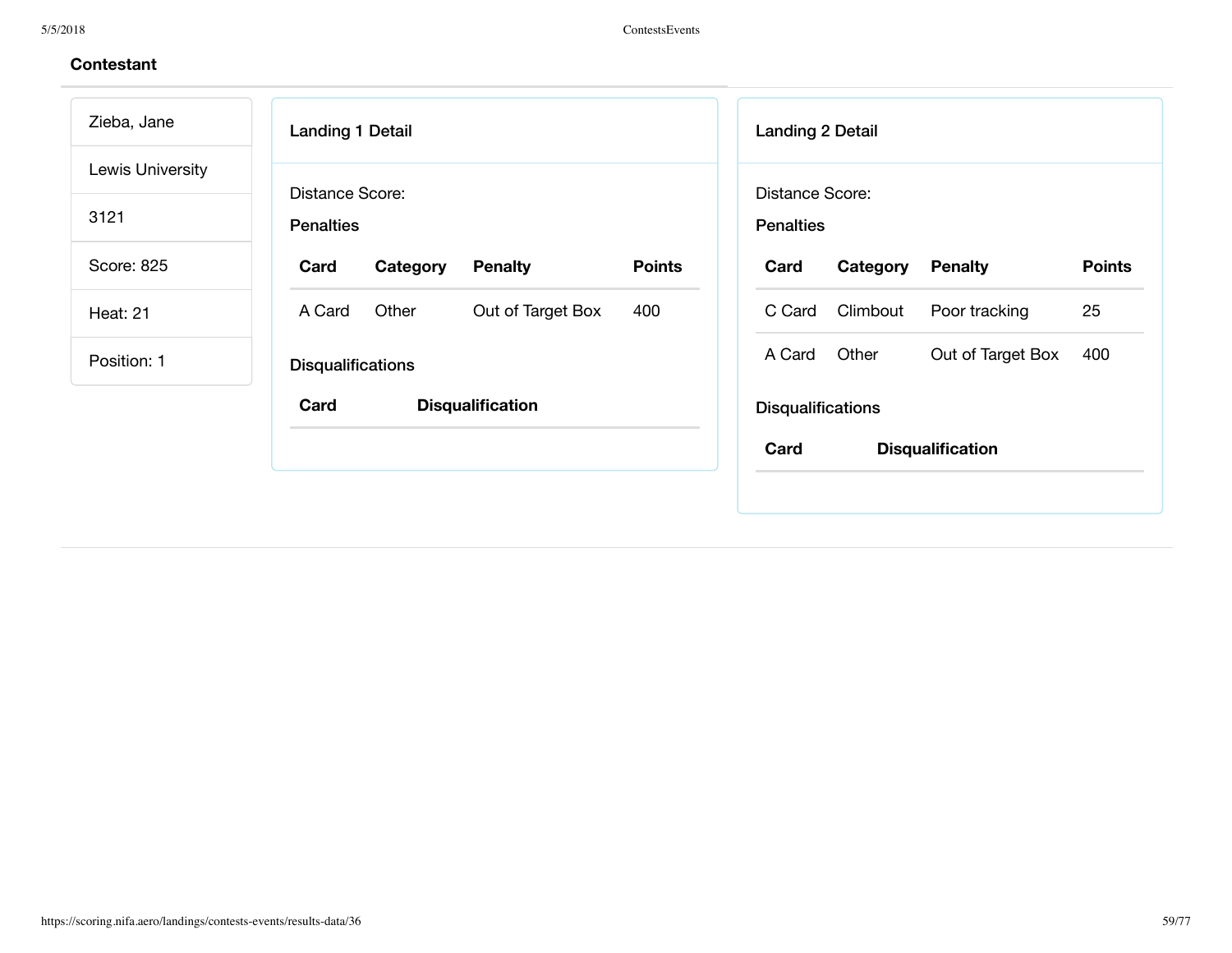| Sanchez, Raymond | <b>Landing 1 Detail</b>          |          |                         |               |                      | <b>Landing 2 Detail</b>          |                                         |               |
|------------------|----------------------------------|----------|-------------------------|---------------|----------------------|----------------------------------|-----------------------------------------|---------------|
| Lewis University | Distance Score: 157              |          |                         |               |                      | Distance Score:                  |                                         |               |
| 3122             | <b>Penalties</b>                 |          |                         |               | <b>Penalties</b>     |                                  |                                         |               |
| Score: 707       | Card                             | Category | <b>Penalty</b>          | <b>Points</b> | Card                 | Category                         | <b>Penalty</b>                          | <b>Points</b> |
| Heat: 7          | C Card                           | Climbout | Poor tracking           | 25            | $\mathsf C$<br>Card  | Climbout                         | Poor tracking                           | 25            |
| Position: 2      | <b>Disqualifications</b><br>Card |          | <b>Disqualification</b> |               | $\mathsf{A}$<br>Card | Other                            | Did Not Land                            | $\mathsf 0$   |
|                  |                                  |          |                         |               | G<br>Card            | Touchdown                        | Go-around (own<br>fault)                | 300           |
|                  |                                  |          |                         |               | F<br>Card            | Final<br>Approach to<br>100' AGL | Addition of<br>power after<br>reduction | 200           |
|                  |                                  |          |                         |               |                      | <b>Disqualifications</b>         |                                         |               |
|                  |                                  |          |                         |               | Card                 |                                  | <b>Disqualification</b>                 |               |
|                  |                                  |          |                         |               |                      |                                  |                                         |               |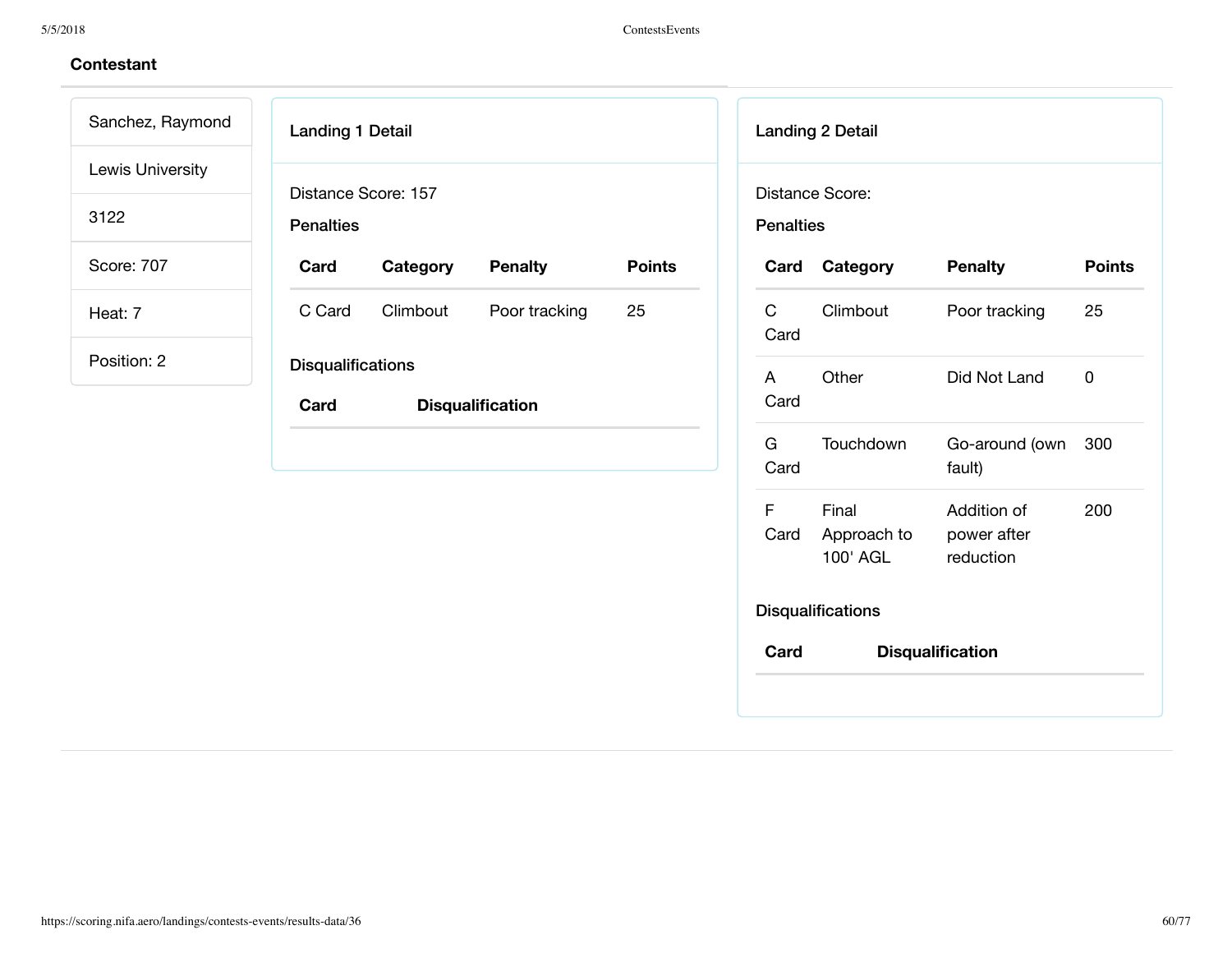Kay, Robert Southern Illinois

University

3210

Score: 1000

Heat: 12

| <b>Penalties</b>                      | Distance Score:             |                                    |               |
|---------------------------------------|-----------------------------|------------------------------------|---------------|
|                                       | Card Category               | <b>Penalty</b>                     | <b>Points</b> |
| $\mathsf C$ and $\mathsf C$<br>Card   | Climbout                    | Poor tracking                      | 25            |
| $\mathbf{C}$ and $\mathbf{C}$<br>Card | Crosswind                   | Irregular pattern                  | 25            |
| $\overline{A}$<br>Card                | Other                       | Did Not Land                       | 0             |
| G a<br>Card                           | Touchdown                   | Go-around (own<br>fault)           | 300           |
| Card                                  | to 100' AGL after reduction | F Final Approach Addition of power | 200           |
|                                       | <b>Disqualifications</b>    |                                    |               |
| Card                                  | <b>Disqualification</b>     |                                    |               |

| <b>Landing 2 Detail</b>             |                 |                         |               |
|-------------------------------------|-----------------|-------------------------|---------------|
| Distance Score:<br><b>Penalties</b> |                 |                         |               |
| Card                                | Category        | <b>Penalty</b>          | <b>Points</b> |
|                                     | C Card Climbout | Poor tracking           | 25            |
| E Card                              | Base Leg        | Irregular pattern       | 25            |
| A Card                              | Other           | Out of Target Box       | 400           |
| <b>Disqualifications</b>            |                 |                         |               |
| Card                                |                 | <b>Disqualification</b> |               |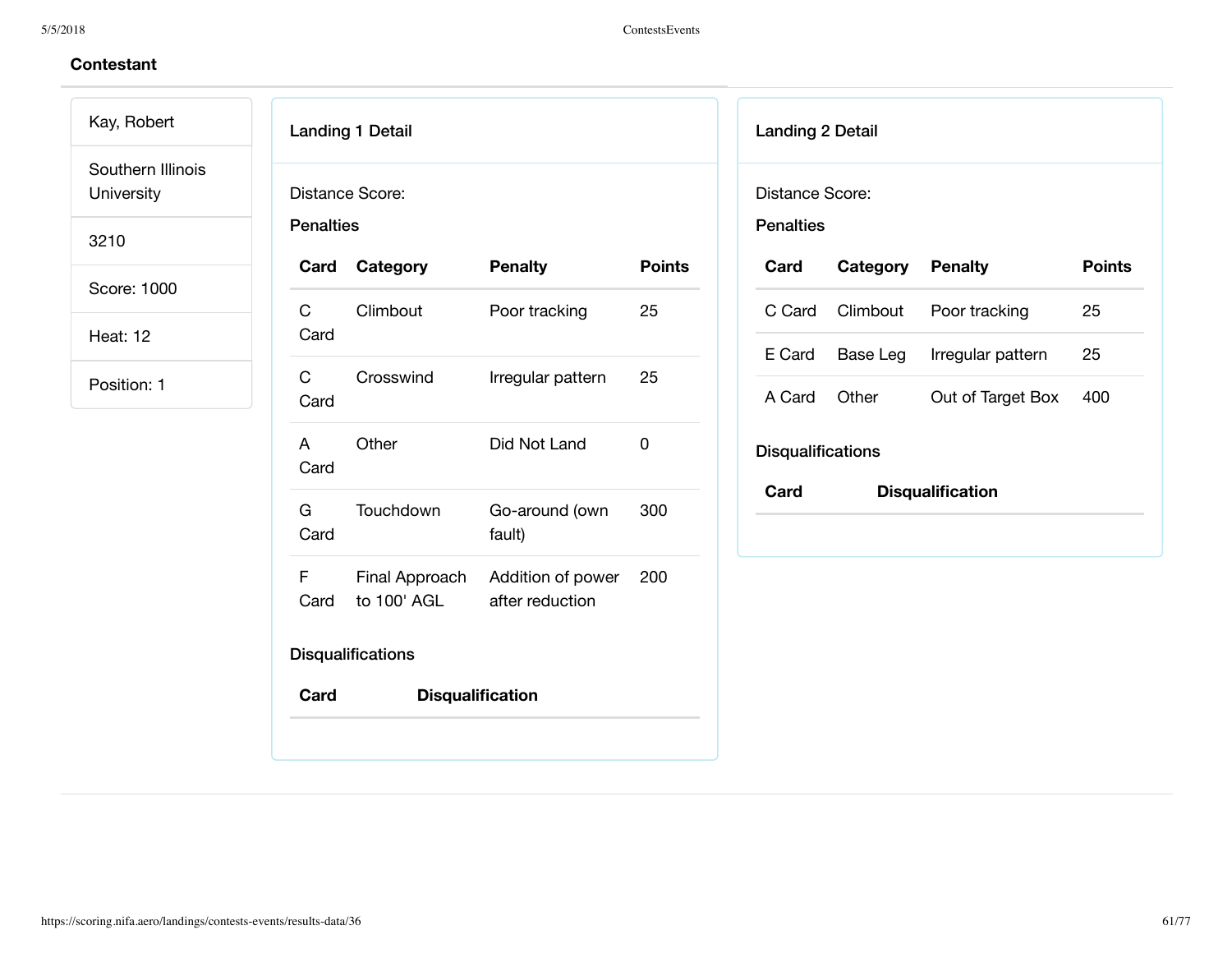| Medernach, Trent                       | <b>Landing 1 Detail</b>  |                         |                |               | <b>Landing 2 Detail</b>  |          |                         |
|----------------------------------------|--------------------------|-------------------------|----------------|---------------|--------------------------|----------|-------------------------|
| Southern Illinois<br><b>University</b> | Distance Score: 82       |                         |                |               | Distance Score: 75       |          |                         |
| 3217                                   | <b>Penalties</b>         |                         |                |               | <b>Penalties</b>         |          |                         |
|                                        | Card                     | Category                | <b>Penalty</b> | <b>Points</b> | Card                     | Category | <b>Penalty</b>          |
| Score: 307                             | C Card                   | Climbout                | Poor tracking  | 25            | C Card                   | Climbout | Poor tracking           |
| Heat: 7                                | G Card                   | Touchdown               | Bouncing       | 100           |                          |          |                         |
| Position: 4                            |                          |                         |                |               | <b>Disqualifications</b> |          |                         |
|                                        | <b>Disqualifications</b> |                         |                |               | Card                     |          | <b>Disqualification</b> |
|                                        | Card                     | <b>Disqualification</b> |                |               |                          |          |                         |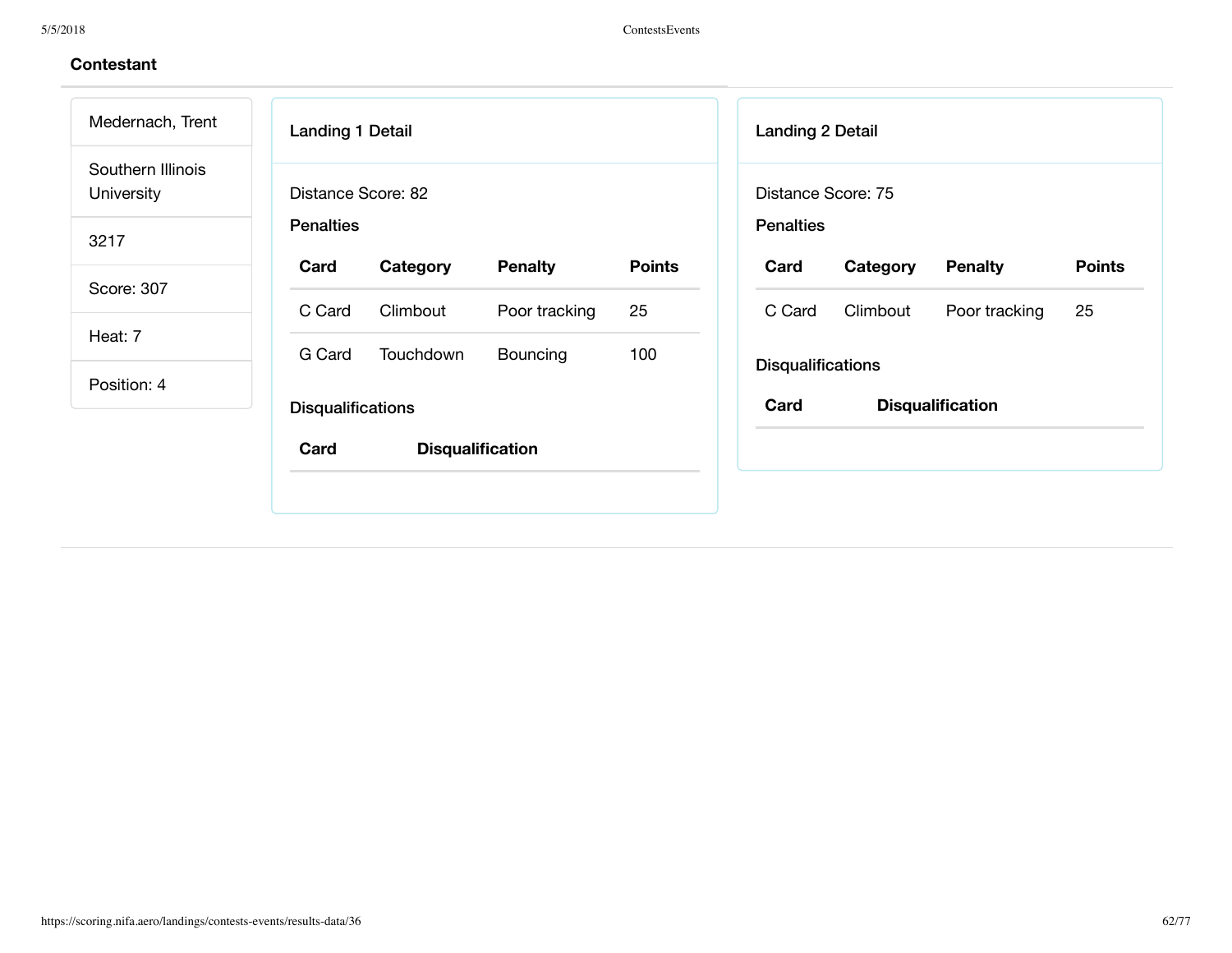| Browning, Matthew               | <b>Landing 1 Detail</b>  |                         |               | <b>Landing 2 Detail</b>  |          |                         |
|---------------------------------|--------------------------|-------------------------|---------------|--------------------------|----------|-------------------------|
| Southern Illinois<br>University | Distance Score:          |                         |               | Distance Score:          |          |                         |
| 3221                            | <b>Penalties</b>         |                         |               | <b>Penalties</b>         |          |                         |
|                                 | Card<br>Category         | <b>Penalty</b>          | <b>Points</b> | Card                     | Category | <b>Penalty</b>          |
| Score: 825                      | Climbout<br>C Card       | Poor tracking           | 25            | A Card                   | Other    | Out of Target Box       |
| <b>Heat: 19</b>                 | Other<br>A Card          | Out of Target Box       | 400           |                          |          |                         |
| Position: 2                     |                          |                         |               | <b>Disqualifications</b> |          |                         |
|                                 | <b>Disqualifications</b> |                         |               | Card                     |          | <b>Disqualification</b> |
|                                 | Card                     | <b>Disqualification</b> |               |                          |          |                         |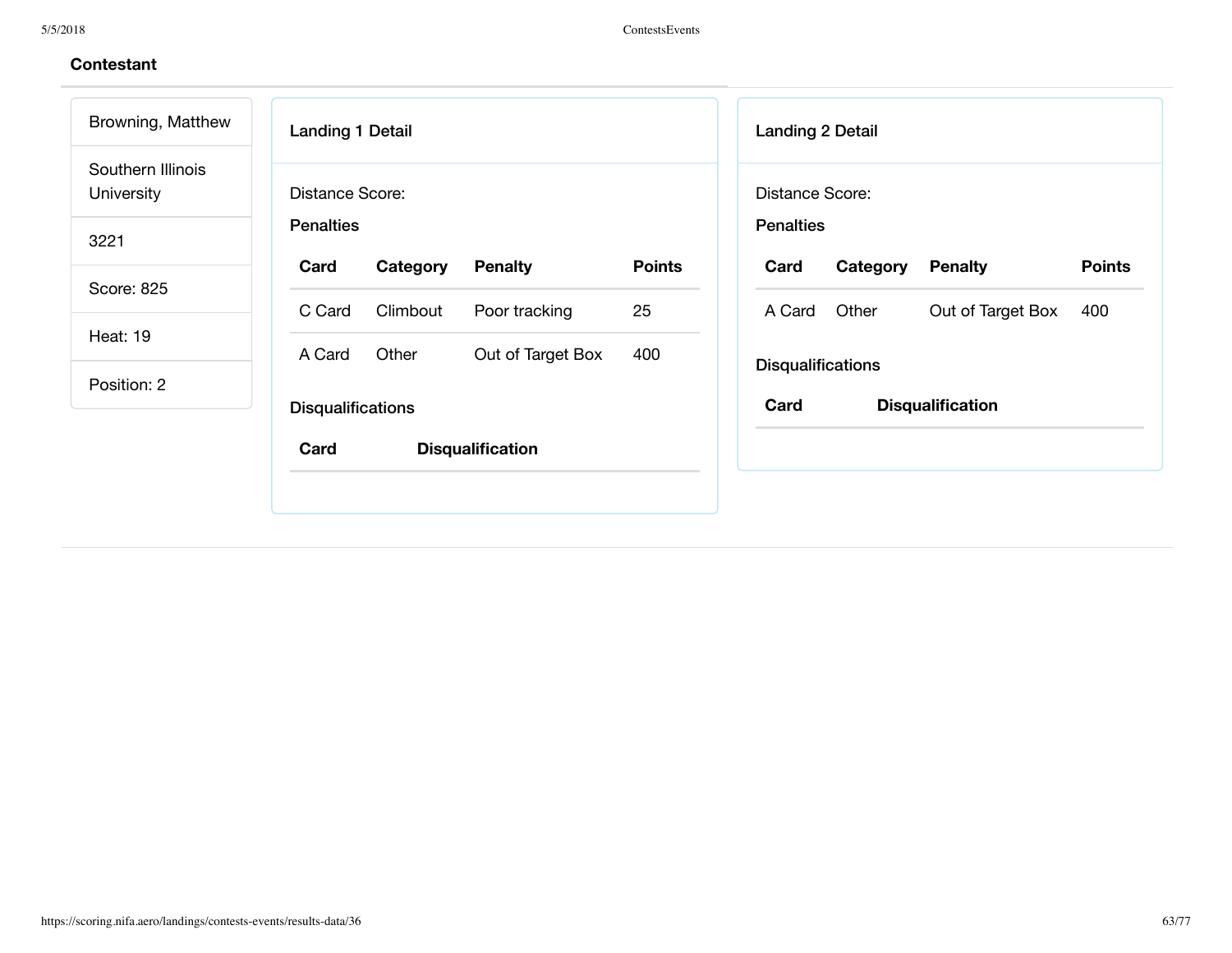### 5/5/2018 ContestsEvents

| Tang, David              | <b>Landing 1 Detail</b>                                                                  |               | <b>Landing 2 Detail</b>                                                                                      |
|--------------------------|------------------------------------------------------------------------------------------|---------------|--------------------------------------------------------------------------------------------------------------|
| <b>Purdue University</b> | Distance Score: 29                                                                       |               | Distance Score: 60                                                                                           |
| 3316                     | <b>Penalties</b>                                                                         |               | <b>Penalties</b>                                                                                             |
| Score: 514               | Category<br><b>Penalty</b><br>Card                                                       | <b>Points</b> | <b>Penalty</b><br><b>Points</b><br>Category<br>Card                                                          |
| Heat: 2                  | F.<br>Final Approach<br>Addition of<br>to 100' AGL<br>Card<br>power after                | 200           | F<br>Final<br>Addition of<br>200<br>Card<br>Approach to<br>power after                                       |
| Position: 4              | reduction                                                                                |               | 100' AGL<br>reduction                                                                                        |
|                          | G<br>Final Approach<br>Addition of<br>Card<br>below 100' AGL<br>power after<br>reduction | 200           | G<br>Final<br>Addition of<br>200<br>Card<br>Approach<br>power after<br>below 100'<br>reduction<br><b>AGL</b> |
|                          | <b>Disqualifications</b><br>Card<br><b>Disqualification</b>                              |               | $\mathsf{C}$<br>25<br>Climbout<br>Poor tracking<br>Card                                                      |
|                          |                                                                                          |               | <b>Disqualifications</b>                                                                                     |
|                          |                                                                                          |               | Card<br><b>Disqualification</b>                                                                              |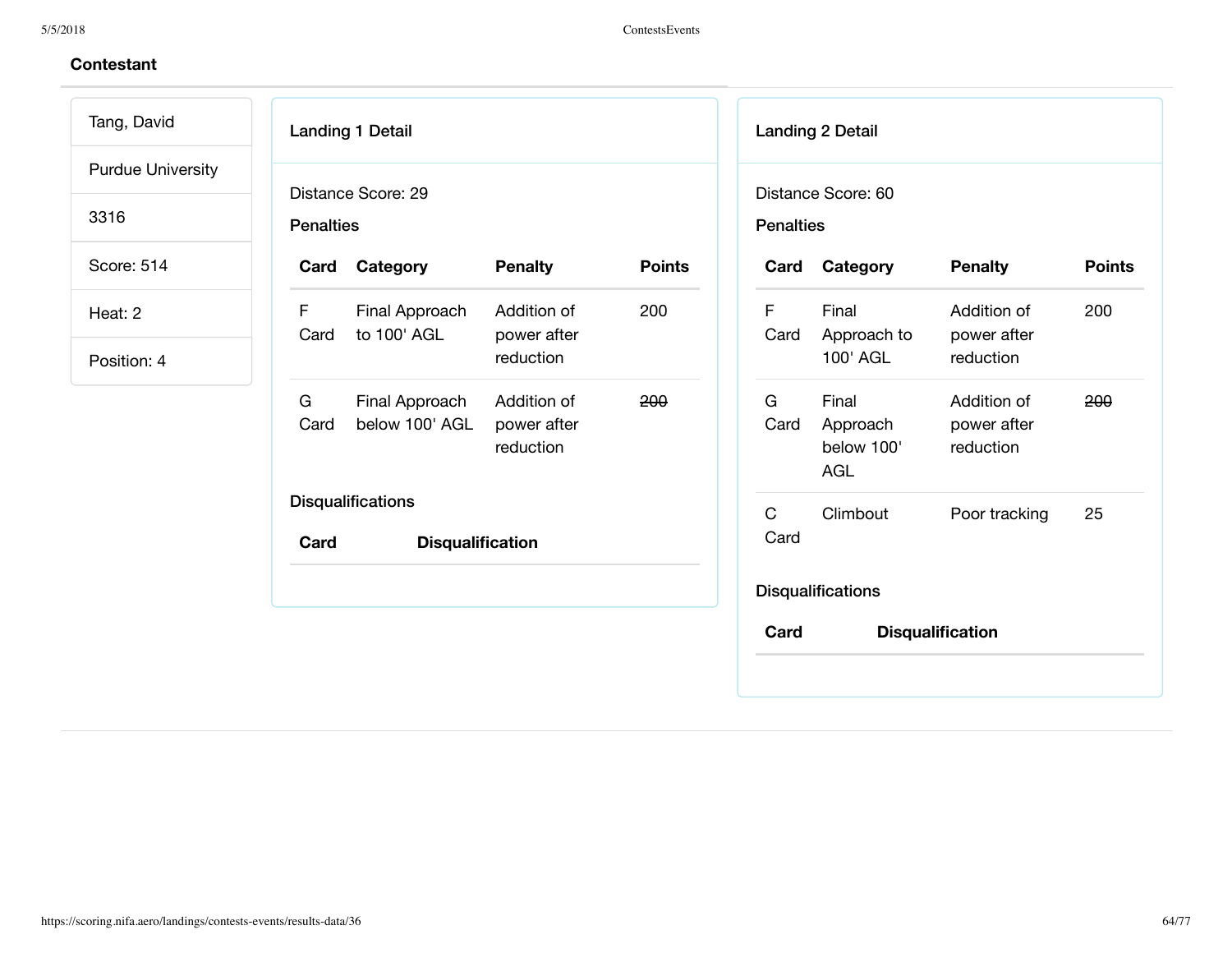5/5/2018 ContestsEvents

| Apple, Nathan            | <b>Landing 1 Detail</b>  |          |                         |               | Landing 2 Detail         |                         |                |
|--------------------------|--------------------------|----------|-------------------------|---------------|--------------------------|-------------------------|----------------|
| <b>Purdue University</b> | Distance Score:          |          |                         |               |                          | Distance Score: 70      |                |
| 3319                     | <b>Penalties</b>         |          |                         |               | <b>Penalties</b>         |                         |                |
| Score: 695               | Card                     | Category | <b>Penalty</b>          | <b>Points</b> | Card                     | Category                | <b>Penalty</b> |
| <b>Heat: 13</b>          | A Card                   | Other    | Out of Target Box       | 400           | G Card                   | Touchdown               | Dragging       |
| Position: 4              | C Card                   | Climbout | Poor tracking           | 25            | <b>Disqualifications</b> |                         |                |
|                          | <b>Disqualifications</b> |          |                         |               | Card                     | <b>Disqualification</b> |                |
|                          | Card                     |          | <b>Disqualification</b> |               |                          |                         |                |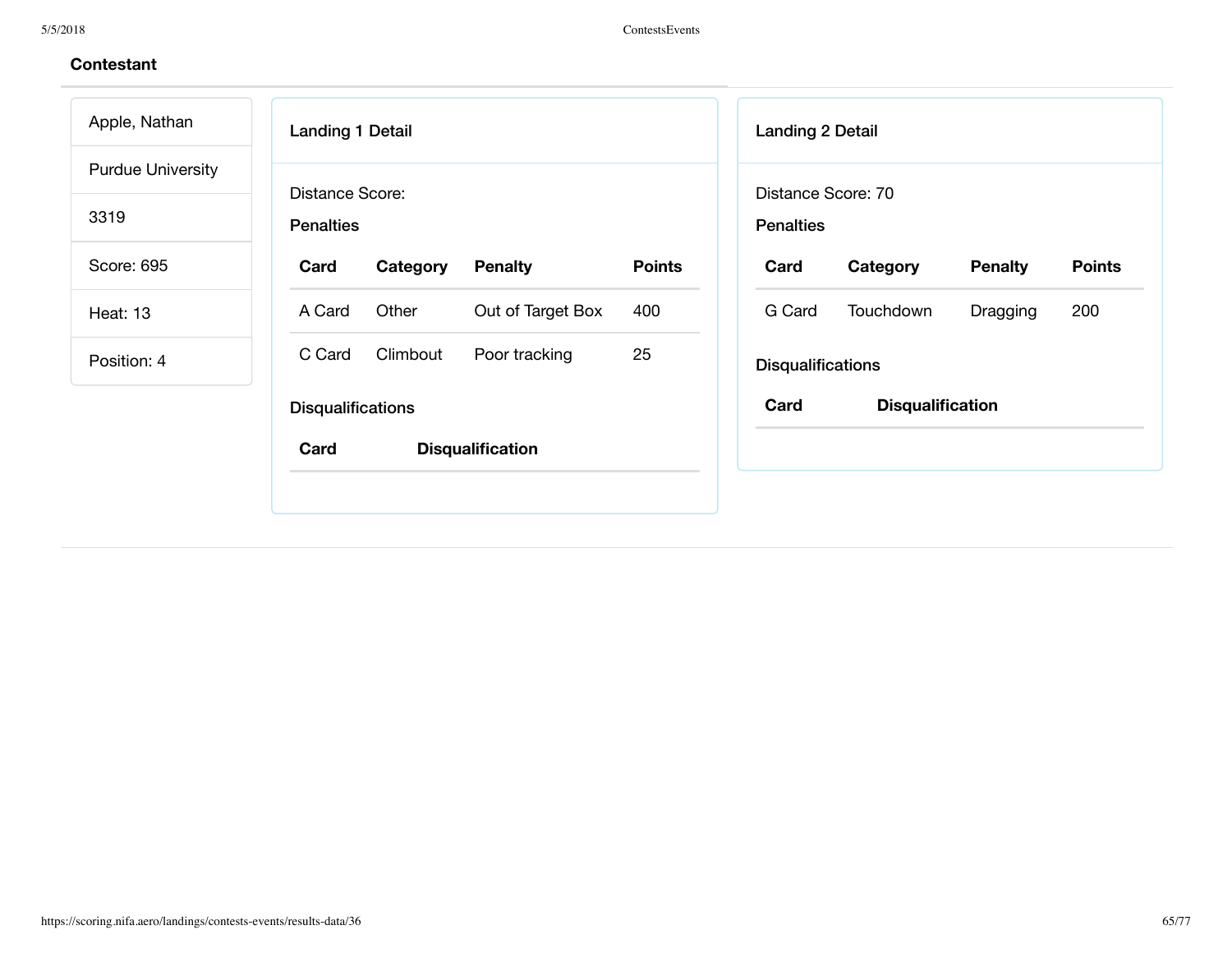Gillan, Sean Purdue University

3320

Score: 613

Heat: 20

| <b>Landing 1 Detail</b>                |                         |                |               |  |  |
|----------------------------------------|-------------------------|----------------|---------------|--|--|
| Distance Score: 13<br><b>Penalties</b> |                         |                |               |  |  |
| Card                                   | Category                | <b>Penalty</b> | <b>Points</b> |  |  |
| C Card                                 | Climbout                | Poor tracking  | 25            |  |  |
| <b>Disqualifications</b>               |                         |                |               |  |  |
| Card                                   | <b>Disqualification</b> |                |               |  |  |
|                                        |                         |                |               |  |  |

| <b>Landing 2 Detail</b>             |                                  |                                         |               |  |  |  |  |
|-------------------------------------|----------------------------------|-----------------------------------------|---------------|--|--|--|--|
| Distance Score:<br><b>Penalties</b> |                                  |                                         |               |  |  |  |  |
| Card                                | Category                         | <b>Penalty</b>                          | <b>Points</b> |  |  |  |  |
| C.<br>Card                          | Climbout                         | Poor tracking                           | 25            |  |  |  |  |
| A<br>Card                           | Other                            | Did Not Land                            | 0             |  |  |  |  |
| G<br>Card                           | Touchdown                        | Go-around (own<br>fault)                | 300           |  |  |  |  |
| F<br>Card                           | <b>Final Turn</b>                | Over/Under<br>shooting                  | 50            |  |  |  |  |
| F<br>Card                           | Final<br>Approach to<br>100' AGL | Addition of<br>power after<br>reduction | 200           |  |  |  |  |
|                                     | <b>Disqualifications</b>         |                                         |               |  |  |  |  |
| Card                                |                                  | <b>Disqualification</b>                 |               |  |  |  |  |
|                                     |                                  |                                         |               |  |  |  |  |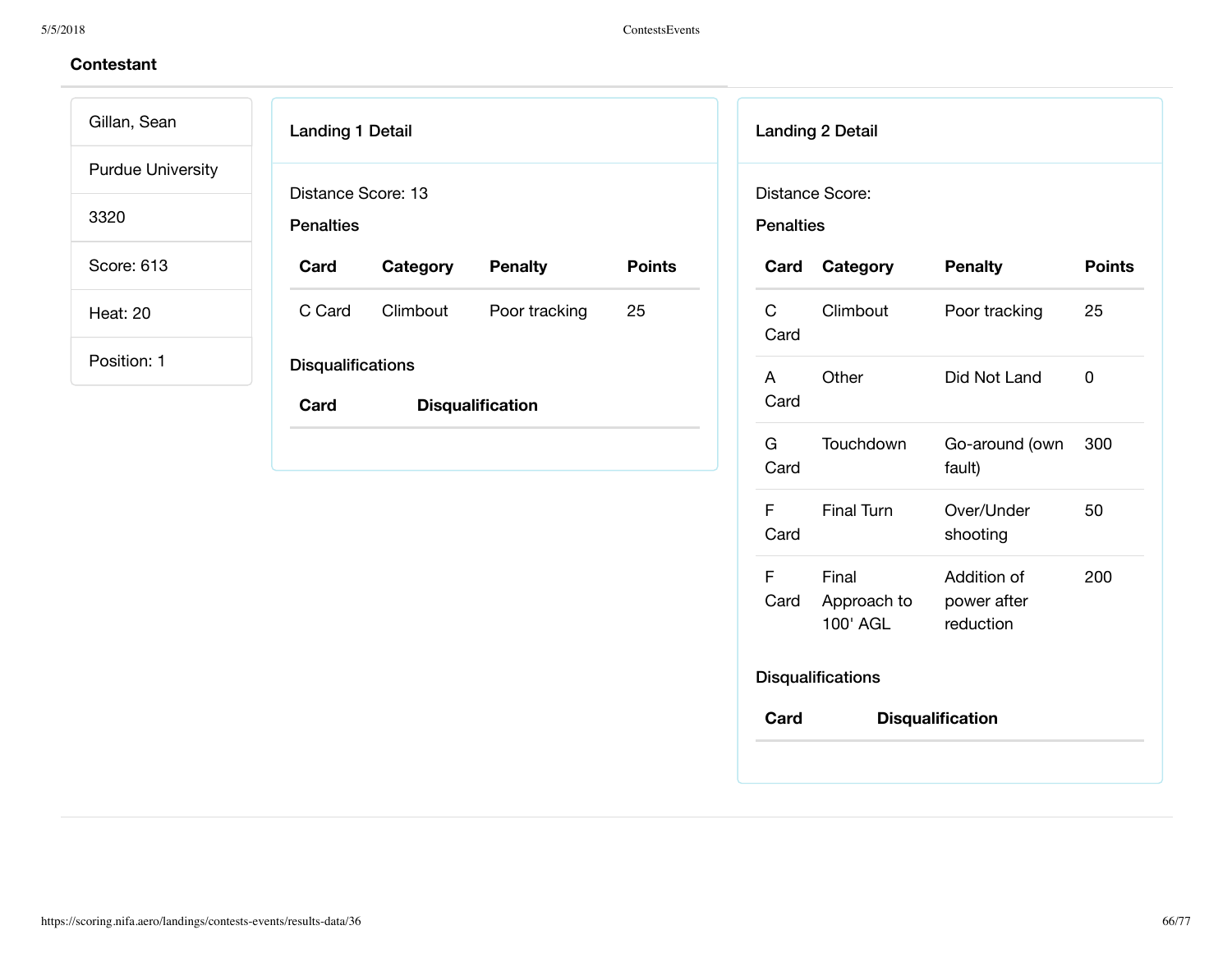McDonald, Hampton

Auburn University

3410

Score: 760

Heat: 9

| <b>Penalties</b>                      | Distance Score:             |                                  |               |
|---------------------------------------|-----------------------------|----------------------------------|---------------|
|                                       | Card Category               | <b>Penalty</b>                   | <b>Points</b> |
| $\mathbf{C}$ and $\mathbf{C}$<br>Card | Climbout                    | Poor tracking                    | 25            |
| A<br>Card                             | Other                       | Did Not Land                     | 0             |
| G –<br>Card                           | Touchdown                   | Go-around (own<br>fault)         | 300           |
| F.<br>Card                            | to 100' AGL after reduction | Final Approach Addition of power | 200           |
|                                       | <b>Disqualifications</b>    |                                  |               |
| Card                                  |                             | <b>Disqualification</b>          |               |

| <b>Landing 2 Detail</b>                |           |                         |               |  |  |  |
|----------------------------------------|-----------|-------------------------|---------------|--|--|--|
| Distance Score: 85<br><b>Penalties</b> |           |                         |               |  |  |  |
| Card                                   | Category  | <b>Penalty</b>          | <b>Points</b> |  |  |  |
| C Card                                 | Climbout  | Poor tracking           | 25            |  |  |  |
| E Card                                 | Base Leg  | Irregular pattern       | 25            |  |  |  |
| G Card                                 | Touchdown | Bouncing                | 100           |  |  |  |
| <b>Disqualifications</b>               |           |                         |               |  |  |  |
| Card                                   |           | <b>Disqualification</b> |               |  |  |  |
|                                        |           |                         |               |  |  |  |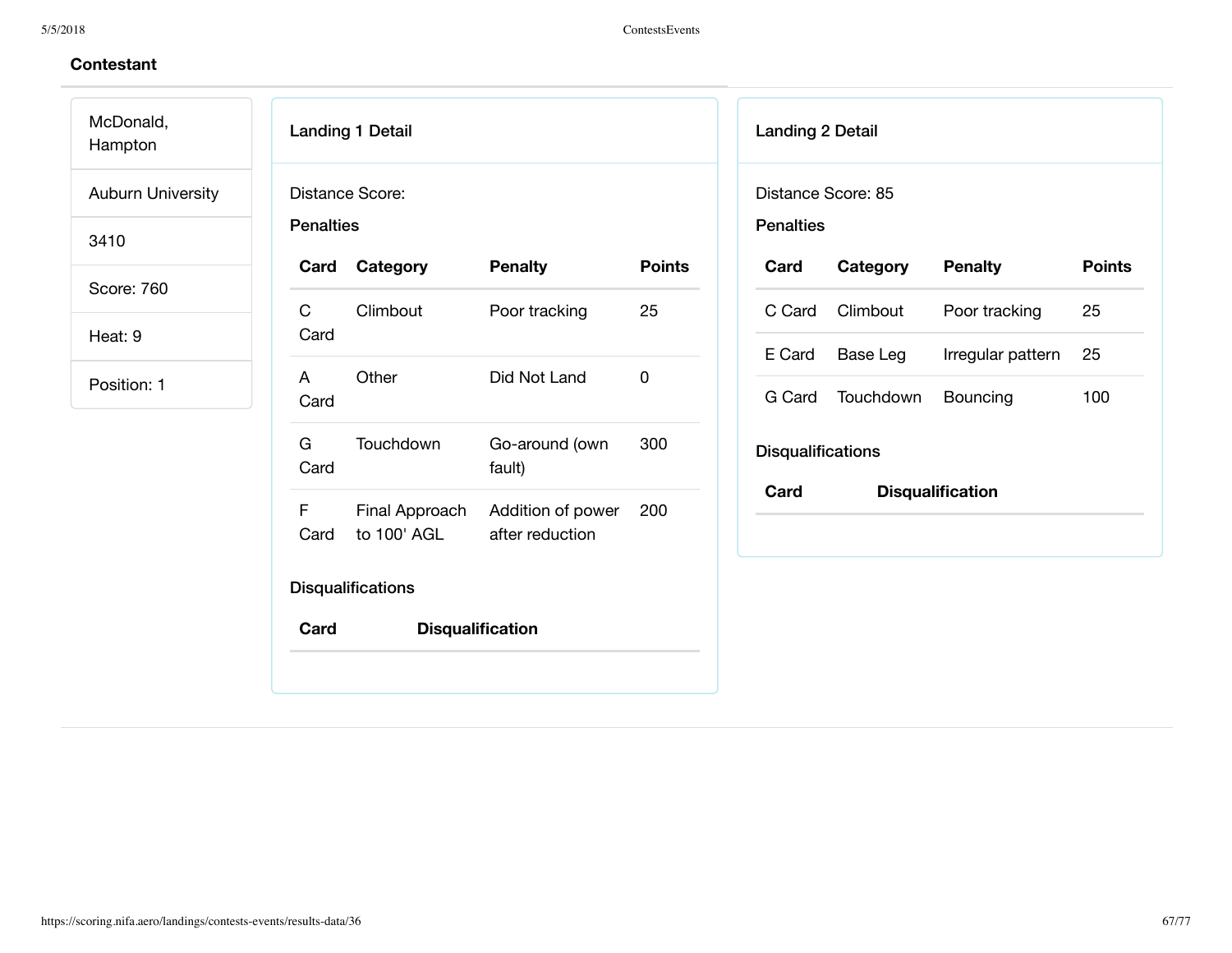5/5/2018 ContestsEvents

## **Contestant**

Hotaling, George **Henry** Auburn University

3413

Score: 700

Heat: 1

Position: 3

| <b>Landing 1 Detail</b>             |          |                                    |               |  |  |  |
|-------------------------------------|----------|------------------------------------|---------------|--|--|--|
| Distance Score:<br><b>Penalties</b> |          |                                    |               |  |  |  |
| Card                                | Category | <b>Penalty</b>                     | <b>Points</b> |  |  |  |
| A<br>Card                           | Other    | Did Not Land                       | 0             |  |  |  |
| G.<br>Card                          |          | Touchdown Go-around (own<br>fault) | 300           |  |  |  |
| <b>Disqualifications</b>            |          |                                    |               |  |  |  |
| Card                                |          | <b>Disqualification</b>            |               |  |  |  |
|                                     |          |                                    |               |  |  |  |

| <b>Landing 2 Detail</b>             |                          |                         |               |  |  |  |  |
|-------------------------------------|--------------------------|-------------------------|---------------|--|--|--|--|
| Distance Score:<br><b>Penalties</b> |                          |                         |               |  |  |  |  |
| Card                                | <b>Category Penalty</b>  |                         | <b>Points</b> |  |  |  |  |
|                                     | A Card Other             | Out of Target Box       | 400           |  |  |  |  |
|                                     | <b>Disqualifications</b> |                         |               |  |  |  |  |
| Card                                |                          | <b>Disqualification</b> |               |  |  |  |  |
|                                     |                          |                         |               |  |  |  |  |

| Scialdone, Nicholas      | <b>Landing 1 Detail</b>             |                |               |  |  |  |  |
|--------------------------|-------------------------------------|----------------|---------------|--|--|--|--|
| <b>Auburn University</b> |                                     |                |               |  |  |  |  |
| 3422                     | Distance Score:<br><b>Penalties</b> |                |               |  |  |  |  |
| Score: DQ                | Card<br>Category                    | <b>Penalty</b> | <b>Points</b> |  |  |  |  |
| Heat: 20                 | C<br>Climbout<br>Card               | Poor tracking  | 25            |  |  |  |  |
| Position: 3              |                                     |                |               |  |  |  |  |

|                  | Landing 2 Detail   |                |        |
|------------------|--------------------|----------------|--------|
| <b>Penalties</b> | Distance Score: 75 |                |        |
| Card             | Category           | <b>Penalty</b> | Points |
|                  |                    |                |        |

https://scoring.nifa.aero/landings/contests-events/results-data/36 68/77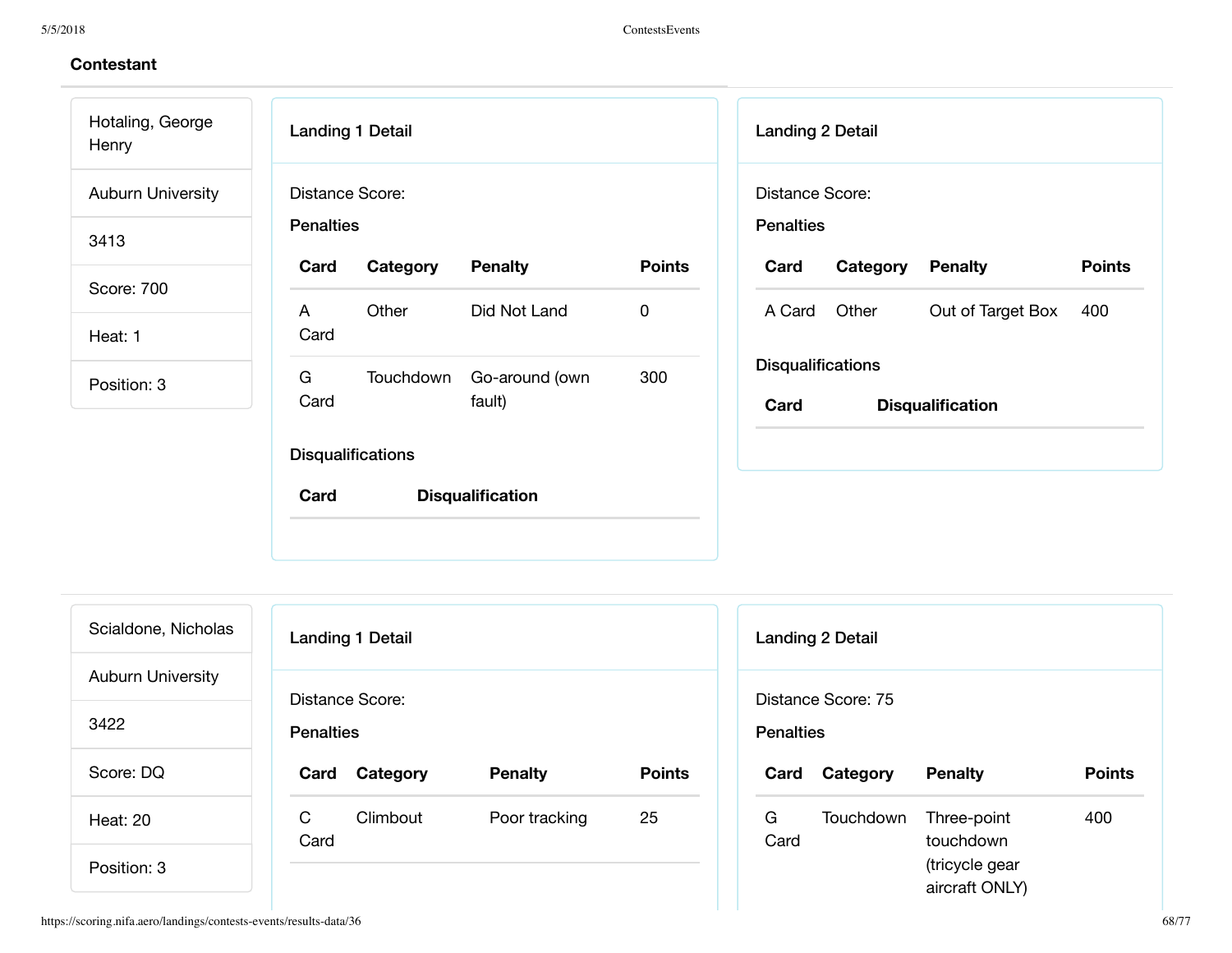| Card       | Category                      | <b>Penalty</b>                       | <b>Points</b> |
|------------|-------------------------------|--------------------------------------|---------------|
| C<br>Card  | Turn to<br>Crosswind          | Poor spacing -<br>too close          | 50            |
| F<br>Card  | Final Approach<br>to 100' AGL | Addition of power<br>after reduction | 200           |
| A<br>Card  | Other                         | Did Not Land                         | O             |
| G.<br>Card | Touchdown                     | Go-around (own<br>fault)             | 300           |
|            | <b>Disqualifications</b>      |                                      |               |
| Card       |                               | <b>Disqualification</b>              |               |
| C Card     |                               | Critical spacing                     |               |
|            |                               |                                      |               |

| <b>Disqualifications</b> |
|--------------------------|
|                          |

**Card Disqualification**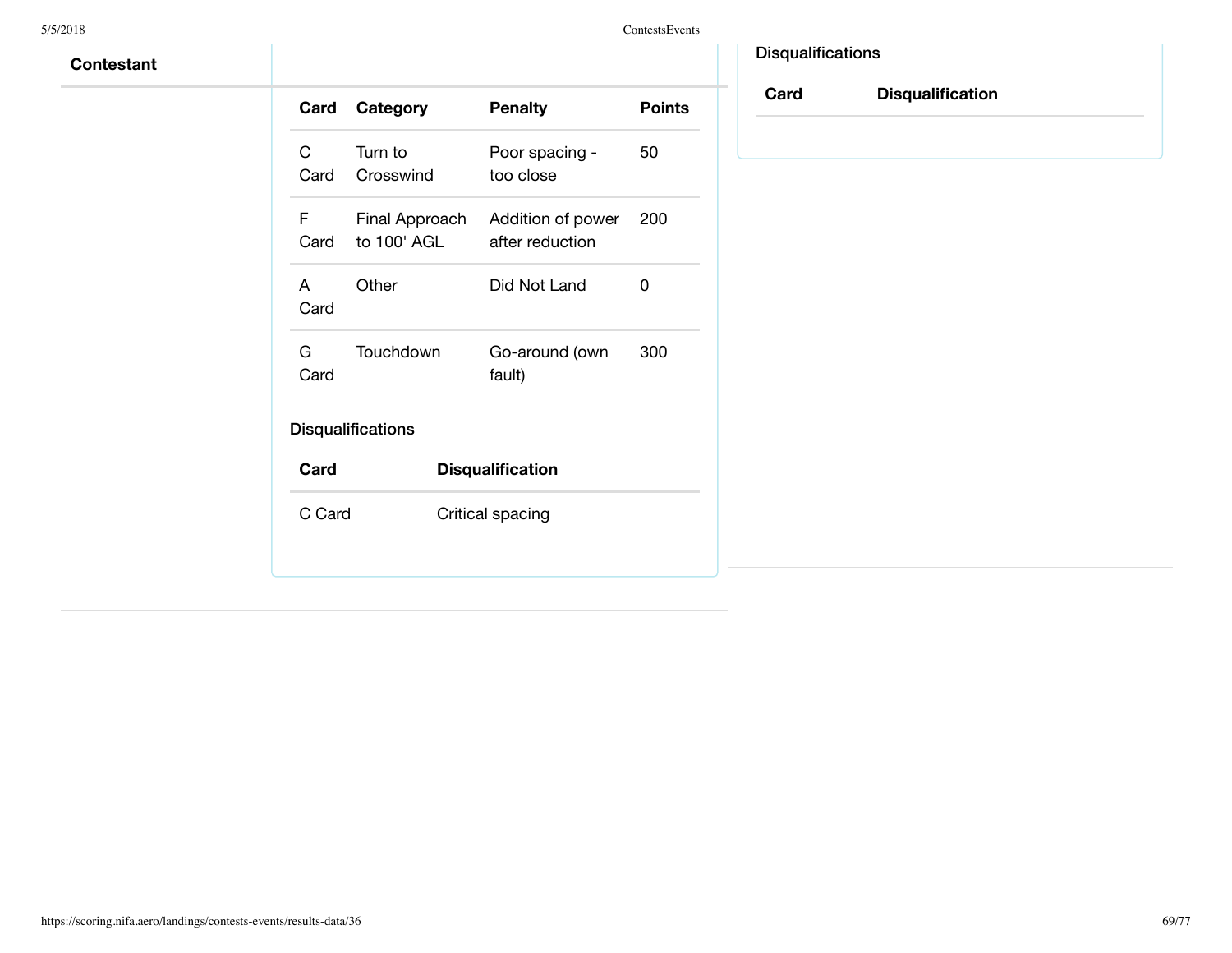|                  |          |                                                              |                                          |      | <b>Landing 2 Detail</b> |                                                                                              |                                              |
|------------------|----------|--------------------------------------------------------------|------------------------------------------|------|-------------------------|----------------------------------------------------------------------------------------------|----------------------------------------------|
|                  |          |                                                              |                                          |      |                         |                                                                                              |                                              |
| <b>Penalties</b> |          |                                                              |                                          |      |                         |                                                                                              |                                              |
| Card             | Category | <b>Penalty</b>                                               | <b>Points</b>                            | Card | Category                | <b>Penalty</b>                                                                               | <b>Points</b>                                |
| C Card           | Climbout | Poor tracking                                                | 25                                       |      | Climbout                | Poor tracking                                                                                | 25                                           |
|                  |          |                                                              |                                          |      |                         |                                                                                              | 400                                          |
|                  |          |                                                              |                                          |      |                         |                                                                                              |                                              |
| Card             |          |                                                              |                                          | Card |                         |                                                                                              |                                              |
|                  | F Card   | Distance Score: 60<br>Final Turn<br><b>Disqualifications</b> | Skidding turn<br><b>Disqualification</b> | 25   |                         | Distance Score:<br><b>Penalties</b><br>C Card<br>Other<br>A Card<br><b>Disqualifications</b> | Out of Target Box<br><b>Disqualification</b> |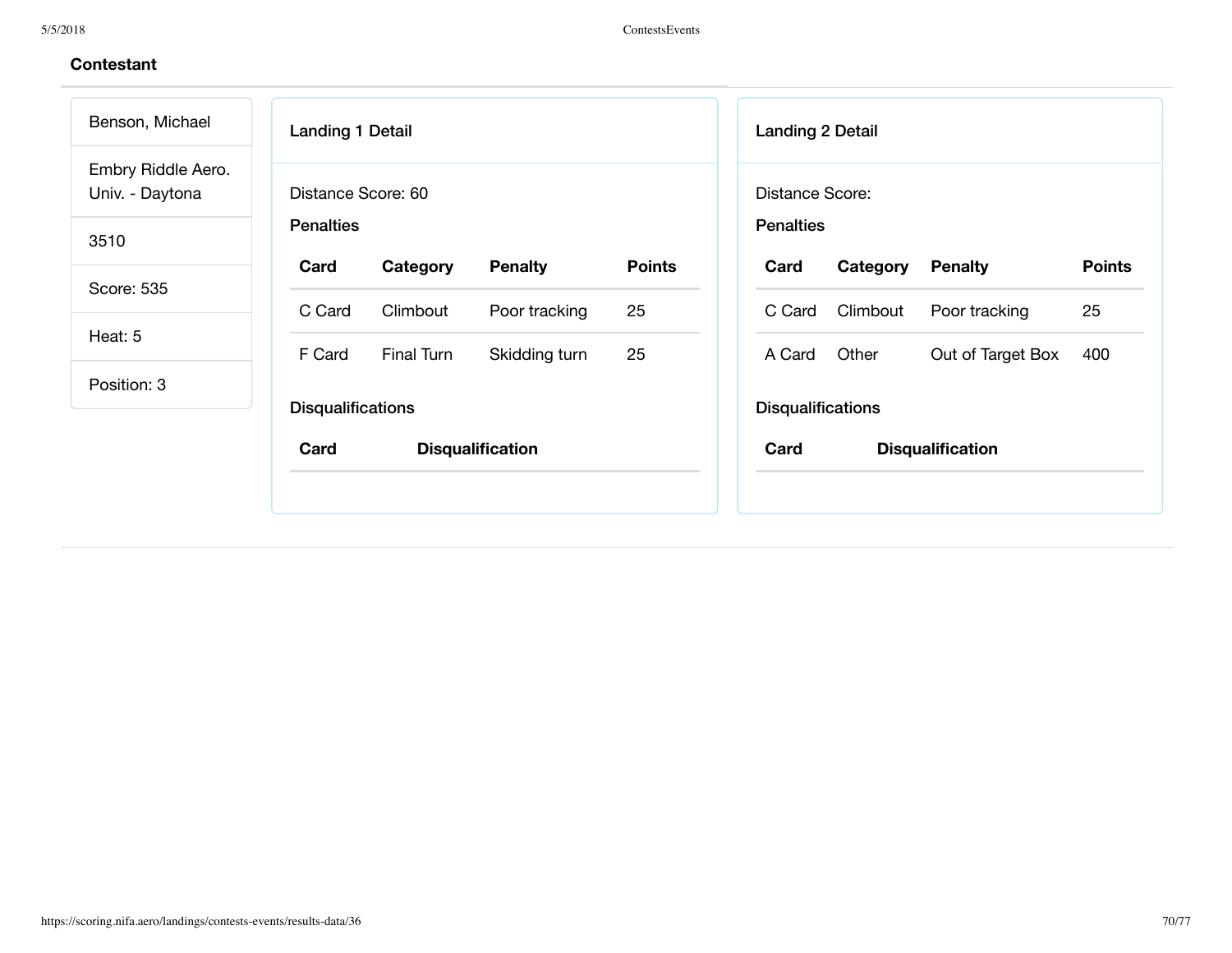| Suarez, Joshua                        | <b>Landing 1 Detail</b>  |          |                         |               |                  | <b>Landing 2 Detail</b>  |                         |               |
|---------------------------------------|--------------------------|----------|-------------------------|---------------|------------------|--------------------------|-------------------------|---------------|
| Embry Riddle Aero.<br>Univ. - Daytona | Distance Score:          |          |                         |               |                  | Distance Score:          |                         |               |
| 3514                                  | <b>Penalties</b>         |          |                         |               | <b>Penalties</b> |                          |                         |               |
|                                       | Card                     | Category | <b>Penalty</b>          | <b>Points</b> | Card             | Category                 | <b>Penalty</b>          | <b>Points</b> |
| Score: 875                            | C Card                   | Climbout | Poor tracking           | 25            | C Card           | Climbout                 | Poor tracking           | 25            |
| <b>Heat: 10</b>                       | A Card                   | Other    | Out of Target Box       | 400           | E Card           | Base Leg                 | Irregular pattern       | 25            |
| Position: 2                           | <b>Disqualifications</b> |          |                         |               | A Card           | Other                    | Out of Target Box       | 400           |
|                                       | Card                     |          | <b>Disqualification</b> |               |                  | <b>Disqualifications</b> |                         |               |
|                                       |                          |          |                         |               | Card             |                          | <b>Disqualification</b> |               |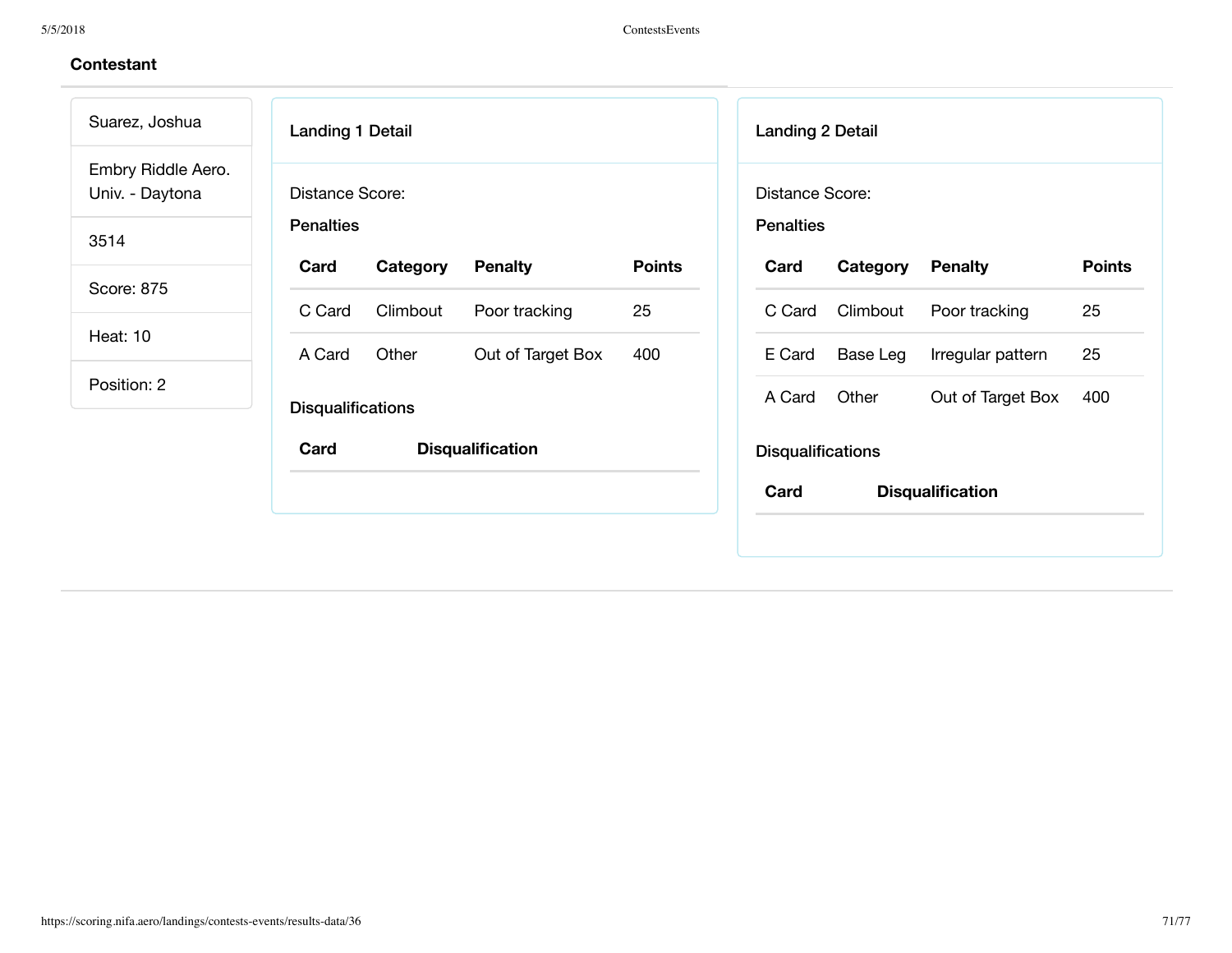| Krempa,<br>Christopher                | <b>Landing 1 Detail</b>  |                     |                         |               | <b>Landing 2 Detail</b>                |          |                         |
|---------------------------------------|--------------------------|---------------------|-------------------------|---------------|----------------------------------------|----------|-------------------------|
| Embry Riddle Aero.<br>Univ. - Daytona | <b>Penalties</b>         | Distance Score: 136 |                         |               | Distance Score: 12<br><b>Penalties</b> |          |                         |
| 3515                                  | Card                     | Category            | <b>Penalty</b>          | <b>Points</b> | Card                                   | Category | <b>Penalty</b>          |
| Score: 323                            | C Card                   | Climbout            | Poor tracking           | 25            | C Card                                 | Climbout | Poor tracking           |
| <b>Heat: 17</b>                       | C Card                   | Crosswind           | Irregular pattern       | 25            | <b>Disqualifications</b>               |          |                         |
| Position: 1                           | G Card                   | Touchdown           | Bouncing                | 100           | Card                                   |          | <b>Disqualification</b> |
|                                       | <b>Disqualifications</b> |                     |                         |               |                                        |          |                         |
|                                       | Card                     |                     | <b>Disqualification</b> |               |                                        |          |                         |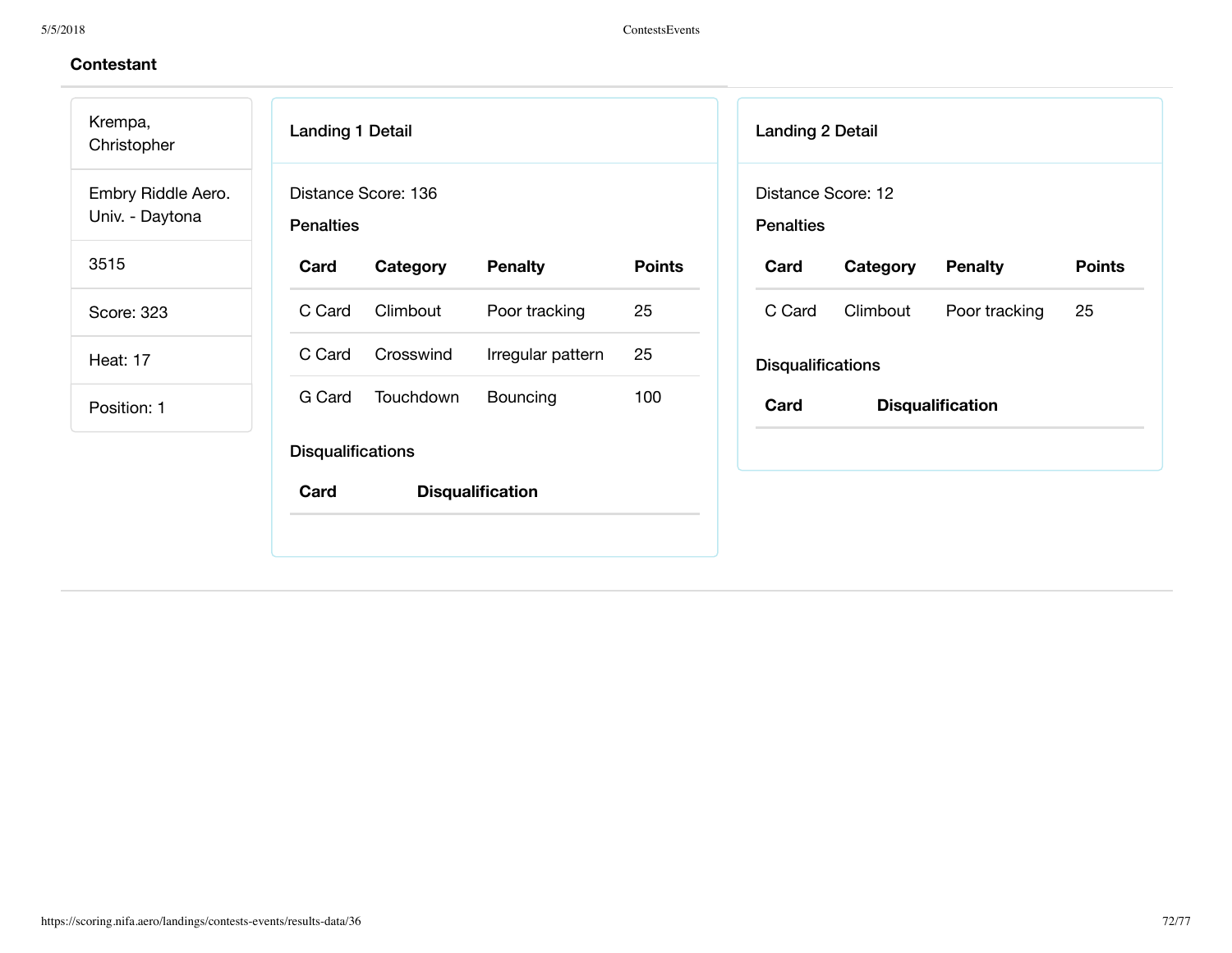Owen, Daniel Florida Institute of **Technology** 

3610

Score: DQ

Heat: 10

|                  | <b>Landing 1 Detail</b>  |                                                           |               |
|------------------|--------------------------|-----------------------------------------------------------|---------------|
| <b>Penalties</b> | Distance Score:          |                                                           |               |
| Card             | Category                 | <b>Penalty</b>                                            | <b>Points</b> |
| E.<br>Card       | Base Leg                 | Constant turn to final                                    | 25            |
| A<br>Card        | Other                    | Out of Target Box                                         | 400           |
| G<br>Card        | Touchdown                | Three-point<br>touchdown (tricycle<br>gear aircraft ONLY) | 400           |
| C<br>Card        | Climbout                 | Poor tracking                                             | 25            |
|                  | <b>Disqualifications</b> |                                                           |               |
| Card             |                          | <b>Disqualification</b>                                   |               |

| <b>Landing 2 Detail</b>  |                     |                           |               |  |
|--------------------------|---------------------|---------------------------|---------------|--|
| <b>Penalties</b>         | Distance Score: 175 |                           |               |  |
| Card                     | Category            | <b>Penalty</b>            | <b>Points</b> |  |
| C<br>Card                | Climbout            | Poor tracking             | 25            |  |
| F<br>Card                | Base Leg            | Constant turn to<br>final | 25            |  |
| В<br>Card                | Landing<br>Roll     | Centerline<br>Deviation   | 25            |  |
| <b>Disqualifications</b> |                     |                           |               |  |
| Card                     |                     | <b>Disqualification</b>   |               |  |
| G Card                   |                     | Nosewheel first           |               |  |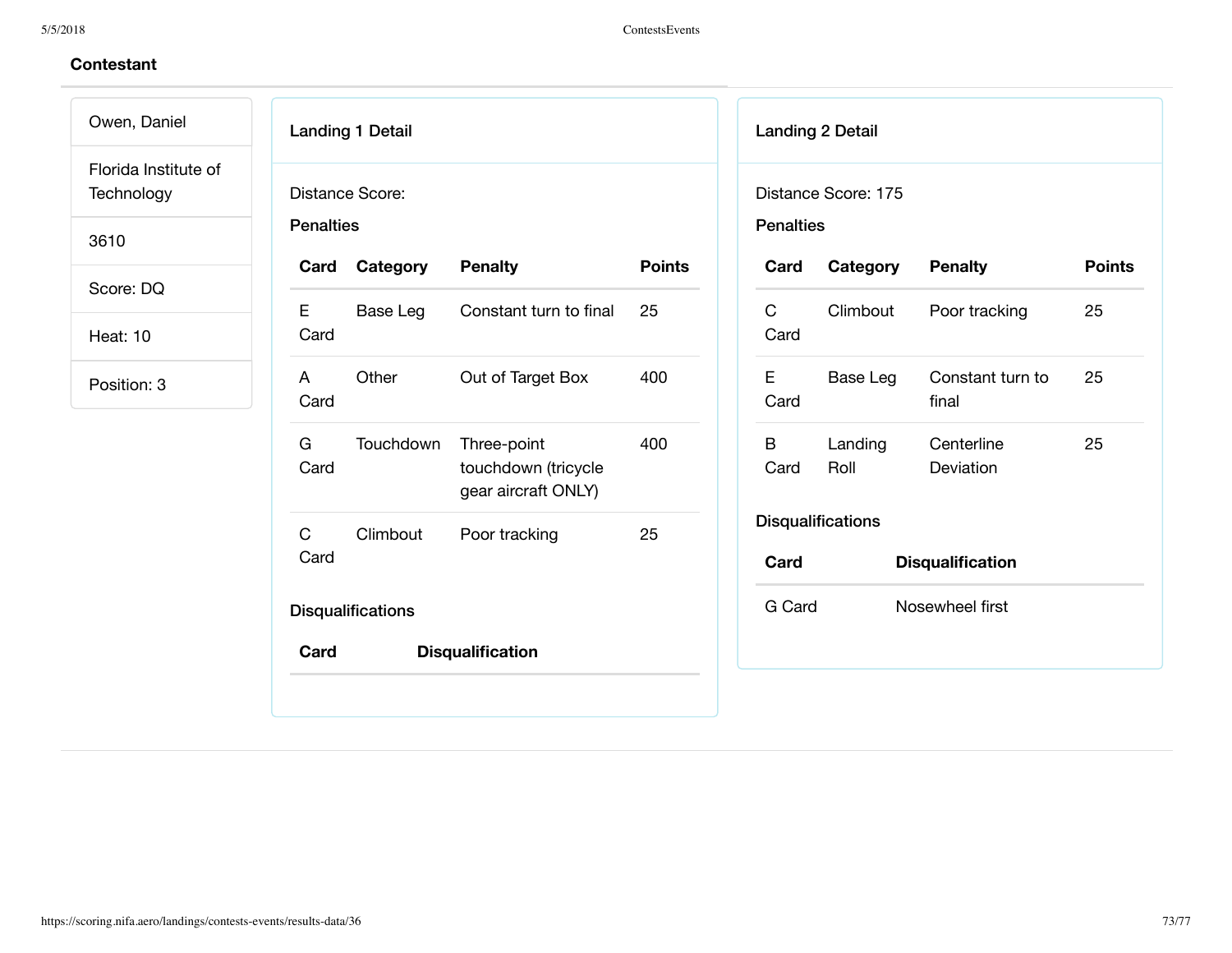Lertrit, Sattawat Florida Institute of **Technology** 

3618

Score: 1210

Heat: 15

| Card        | Category    | <b>Penalty</b>                                      | <b>Points</b> |
|-------------|-------------|-----------------------------------------------------|---------------|
| E.<br>Card  | Base Leg    | Too late                                            | 400           |
| D.<br>Card  | Downwind    | Irregular pattern                                   | 25            |
| F<br>Card   | to 100' AGL | Final Approach Addition of power<br>after reduction | 200           |
| A<br>Card   | Other       | Did Not Land                                        | 0             |
| G a<br>Card | Touchdown   | Go-around (own<br>fault)                            | 300           |

|                      | <b>Landing 2 Detail</b> |                              |               |
|----------------------|-------------------------|------------------------------|---------------|
| <b>Penalties</b>     | Distance Score: 185     |                              |               |
|                      | <b>Card Category</b>    | <b>Penalty</b>               | <b>Points</b> |
| C.<br>Card           | Climbout                | Poor tracking                | 25            |
| $\mathsf{C}$<br>Card | Crosswind               | Irregular pattern            | 25            |
| E<br>Card            | Base Leg                | Irregular pattern            | 25            |
| D<br>Card            | Turn to<br>Downwind     | Constant turn to<br>downwind | 25            |
|                      | Disqualifications       |                              |               |
| Card                 |                         | <b>Disqualification</b>      |               |
|                      |                         |                              |               |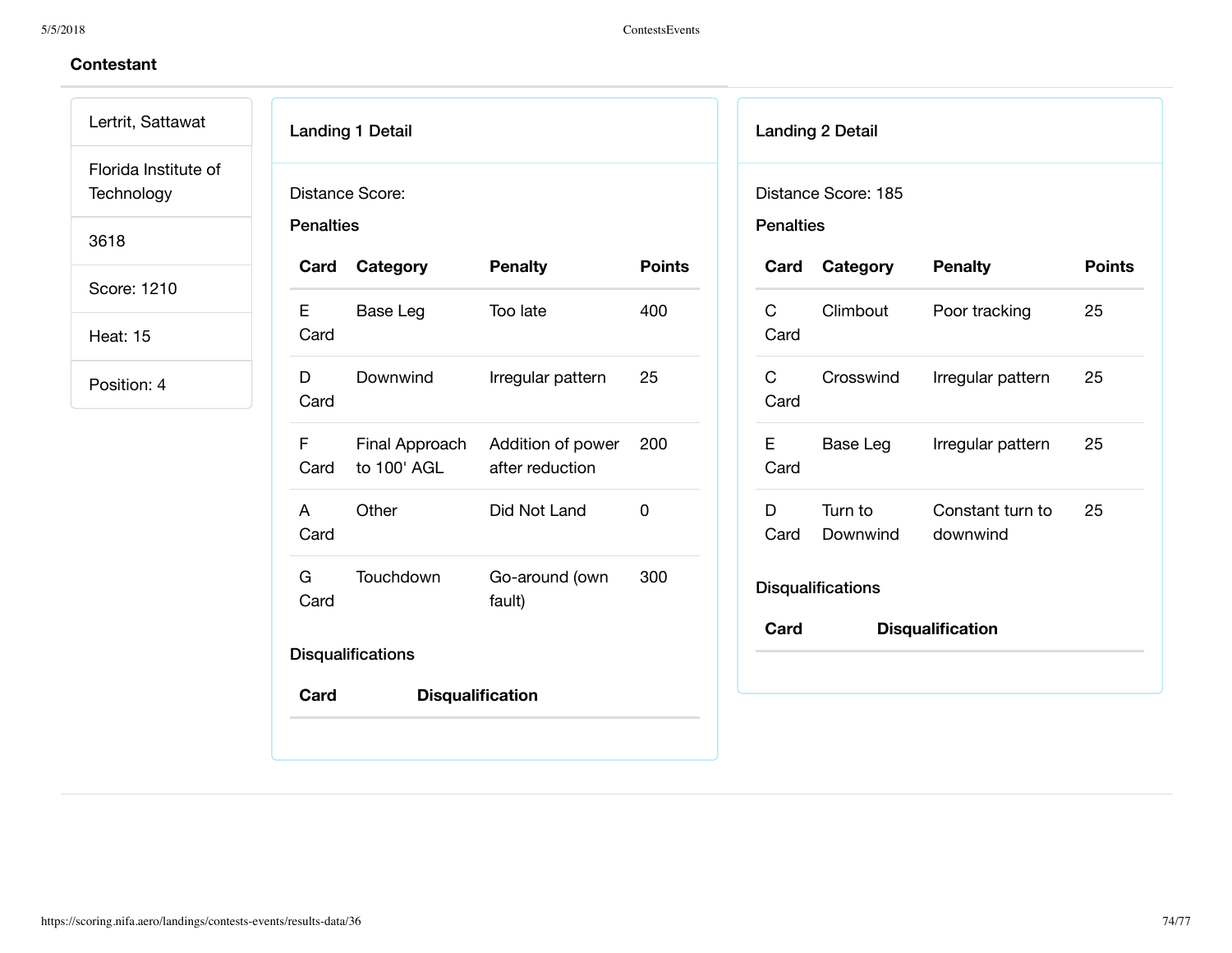Sotomi, Darian Florida Institute of **Technology** 

3621

Score: 1325

Heat: 3

|                                       | Distance Score:          |                                        |               |
|---------------------------------------|--------------------------|----------------------------------------|---------------|
| <b>Penalties</b>                      |                          |                                        |               |
| Card                                  | Category                 | <b>Penalty</b>                         | <b>Points</b> |
| B<br>Card                             | <b>Takeoff Roll</b>      | <b>Improper Crosswind</b><br>Technique | 50            |
| $\mathbf{C}$ and $\mathbf{C}$<br>Card | Climbout                 | Poor tracking                          | 25            |
| E.<br>Card                            | Base Leg                 | Addition of power<br>after reduction   | 200           |
| E.<br>Card                            | Base Leg                 | Irregular pattern                      | 25            |
| A<br>Card                             | Other                    | Out of Target Box                      | 400           |
| G a<br>Card                           |                          | Touchdown Excessive float              | 200           |
|                                       | <b>Disqualifications</b> |                                        |               |
| Card                                  |                          | <b>Disqualification</b>                |               |

|                  | <b>Landing 2 Detail</b>  |                           |               |
|------------------|--------------------------|---------------------------|---------------|
| Distance Score:  |                          |                           |               |
| <b>Penalties</b> |                          |                           |               |
| Card             | <b>Category Penalty</b>  |                           | <b>Points</b> |
| E.<br>Card       | Base Leg                 | Constant turn to<br>final | 25            |
| A<br>Card        | Other                    | Out of Target Box         | 400           |
|                  | <b>Disqualifications</b> |                           |               |
| Card             |                          | <b>Disqualification</b>   |               |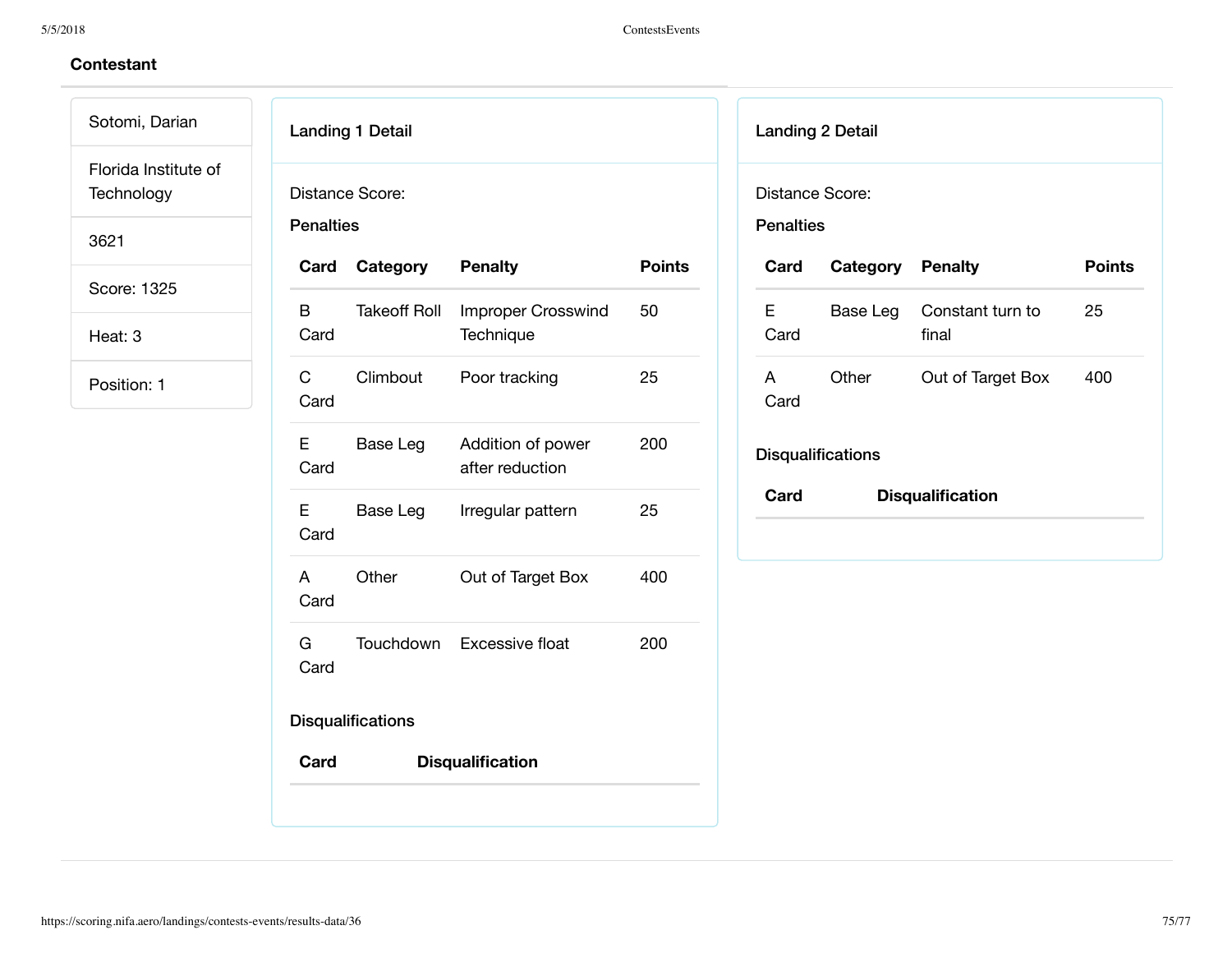Page, Russell Liberty University - Lynchburg

3715

Score: 650

Heat: 14

| <b>Penalties</b> | Distance Score: 30 |                                 |               |
|------------------|--------------------|---------------------------------|---------------|
| Card             | Category           | <b>Penalty</b>                  | <b>Points</b> |
| G<br>Card        | Touchdown          | Improper Crosswind<br>Technique | 200           |
|                  | Disqualifications  |                                 |               |
| Card             |                    | <b>Disqualification</b>         |               |
|                  |                    |                                 |               |
|                  |                    |                                 |               |
|                  |                    |                                 |               |

|                  | <b>Landing 2 Detail</b>                    |                                         |               |
|------------------|--------------------------------------------|-----------------------------------------|---------------|
| <b>Penalties</b> | Distance Score: 95                         |                                         |               |
| Card             | Category                                   | <b>Penalty</b>                          | <b>Points</b> |
| C<br>Card        | Climbout                                   | Poor tracking                           | 25            |
| G.<br>Card       | Final Approach<br>below 100'<br><b>AGL</b> | Addition of<br>power after<br>reduction | 200           |
| G<br>Card        | Touchdown                                  | Bouncing                                | 100           |
| F<br>Card        | Final Approach<br>to 100' AGL              | Addition of<br>power after<br>reduction | 200           |
|                  | <b>Disqualifications</b>                   |                                         |               |
| Card             | <b>Disqualification</b>                    |                                         |               |
|                  |                                            |                                         |               |